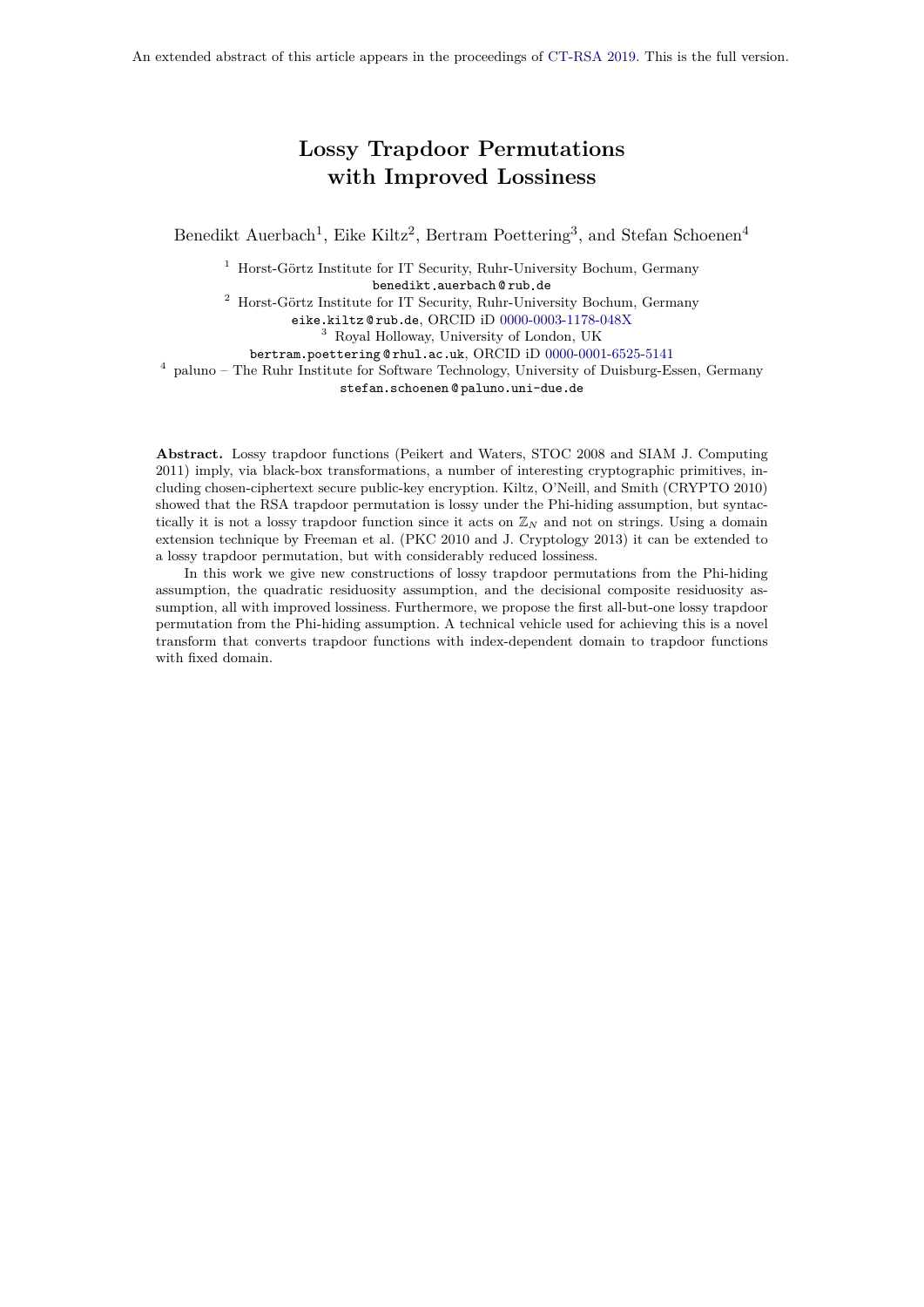## **1 Introduction**

LOSSY TRAPDOOR FUNCTIONS. Lossy trapdoor functions (LTFs) are like classic (one-way) trapdoor functions but with strengthened security properties. Instances of an LTF can be created in two computationally indistinguishable ways: An instance generated with the standard keygeneration algorithm describes an injective function that can be efficiently inverted using the trapdoor; and an instance generated with the lossy key-generation algorithm describes a "lossy" function, meaning its range is considerably smaller than its domain. The *lossiness factor*  $L \geq 1$ , defined as the ratio of the cardinalities of domain and range, measures the LTF's quality.<sup>[5](#page-1-0)</sup> The larger the lossiness factor, the better the cryptographic properties of the LTF. In case the non-lossy instances define permutations, we will refer to the whole object as a lossy trapdoor permutation (LTP).

Lossy trapdoor functions were introduced by Peikert and Waters [\[23,](#page-23-0)[24\]](#page-23-1) who showed that they imply (via black-box constructions) fundamental cryptographic primitives such as classic trapdoor functions, collision-resistant hash functions, oblivious transfer, and chosen-ciphertext secure public-key encryption. Furthermore, LTFs have found various other applications, including deterministic public-key encryption [\[7\]](#page-23-2), OAEP-based public-key encryption [\[18\]](#page-23-3), "hedged" public-key encryption for protecting against bad randomness [\[2](#page-23-4)[,4\]](#page-23-5), security against selective opening attacks [\[5\]](#page-23-6), efficient non-interactive string commitments [\[21\]](#page-23-7), threshold encryption [\[28\]](#page-24-0), correlated-product secure trapdoor functions [\[26\]](#page-24-1), adaptive trapdoor functions [\[17\]](#page-23-8), and many others.

LTFS WITH INDEX-DEPENDENT DOMAINS. In the original definition by Peikert and Waters, all instances of an LTF are defined over the same fixed domain  $\{0,1\}^k$ . That is, the domain is independent of the specific index output by the key-generation algorithm ('index' is used synonym with the public key describing the instance). Subsequently, LTFs were generalized to *LTFs with index-dependent domains* [\[12\]](#page-23-9) where the domain may depend on the function's index. To illustrate index-dependent domains, consider the well-known RSA trapdoor permutation  $f_{\text{RSA}}: \mathbb{Z}_N \to \mathbb{Z}_N$ ;  $x \mapsto x^e \mod N$ . Its index consists of a modulus  $N = pq$  (of fixed bitlength *k*) and an exponent *e*; its domain is  $\mathbb{Z}_N$ , hence it is index-dependent. For  $e \leq 2^{k/4}$ , permutation  $f_{\text{RSA}}$  was proved to be lossy [\[18\]](#page-23-3) with lossiness factor  $L = e$  under the Phi-hiding assumption  $[9]$ <sup>[6](#page-1-1)</sup> Similarly, constructions of trapdoor functions based on quadratic residuosity or Paillier's assumption yield LTPs with index-dependent domains [\[11](#page-23-11)[,12\]](#page-23-9).

As pointed out in [\[12\]](#page-23-9), LTFs with index-dependent domains do not seem to be sufficient for constructing correlated-product secure trapdoor functions [\[26\]](#page-24-1) or chosen-ciphertext secure public-key encryption [\[23\]](#page-23-0). The difficulty is that in these applications a fixed value has to be evaluated on many independently generated instances of the trapdoor function. It is therefore crucial that the domains are the same for all these instances. Furthermore, most constructions of deterministic encryption schemes (e.g.,  $[7,3,8,19,25]$  $[7,3,8,19,25]$  $[7,3,8,19,25]$  $[7,3,8,19,25]$  $[7,3,8,19,25]$ ) assume message distributions that do not depend on the public key and hence cannot be constructed from LTFs with index-dependent domains. Fortunately, however, LTFs with index-dependent domains turn out to be sufficient for many other applications.

In [\[12,](#page-23-9) Section 3.2], a general domain-extension technique was (implicitly) proposed to transform an LTF  $f: \mathbb{Z}_N \to \mathbb{Z}_N$  with index-dependent domain  $\mathbb{Z}_N$  (with  $2^{k-1} \leq N < 2^k$ ) into an

<span id="page-1-0"></span> $5$  The original definition of lossy trapdoor functions [\[23,](#page-23-0)[24\]](#page-23-1) measures lossiness on a logarithmic scale. That is,  $\ell := \log_2(L)$  is the lossiness of the LTF and *L* is the lossiness factor (which we use in this work).

<span id="page-1-1"></span><sup>&</sup>lt;sup>6</sup> In brief, the Phi-hiding assumption states that  $(N, e)$ , where  $N = pq$  and  $e \nmid \varphi(N)$ , is computationally indistinguishable from  $(N, e)$ , where  $N = pq$  and  $e \mid \varphi(N)$ . The Phi-hiding assumption is conjectured to hold for  $e \leq N^{1/4-\epsilon}$  and does not hold for  $e > N^{1/4}$  (due to a Coppersmith-like attack). If  $e \mid \varphi(N)$ , then  $f_{\text{RSA}}(x) = x^e \mod N$  is roughly an *e*-to-1 function.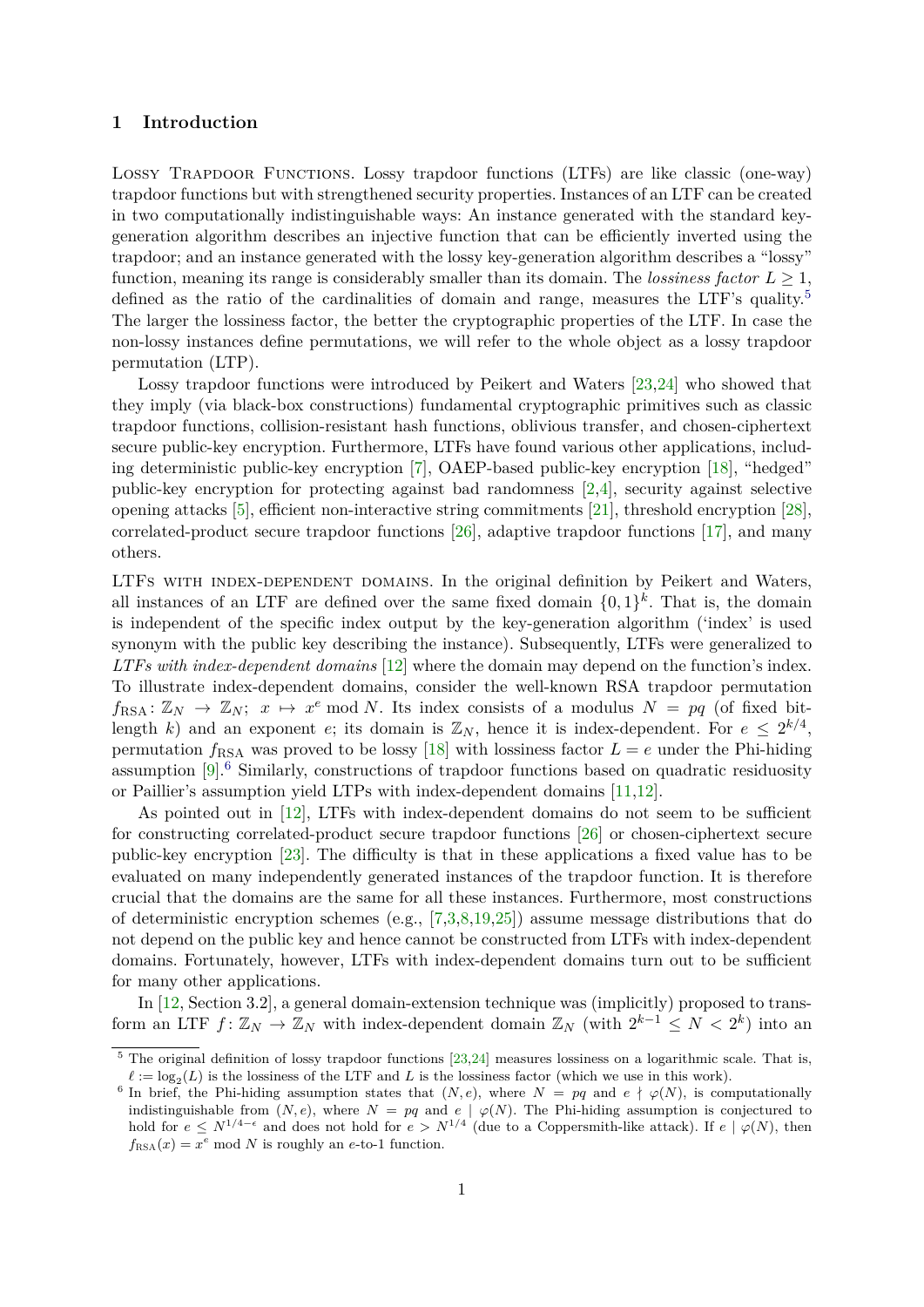LTF  $f_{\text{de}}: \{0,1\}^k \to \{0,1\}^k$  with index-independent domain  $\{0,1\}^k$  by defining

<span id="page-2-1"></span>
$$
f_{\text{de}}(x) := \begin{cases} f(x) & 0 \le x < N \\ x & N \le x < 2^k \end{cases} \tag{1}
$$

However, this transform does bad in preserving lossiness, in particular in the case where *N* is close to  $2^{k-1}$ . Indeed, if the lossiness factor of *f* is *L* then the lossiness factor of  $f_{\text{de}}$  is about  $L_{\text{de}} = 2 \cdot L/(L+1) < 2$ . Note that such a small lossiness factor does not even imply onewayness, i.e., the resulting LTF is, taken by itself, essentially useless. (Based on a result by Mol and Yilek [\[20\]](#page-23-15) it can still be used to build IND-CCA secure encryption, but with considerably worse efficiency.) In [\[12,](#page-23-9) Section 4.4] also an alternative domain-extension technique was sketched that can be used to construct an LTF  $f_{\text{de}}$  with index-independent domain  $\{0,1\}^{k+\log(L)}$  and lossiness factor  $L_{\text{de}} \approx L$ . Here, every evaluation of  $f_{\text{de}}$  requires  $\log(L)$  many applications of *f*. For interesting values of *L* this is again prohibitively inefficient.

All-but-one Lossy Trapdoor Functions. All-but-one lossy trapdoor functions (ABO-LTFs) are a generalization of LTFs. An ABO-LTF is associated with a set B*r* of branches. The corresponding generator algorithm is invoked on input a target branch  $br^* \in \mathcal{B}r$  and outputs a trapdoor and a family of functions  $(f_{br})_{br\in\mathcal{B}r}$  with the property that  $f_{br}$  is injective for all  $br \neq br^*$  (and can be inverted using the trapdoor), but function  $f_{br^*}$  is lossy. Moreover, the lossy branch is hidden (computationally) by the description of the function family. ABO-LTFs with just two branches are equivalent to LTFs, and, similarly to LTFs, ABO-LTFs can have indexindependent or index-dependent domains. Using the techniques of Peikert and Waters [\[23\]](#page-23-0) an ABO-LTF with exponentially large branch set can be constructed from any LTF, but the latter is required to have a sufficiently large lossiness factor *L*. (This transformation also works for LTFs with index-dependent domains.) Many of the mentioned applications of LTFs require in fact ABO-LTFs.

Known LTFs and ABO-LTFs. Roughly speaking, cryptographic assumptions are typically rooted in one out of three different environments: over cyclic groups, over lattices, or over RSA moduli. Over cyclic groups as well as over lattices, constructions of LTFs and ABO-LTFs are known [\[23\]](#page-23-0). They have index-independent domain and can be instantiated to have an arbitrarily large lossiness factor *L*. In the RSA setting, the situation is different.<sup>[7](#page-2-0)</sup> There are constructions known from the quadratic residuosity assumption  $[12]$ , Paillier's decisional composite residuosity assumption [\[12\]](#page-23-9), and from the Phi-hiding assumption [\[9](#page-23-10)[,18\]](#page-23-3) (for a fourth one, see below). All constructions have index-dependent domains (the transform sketched above fixes this, but the results are essentially useless due to the small lossiness factor). Unfortunately, for the constructions based on the Phi-hiding assumption and the quadratic residuosity assumption the lossiness factor cannot be made arbitrarily large and, in particular, it is not sufficient to construct efficient ABO-TDFs. However, both an index-independent LTF and an ABO-LTF based on the decisional composite residuosity assumption are known [\[11\]](#page-23-11).

As it is quite general, we describe in more detail the technique from [\[23\]](#page-23-0) for building LTFs. Starting with an additively homomorphic encryption scheme, function indices correspond with element-wise encryptions of the identity matrix. The range of the construction consists of vectors of ciphertexts. If ElGamal encryption is used to instantiate the encryption scheme one obtains an LTF with security based on DDH. Constructions of LTFs and ABO-LTFs in the same spirit, but that achieve smaller index sizes and output lengths, are proposed in [\[16,](#page-23-16)[6\]](#page-23-17). Using a generalization of the Goldwasser–Micali homomorphic encryption scheme [\[13\]](#page-23-18) allows

<span id="page-2-0"></span><sup>&</sup>lt;sup>7</sup> When we say an LTF is "RSA-based" we mean it is defined in respect to some composite number  $N = pq$  where *p, q* are primes. This shall not suggest its security relies on the RSA assumption (the hardness of computing *e*-th roots).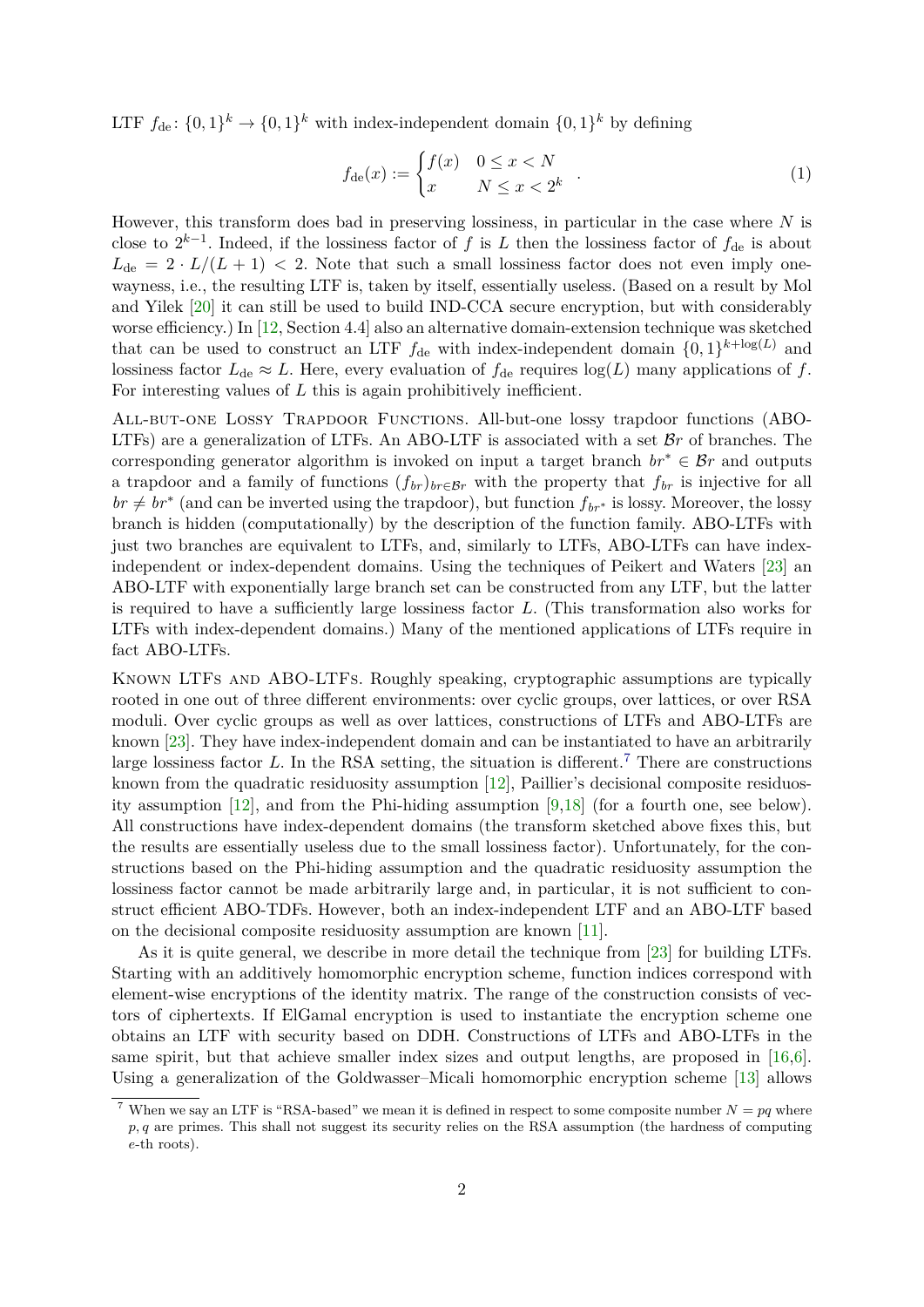this construction, in contrast to processing the LTF input bit-by-bit, to consider input values sequences of numbers of some fixed bit-length. The construction's security is based not only on the DDH assumption but also on the quadratic residuosity assumption for a restricted class of RSA moduli and an additional non-standard assumption, which can be removed by making further restrictions on the modulus.

While the described constructions from [\[23](#page-23-0)[,16](#page-23-16)[,6\]](#page-23-17) achieve high lossiness factors, a common disadvantage is that their indices are ciphertext matrices and the function ranges are ciphertext vectors, and thus quite large. Further, [\[16,](#page-23-16)[6\]](#page-23-17) require strong hardness assumptions in a quite restricted RSA setting.

As shown in [\[29\]](#page-24-3), collision-resistant hash functions, CPA- and CCA-secure public-key encryption, and deterministic encryption can be constructed from adversary-dependent lossy trapdoor functions and ABO-LTFs, a variant of LTFs and ABO-LTFs with relaxed security conditions. The authors give index-independent constructions of these primitives from the factoring assumption for semi-smooth RSA moduli. The proposed instantiations achieve high lossiness factors and have compact indices and ciphertexts of roughly the size of an RSA modulus.

#### **1.1 Our Results**

In this work we propose a new general domain-extension transformation that can be used to transform index-dependent LTPs into index-independent LTPs without sacrificing much lossiness. Concretely, our transformation decreases the lossiness factor by at most by a factor of 2. For the special cases of the LTP based on the Phi-hiding assumption and the LTP from [\[12\]](#page-23-9) based on the quadratic residuosity assumption, a more refined analysis even shows that the lossiness factor effectively stays invariant. That is, ultimately we construct an LTP with indexindependent domain  $\{0,1\}^k$  and lossiness factor as large as  $L = 2^{k/4}$  from the Phi-hiding assumption, and an LTP with index-independent domain  $\{0,1\}^k$  and lossiness factor 2 from the quadratic residuosity assumption. In comparison, the index-independent variants obtained via the transform implicitly given in [\[12\]](#page-23-9) would result in lossiness factors of 2 and 4*/*3 respectively. Applying our transformation to the index-dependent LTF and ABO-LTF based on the decisional composite residuosity assumption yields index-independent variants with slightly larger domain and lossiness factor than the direct index-independent constructions of [\[12\]](#page-23-9). Finally we construct the first ABO-LTP from (a variant of) the Phi-hiding assumption. We highlight that in particular our Phi-hiding based construction has particularly compact indices (of the size of an RSA modulus) and range elements.

Domain extension for LTFs with index-dependent domains. We explain our domain extension technique for the special case of a LTF  $f: \mathbb{Z}_N \to \mathbb{Z}_N$  with index-dependent domain  $\mathbb{Z}_N$  (with  $2^{k-1} \leq N < 2^k$ ). We use a two-round construction in the spirit of Hayashi, Okamoto and Tanaka [\[14\]](#page-23-19), who used a similar construction to extend the domain of the RSA one-way permutation. We define the function

<span id="page-3-0"></span>
$$
f'_{\text{de}} \colon \{0,1\}^k \to \{0,1\}^k, \quad f'_{\text{de}}(x) := f_{\text{de}}(\pi(f_{\text{de}}(x))), \tag{2}
$$

where  $f_{\text{de}}$  is defined in [\(1\)](#page-2-1) and permutation  $\pi$ :  $\{0,1\}^k \to \{0,1\}^k$  is given as  $\pi(x) = x - (N -$ 1) mod  $2^k$ . The intuition of this construction is that the LTF *f* is applied to every  $x \in \{0,1\}^k$ at least once. Indeed, if  $f$  is one-way, then  $f'_{de}$  defined in [\(2\)](#page-3-0) is one-way [\[14\]](#page-23-19). Our first main result states that if  $f$  is a LTF with index-dependent domain and lossiness factor  $L$ , then  $f'_{\text{de}}$  is a LTF with index-independent domain  $\{0,1\}^k$  and lossiness factor  $L'_{\text{de}} = L/2$ .

In the case of the RSA-based LTF  $f_{\text{RSA}}$  we can even prove that the lossiness factor of  $f'_{\text{de}}$  is completely preserved, i.e.  $L'_{\text{de}} = L$ . Under the Phi-hiding assumption this gives us a LTP with index-independent domain and lossiness factor as large as  $k^{1/4}$ . We also show how to obtain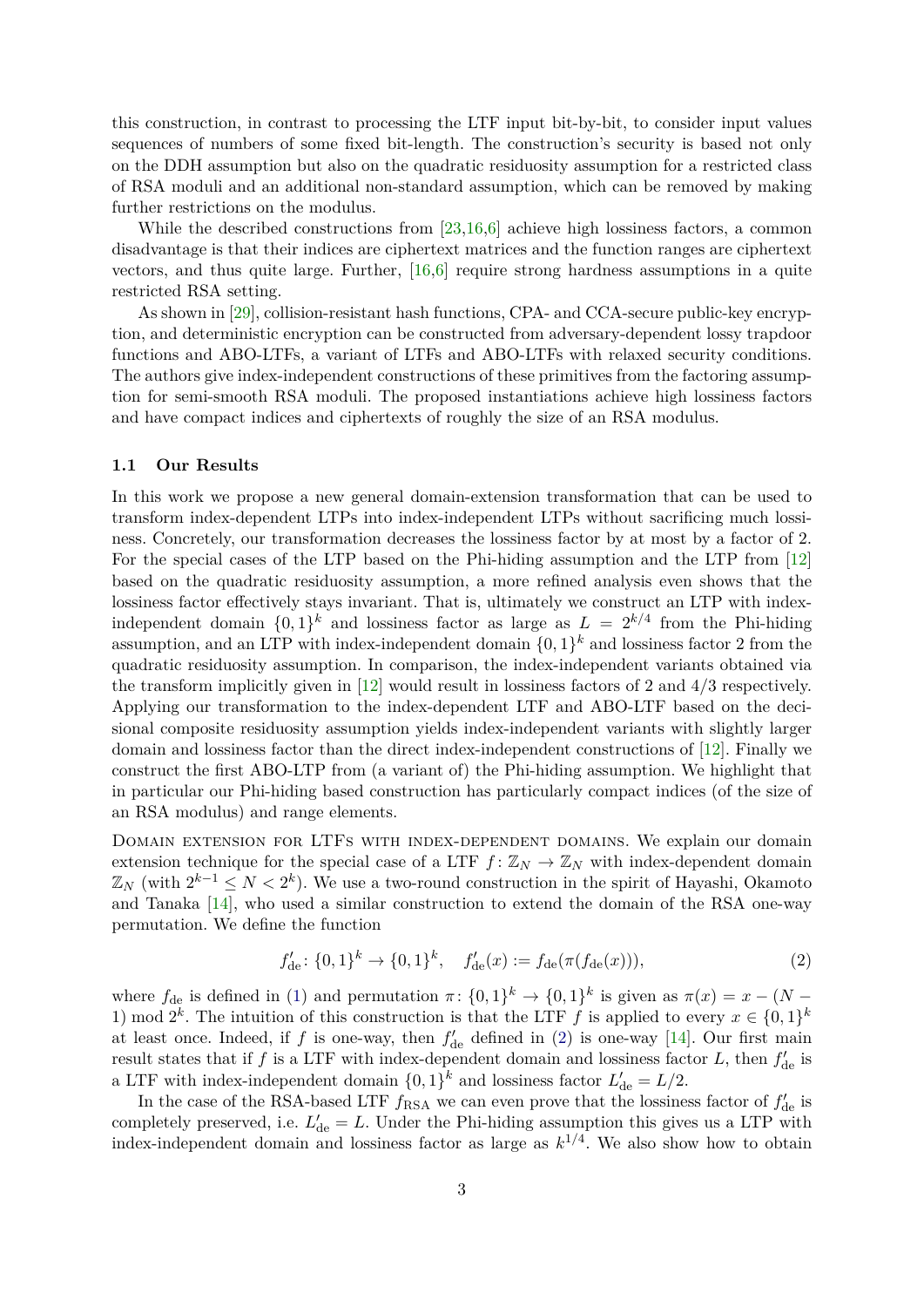index-independent LTPs from the quadratic residuosity and the decisional composite residuosity assumption, which have a larger lossiness factor than the constructions of [\[11\]](#page-23-11).

AN ABO-LTP IN THE RSA SETTING. Our second main result is the construction of an ABO-LTP with index-dependent domain from the Phi-hiding assumption. Our generic domain extension technique also works for ABO-LTFs, so it can be transformed into an ABO-LTP with index-independent domain  $\{0,1\}^k$ .

Our construction essentially follows [\[17,](#page-23-8) Section 5.2] who construct an adaptive trapdoor function from the instance-independent RSA assumption, a decisional version of the RSA assumption. It makes use of a new primitive that we call *prime family generator* (PFG), an abstraction that may be of independent interest. An instance of a PFG indicates a fixed sequence of (distinct) primes  $e_1, \ldots, e_{2^n}$  of some specified bit-length  $l \geq n/2$ . A specific programmability feature allows embedding any given prime at any given position, where the position remains hidden (computationally) from the instance. We give an information-theoretic construction of a PFG that is based on work by Cachin, Micali, and Stadler [\[9\]](#page-23-10). A PFG instance consists of  $l<sup>2</sup>$  bits and we leave it as an open problem to construct a (computationally secure) PFG with improved parameters, for example by using the PRF-based construction as implicitly in the work of Hohenberger and Waters [\[15\]](#page-23-20).

Given a PFG we define our new RSA-setting based ABO-LTP for a branch  $br \in \{0,1\}^n$  as

$$
f_{br}: \mathbb{Z}_N \to \mathbb{Z}_N; \quad f_{br}(x) := x^{e_{br}} ,
$$

where  $e_{br}$  is the *br*-th prime of the PFG prime sequence. To prove the ABO-LTF security property we first use the Phi-hiding assumption to change the distribution of the RSA modulus *N* to satisfy  $e^*$  |  $\varphi_N$ , for some random prime  $e^*$ . Next, we use the PFG's programmability feature to make sure that  $e_{br^*} = e^*$ , meaning the function  $f_{br}(\cdot)$  is injective if  $br \neq br^*$  and  $e^*$ -to-1 if  $br = br^*$ .<sup>[8](#page-4-0)</sup>

APPLICATIONS. Our constructions of index-independent LTFs and LTPs over domain  $\{0,1\}^k$ (and our techniques to build them) are mostly of theoretical interest with potential future applications. Whereas with our current knowledge we are not able to present a killer application, let us still discuss possible minor applications. Most importantly, correlated-product secure trapdoor functions [\[26\]](#page-24-1) and IND-CCA secure public-key encryption [\[23\]](#page-23-0) can be constructed from index-independent LTFs over domain  $\{0,1\}^k$ . Both require the lossiness factor *L* to be larger than  $2^{k/2}$ , whereas our construction based on the Phi-hiding assumption cannot go beyond  $L = 2^{k/4}$ . One can still apply the amplification result by Mol and Yilek [\[20\]](#page-23-15) to build IND-CCA secure encryption. The efficiency loss will be smaller than with the previous constructions from the Phi-hiding assumption (having lossiness factor  $L \approx 2$ ).

## **2 Preliminaries**

## <span id="page-4-1"></span>**2.1 Notation**

If *a*, *b* ∈ N, *a* < *b*, we use notations  $[a \dots b] = \{a, \dots, b\}$ ,  $[b] = [1 \dots b]$ ,  $[a \dots b] = [a \dots (b-1)]$ , and  $\llbracket b \rrbracket = [0 \dots (b-1)]$ . We say  $m \in \mathbb{N}$  is an *l*-bit number if  $m \in \llbracket 2^{l-1} \dots 2^l \rrbracket$ . For any set  $M \subseteq \mathbb{N}$  we denote with  $M \subseteq M \cap \llbracket 0^{l-1} \cdot 2^{l} \rrbracket$ , its subset of *l* bit elements. We write  $\llbracket 0, 1 \rrbracket$ denote with  $M_l := M \cap [2^{l-1} \dots 2^l]$  its subset of *l*-bit elements. We write  $\{0,1\}^l$  for the set of <br>expiring of length *l* and denote the bit wise exclusive or exerction of same length strings with  $\oplus$ strings of length *l* and denote the bit-wise exclusive-or operation of same-length strings with ⊕. For all  $l \in \mathbb{N}$  we assume a canonic bijection  $\# \colon \llbracket 2^l \rrbracket \to \{0,1\}^l$  and correspondingly denote with

<span id="page-4-0"></span><sup>&</sup>lt;sup>8</sup> In fact this requires a slightly strengthened variant of the Phi-hiding assumption where for a larger set  $\mathcal E$ it is known that precisely one element  $e \in \mathcal{E}$  is a divisor of  $\varphi_N$ . We call this the *unique-divisor Phi-hiding assumption*, see Section [2.3.](#page-6-0)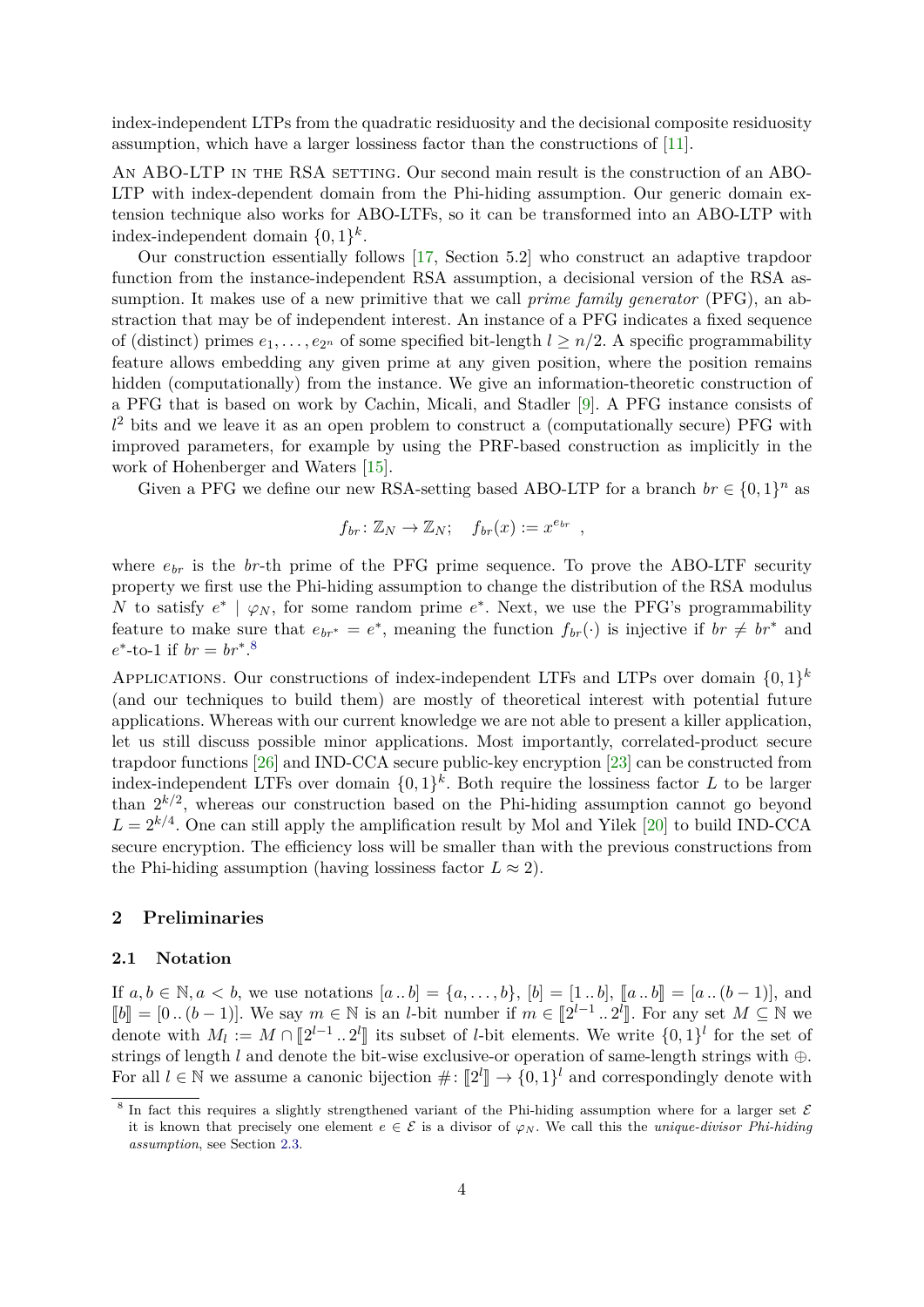$\#x$  the interpretation of an element *x* of  $[2^l]$  as a string in  $\{0,1\}^l$ . The support of a randomized<br>algorithm A on input *x* i.e., the set of values it sutputs with non-zero probability is denoted algorithm A on input  $x$ , i.e., the set of values it outputs with non-zero probability, is denoted by  $[A(x)]$ . We annotate a disjoint union with  $\cup$ .

## **2.2 (All-but-one) lossy trapdoor permutations**

We recall the concepts of lossy trapdoor functions and all-but-one lossy trapdoor functions as introduced by Peikert and Waters [\[23\]](#page-23-0). More precisely, we slightly deviate from their formalizations by restricting attention to permutations, supporting index-dependent domains [\[12\]](#page-23-9), and considering permutations that are not perfectly correct.

**Lossy trapdoor permutations.** Let  $\mathcal{X}$  be a domain,  $\mathcal{I}d$  a universe of function indices, and for each index  $id \in \mathcal{I}d$  let  $\mathcal{X}(id) \subseteq \mathcal{X}$  be a specific (sub)domain. A *lossy trapdoor permutation* (LTP) for  $\mathcal{X}, \mathcal{I}d$  then consists of a trapdoor space  $\mathcal{T}d$  and three efficient algorithms  $F = (FGen, FEv, FINv)$  for which the following hold: Algorithm

$$
\{0,1\} \to \text{FGen} \to_* \mathcal{I}d \times (\mathcal{T}d \cup \{\perp\})
$$

is a randomized instance generator. Its input  $b \in \{0, 1\}$  specifies whether the generated instance is *injective*  $(b = 1)$  or *lossy*  $(b = 0)$ . We require  $[\text{FGen}(1)] \subseteq \mathcal{I}d \times \mathcal{T}d$  and  $[\text{FGen}(0)] \subseteq \mathcal{I}d \times \{\perp\}$ . In injective mode, if  $(id, td) \in [FGen(1)],$  we refer to *td* as the trapdoor corresponding to *id*. Algorithms

 $\mathcal{I}d \times \mathcal{X} \to \text{FEv} \to \mathcal{X}$  and  $\mathcal{T}d \times \mathcal{X} \to \text{Flnv} \to \mathcal{X}$ 

are the *evaluation* and *inversion* algorithms, respectively. We require that  $FEv(id, x) \in \mathcal{X}(id)$ for all  $id \in \mathcal{I}d$  and  $x \in \mathcal{X}(id)$ . For correctness we further require that in injective mode the mapping  $\mathcal{X}(id) \to \mathcal{X}(id)$  induced by FEv can be effectively inverted on (almost) all values if the trapdoor is known. Formally, we say that F is  $(1 - \epsilon_1)$ -correct if

$$
Pr[(id, td) \leftarrow_{\$} FGen(1), x \leftarrow_{\$} \mathcal{X}(id), y \leftarrow FEv(id, x) : FINv(td, y) \neq x] \leq \epsilon_1.
$$

This means that for  $\epsilon_1 > 0$  the function implemented by  $FEv(id, \cdot)$  might technically not be a permutation. For security we require (a) that FEv lose information in lossy mode, and (b) that injective mode and lossy mode be indistinguishable. Concerning (a), we say the LTP is *L-lossy* if for all  $(id, \perp) \in [FGen(0)]$  we have  $|FEv(id, \mathcal{X}(id))| \leq |\mathcal{X}(id)|/L^9$  $|FEv(id, \mathcal{X}(id))| \leq |\mathcal{X}(id)|/L^9$  Concerning (b), we say the LTP is  $(\tau, \epsilon_2)$ -*indistinguishable* if for all  $\tau$ -time distinguishers D we have

$$
\left|\Pr[(id, td) \leftarrow_s \text{FGen}(1) : \mathcal{D}(id) \Rightarrow 1] - \Pr[(id, \perp) \leftarrow_s \text{FGen}(0) : \mathcal{D}(id) \Rightarrow 1]\right| \le \epsilon_2.
$$

**All-but-one lossy trapdoor permutations.** All-but-one LTPs are a generalization of LTPs where in addition to the universe of function indices there is a universe of branches; function FEv is lossy for one branch and injective for all others. In particular, a (regular) LTP is equivalent to an all-but-one LTP if the branch space consists of precisely two elements.

Let  $Br$  be a branch space,  $\mathcal X$  a domain,  $Id$  a universe of function indices, and for each index *id* ∈ I*d* let  $\mathcal{X}(id)$  ⊆ X be a specific (sub)domain. An *all-but-one lossy trapdoor permutation* 

<span id="page-5-0"></span><sup>&</sup>lt;sup>9</sup> According to our definition, *L*-lossiness indicates that the size of the lossy image is by a factor *L* smaller than the domain. The original definition by Peikert and Waters indicates the same quantity on a logarithmic scale, i.e., they report  $log_2(L)$  instead of  $L$ .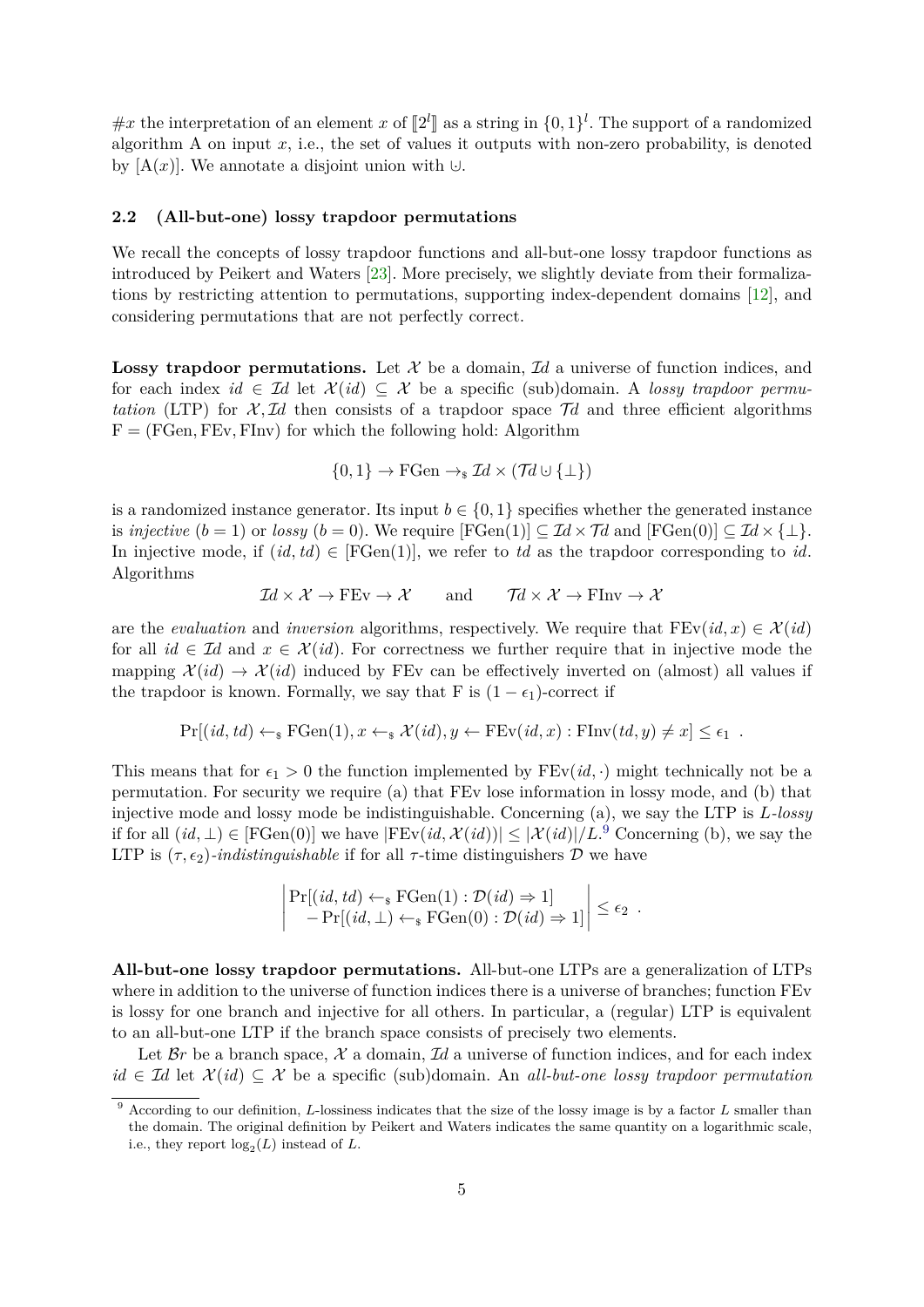(ABO-LTP) for  $\mathcal{B}r, \mathcal{X}, \mathcal{I}d$  then consists of a trapdoor space  $\mathcal{T}d$  and three efficient algorithms A = (FGen*,* FEv*,* FInv) for which the following hold: Algorithm

$$
\mathcal{B}r \to \text{FGen} \to_{\text{s}} \mathcal{I}d \times \mathcal{T}d
$$

is a randomized instance generator such that  $(id, td) \leftarrow s \text{FGen}(br)$ , for a branch *br*, generates a function index *id* with trapdoor *td*. Similarly as for LTPs, algorithms

$$
\mathcal{B}r \times \mathcal{I}d \times \mathcal{X} \to \text{FEv} \to \mathcal{X} \quad \text{and} \quad \mathcal{B}r \times \mathcal{T}d \times \mathcal{X} \to \text{Flnv} \to \mathcal{X}
$$

are the evaluation and inversion algorithms. We require that for all  $br, br^* \in \mathcal{B}r$  and  $(id, td) \in$  $[FGen(br^*)]$  and  $x \in \mathcal{X}(id)$ , if  $y = FEv(br, id, x)$  then  $y \in \mathcal{X}(id)$ . We further require that the mappings  $\mathcal{X}(id) \to \mathcal{X}(id)$  induced by FEv on all branches with exception of  $br^*$  can be effectively inverted (on almost all values) if the trapdoor is known. Formally, we say that A is  $(1 - \epsilon_1)$ -correct if for all *br*, *br*<sup>∗</sup> ∈ *Br*, *br* ≠ *br*<sup>∗</sup>, we have

$$
Pr[(id, td) \leftarrow_{\$} FGen(br^*), x \leftarrow_{\$} \mathcal{X}(id) : \text{FIN}(br, td, FEv(br, id, x)) \neq x] \leq \epsilon_1.
$$

For security we require that FEv lose information on its *lossy branch*, i.e., the branch *br*<sup>∗</sup> the instance was generated for. Further, it shall be unfeasible to identify the lossy branch. Concretely, we say the ABO-LTP is *L*-lossy if for all  $br^* \in \mathcal{B}r$  and  $(id, td) \in [FGen(br^*)]$ we have  $|FEv(br^*, id, \mathcal{X}(id))| \leq |\mathcal{X}(id)|/L$ , and we say it is  $(\tau, \epsilon_2)$ -indistinguishable if for all  $b r_0, b r_1 \in \mathcal{B} r$  and all  $\tau$ -time distinguishers  $\mathcal{D}$  (that may depend on  $b r_0, b r_1$ ) we have

$$
\left| \Pr[(id, td) \leftarrow_s \text{FGen}(br_0) : \mathcal{D}(id) \Rightarrow 1] - \Pr[(id, td) \leftarrow_s \text{FGen}(br_1) : \mathcal{D}(id) \Rightarrow 1] \right| \le \epsilon_2.
$$

**Index-dependent vs. index-independent LTPs/ABO-LTPs.** In the above definition of LTPs, the domain  $\mathcal{X}(id) \subseteq \mathcal{X}$  on which FEv(*id*, ·) operates may depend on function index *id*. We say the LTP is index-independent if this restriction does not exist, i.e., if  $\mathcal{X}(id) = \mathcal{X}$  for all *id*. For ABO-LTPs we say correspondingly. In later sections we show how to generically transform an index-dependent trapdoor permutation into an index-independent one.

#### <span id="page-6-0"></span>**2.3 Number theoretic assumptions**

For  $a, b \in \mathbb{N}, a \neq 0$ , we write  $a \mid b$  if  $a$  divides  $b$ , i.e., if there exists  $d \in \mathbb{N}$  s.t.  $b = da$ . We further write *a* |<sub>1</sub> *b* if *a* divides *b* exactly once, i.e., if *a* | *b*  $\wedge$  *a*<sup>2</sup> | *b*. The greatest common divisor of *a*, *b* is denoted  $gcd(a, b)$ . We denote the set of prime numbers with P. Recall from Section [2.1](#page-4-1) that  $\mathbb{N}_l$  and  $\mathcal{P}_l$  denote the sets of *l*-bit natural and prime numbers, respectively.

If *k* is an even number, a product  $N = pq$  is a *k*-bit *RSA modulus* if  $N \in \mathbb{N}_k$ ,  $p, q \in \mathcal{P}_{k/2}$ , and  $p \neq q$ . The order of the multiplicative group  $\mathbb{Z}_N^*$  is  $\varphi_N := \varphi(N) = (p-1)(q-1)$ . We denote the space of *k*-bit RSA moduli with  $RSA_k$ . If we want to restrict attention to *k*-bit RSA moduli that fulfill a specific condition *C*, we write  $RSA_k[C]$ . The set of *k*-bit Blum integers, i.e., RSA moduli where the prime factors satisfy  $p \equiv q \equiv 3 \mod 4$ , is denoted by  $\mathcal{BRSA}_k := \mathcal{RSA}_k[p \equiv$  $q \equiv 3 \mod 4$ .

**Phi-hiding assumption.** In standard RSA encryption, public exponent *e* is chosen constraint to  $e \nmid \varphi_N$  so that the mapping  $x \mapsto x^e$  is a bijection. Some applications in addition use exponents  $e \mid_1 \varphi_N$  and require that it be hard, given  $(N, e)$ , to decide whether  $e \mid_1 \varphi_N$  or  $e \nmid \varphi_N$ . Roughly, the Phi-hiding assumption [\[9,](#page-23-10)[18\]](#page-23-3) for a set of primes  $\mathcal{E}$  says that  $N \in \mathcal{RSA}_k$  can be generated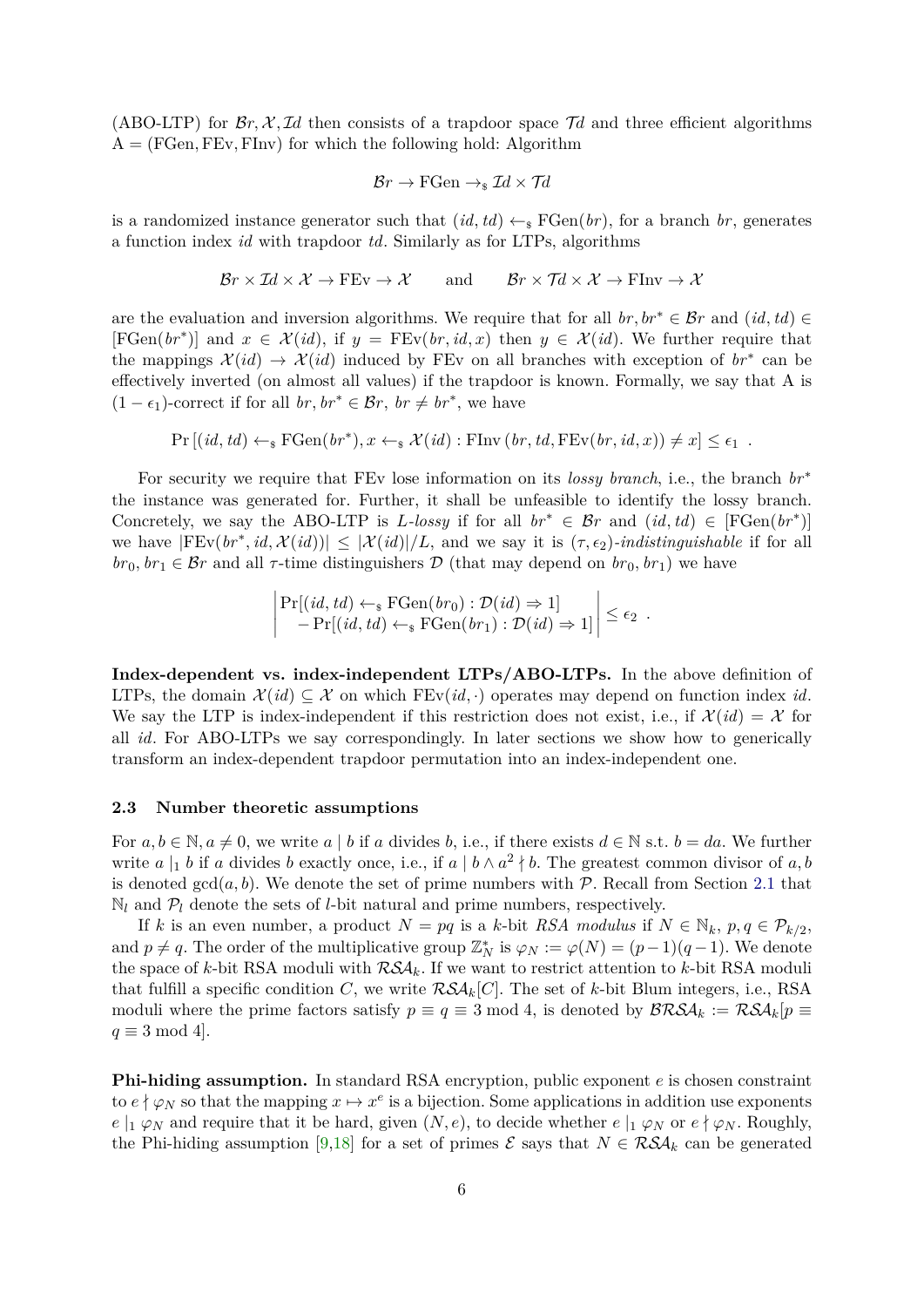such that for uniformly picked  $e \in \mathcal{E}$  the cases  $N \in \mathcal{RSA}_k[e \nmid \varphi_N]$  and  $N \in \mathcal{RSA}_k[e \mid 1 \varphi_N]$  are computationally indistinguishable. Formally, we say that the  $(\tau, \epsilon)$ -*Phi-hiding assumption* holds for  $(k, \mathcal{E})$  if for all  $\tau$ -time adversaries  $\mathcal{D}$  we have

$$
\left|\Pr\left[e \leftarrow_s \mathcal{E}; (N, \varphi_N) \leftarrow_s \mathcal{RSA}_k[e \mid_1 \varphi_N] : \mathcal{D}(N, e) \Rightarrow 1] - \Pr\left[e \leftarrow_s \mathcal{E}; (N, \varphi_N) \leftarrow_s \mathcal{RSA}_k[e \nmid \varphi_N] : \mathcal{D}(N, e) \Rightarrow 1]\right|\leq \epsilon.
$$

In the probability expressions we write  $(N, \varphi_N) \leftarrow_s \mathcal{RSA}_k[C]$  for an algorithm that generates a *k*-bit RSA modulus satisfying condition *C*, and also outputs  $\varphi_N = |\mathbb{Z}_N^*|$ .

In this paper we also need a variant of this assumption: An added restriction is that precisely one  $e \in \mathcal{E}$  shall be a divisor of  $\varphi_N$ , and, as before, if *e* divides  $\varphi_N$  then at most once.<sup>[10](#page-7-0)</sup> This is expressed by condition

$$
C(\mathcal{E}, \varphi_N, e) \quad : \Longleftrightarrow \quad e \mid \varphi_N \wedge \gcd(\mathcal{E}, \varphi_N/e) = 1 \enspace ,
$$

where the gcd term encodes that  $\varphi_N/e$  is relative prime to all elements of  $\mathcal{E}$ ; this in particular implies  $e \mid_1 \varphi_N$ . We say the *unique-divisor*  $(\tau, \epsilon)$ *-Phi-hiding assumption* holds for  $(k, \mathcal{E})$  if for all *τ* -time adversaries D we have

$$
\left|\n\begin{array}{l}\n\Pr[e_0 \leftarrow_s \mathcal{E}; (N, \varphi_N) \leftarrow_s \mathcal{RSA}_k[C(\mathcal{E}, \varphi_N, e_0)] : \mathcal{D}(N, e_0) \Rightarrow 1] \\
-\Pr[e_0, e_1 \leftarrow_s \mathcal{E}; (N, \varphi_N) \leftarrow_s \mathcal{RSA}_k[C(\mathcal{E}, \varphi_N, e_0)] : \mathcal{D}(N, e_1) \Rightarrow 1]\n\end{array}\n\right|\n\leq \epsilon.
$$

**Quadratic residuosity assumption.** Roughly, the quadratic residuosity assumption says that it is hard to distinguish quadratic residues modulo a Blum integer from quadratic non-residues that have positive Jacobi symbol.

Formally, for all  $N \in \mathbb{N}$  denote with  $\mathcal{QR}_N \subseteq \mathbb{Z}_N^*$  the set of quadratic residues modulo N and with  $\mathcal{J}_N \subseteq \mathbb{Z}_N^*$  the set of numbers with positive Jacobi symbol. (In particular we have  $QR_N \subseteq \mathcal{J}_N$ .) We say that the  $(\tau, \epsilon)$ -quadratic residuosity assumption holds for k if for all *τ* -time adversaries D we have

$$
\left|\frac{\Pr[(N, p, q) \leftarrow_{\$} \mathcal{BRSA}_{k}, x \leftarrow_{\$} \mathcal{QR}_{N} : \mathcal{D}(N, x) \Rightarrow 1]}{-\Pr[(N, p, q) \leftarrow_{\$} \mathcal{BRSA}_{k}, x \leftarrow_{\$} \mathcal{J}_{N} \setminus \mathcal{QR}_{N} : \mathcal{D}(N, x) \Rightarrow 1]}\right| \leq \epsilon.
$$

In the probability expressions we write  $(N, p, q) \leftarrow_{\mathbb{S}} \text{BRSA}_k$  for an algorithm that generates a *k*-bit Blum integer and also outputs its prime factors. Note that sampling elements of  $\mathcal{QR}_N$ and  $\mathcal{J}_N \setminus \mathcal{Q}\mathcal{R}_N$  can be done efficiently if these factors are known.

**Decisional composite residuosity assumption.** Roughly, the decisional composite residuosity assumption [\[22\]](#page-23-21) says that given an RSA modulus *N* it is hard to distinguish random elements of  $\mathbb{Z}_{N^2}^*$  from *N*<sup>th</sup> powers in  $\mathbb{Z}_{N^2}^*$ . For our application we additionally demand that the RSA modulus *N* be sufficiently close to the next power of 2. This is expressed by the condition

$$
C(N, s, k) \quad : \Longleftrightarrow \quad 2^{k-1/(s+1)} < N < 2^k \enspace ,
$$

where  $s \in \mathbb{N}$  such that  $s < 2^{k/2-1}$ . Note that the upper bound always holds for RSA moduli sampled from  $RSA_k$ . We say that the  $(\tau, \epsilon)$ -decisional composite residuosity assumption holds for  $(s, k)$  if for all  $\tau$ -time adversaries  $\mathcal{D}$  we have

$$
\left|\frac{\Pr[N \leftarrow_{\$} \mathcal{RSA}_k[C(N,s,k)], y \leftarrow_{\$} \mathbb{Z}_{N^2}^*, x \leftarrow y^N \bmod N^2 : \mathcal{D}(N,x) \Rightarrow 1]}{-\Pr[N \leftarrow_{\$} \mathcal{RSA}_k[C(N,s,k)], x \leftarrow_{\$} \mathbb{Z}_{N^2}^* : \mathcal{D}(N,x) \Rightarrow 1]}\right| \le \epsilon.
$$

In the probability expressions we write  $N \leftarrow_{\mathbb{R}} \mathcal{RSA}_k[C]$  for an algorithm that generates a *k*-bit RSA modulus satisfying condition *C*.

<span id="page-7-0"></span> $10$  While this assumption is stronger than the standard Phi-hiding assumption, we conjecture that it is rather mild (possibly in the same way as the strengthened Quadratic Residuosity assumption from [\[16\]](#page-23-16) that is specialized towards defining the  $2^k$ -th Power Residue symbol).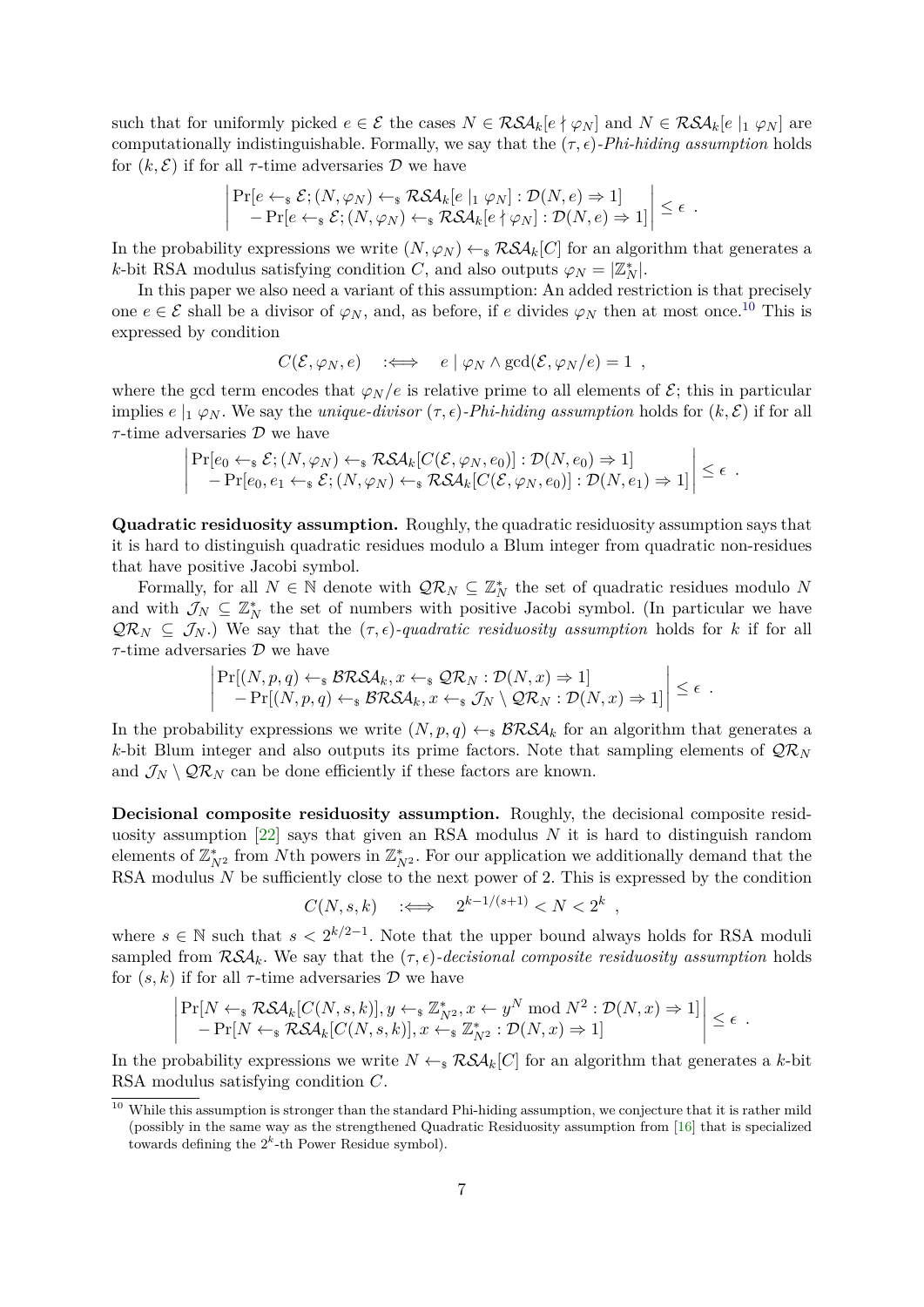#### <span id="page-8-7"></span>**3 From index-dependence to index-independence**

Many natural constructions of lossy trapdoor permutations are index-dependent, i.e., for each index *id* the function  $FEv(id, \cdot)$  operates on an individual set  $\mathcal{X}(id) \subseteq \mathcal{X}$ . However, for applications it might be necessary that there is only one domain:  $\mathcal{X}(id) = \mathcal{X}$  for all *id*. In this section we show how to convert index-dependent LTPs into index-independent LTPs. Some transforms of this type have been proposed before. For instance, [\[12\]](#page-23-9) implicitly uses the somewhat trivial approach of leaving elements in  $\mathcal{X} \setminus \mathcal{X}(id)$  untouched (i.e., elements in  $\mathcal{X}(id)$  are processed with the LTP, the others are passed through without modification). As discussed in the introduction, the performance of this conversion is generally rather poor: In the worst case, if  $|\mathcal{X}(id)| \ll |\mathcal{X}|$ , lossiness is bounded by  $L = 1$ .

The two-round construction we study below was first proposed in [\[14\]](#page-23-19), however in a different context. There, the goal was to extend the domain of the RSA trapdoor permutation, while aspects of lossiness were not studied. Further, our exposition is more generic. The idea behind the transformation is to ensure that  $FEv$  is applied to every point of  $\mathcal X$  at least once. In both rounds the points of  $\mathcal{X}(id)$  are permuted with FEv while the remaining points of  $\mathcal{X}$  stay unchanged. To achieve the property stated above, after the first round a permutation  $\pi_{id}$  is used to move into  $\mathcal{X}(id)$  all those points that have not yet been touched by FEv.

Let  $F = (FGen, FEv, FINv)$  be a LTP with domain X and index space Id. Assume F has index-dependent domains. For all  $id \in \mathcal{I}d$  write  $\mathcal{X}(id) = \mathcal{X} \setminus \mathcal{X}(id)$  and let  $\pi_{id} \colon \mathcal{X} \to \mathcal{X}$  be an efficiently computable and efficiently invertible permutation satisfying  $\pi_{id}(\mathcal{X}(id)) \subseteq \mathcal{X}(id)$ or, equivalently,  $\pi_{id}^{-1}(\overline{\mathcal{X}(id)}) \subseteq \mathcal{X}(id)$ . (Note that such a  $\pi_{id}$  can exist only if  $|\mathcal{X}(id)| \geq |\mathcal{X}|/2$ for all *id*.) From F and  $(\pi_{id})_{id \in \mathcal{I}d}$  we construct a LTP  $F_{ii} = (FGen_{ii}, FEv_{ii}, Finv_{ii})$  with indexindependent domain  $\mathcal{X}$ , i.e.,  $\mathcal{X}(id) = \mathcal{X}$  for all *id*. The algorithms are specified in Figure [1](#page-8-0) and illustrated in Figure [2.](#page-9-0) The analysis is in Lemma [1.](#page-8-1)

<span id="page-8-6"></span><span id="page-8-5"></span><span id="page-8-4"></span><span id="page-8-3"></span><span id="page-8-2"></span>

| $FGen_{ii}(b)$                            | $FEv_{ii}(id, x)$                   | $\text{FIN}_{\text{ii}}(td, y)$     |
|-------------------------------------------|-------------------------------------|-------------------------------------|
| 00 $(id, td) \leftarrow_s \text{FGen}(b)$ | 02 If $x \in \mathcal{X}(id)$ :     | 08 If $y \in \mathcal{X}(id)$ :     |
| 01 Return $(id, td)$                      | 03 $x \leftarrow \text{FEv}(id, x)$ | 09 $y \leftarrow \text{FIN}(td, y)$ |
|                                           | 04 $y \leftarrow \pi_{id}(x)$       | 10 $x \leftarrow \pi_{id}^{-1}(y)$  |
|                                           | 05 If $y \in \mathcal{X}(id)$ :     | 11 If $x \in \mathcal{X}(id)$ :     |
|                                           | 06 $y \leftarrow \text{FEv}(id, y)$ | 12 $x \leftarrow$ FInv $(td, x)$    |
|                                           | 07 Return $y$                       | 13 Return $x$                       |

<span id="page-8-0"></span>Fig. 1. Transformation of index-dependent LTP into index-independent LTP. To make algorithm FInv<sub>ii</sub> welldefined we assume implicitly that trapdoor *td* contains a copy of function index *id*. A visualization of the construction is in Figure [2.](#page-9-0)

<span id="page-8-1"></span>**Lemma 1.** Let F be a  $(1 - \epsilon_1)$ -correct,  $(\tau, \epsilon_2)$ -indistinguishable L-lossy trapdoor permutation *with index-dependent domain. Furthermore, let*  $(\pi_{id})_{id \in \mathcal{I}d}$  *be a family of permutations on* X *as described. Then*  $F_{ii}$  *is an*  $(1-2\epsilon_1)$ *-correct,*  $(\tau, \epsilon_2)$ *-indistinguishable*  $L/2$ *-lossy trapdoor permutation with index-independent domain*  $X$ *. In particular, if* F *is* 1-correct, then so is  $F_{ii}$ *.* 

*Proof.* As F<sub>ii</sub> uses the same instance generator as F, it inherits to be  $(\tau, \epsilon_2)$ -indistinguishable. We now prove the bound on F<sub>ii</sub>'s correctness. Let  $(id, td) \in [FGen_{ii}(1)]$  and let  $\psi: \mathcal{X} \to \mathcal{X}$  be the function with  $\psi|_{\mathcal{X}(id)} = \text{FEv}(id, \cdot)$  and  $\psi|_{\overline{\mathcal{X}(id)}} = \text{ID}$  (the identity function). Furthermore denote by  $\psi_{\text{inv}}: \mathcal{X} \to \mathcal{X}$  the function with  $\psi_{\text{inv}}|_{\mathcal{X}(id)} = \text{FInv}(td, \cdot)$  and  $\psi_{\text{inv}}|_{\mathcal{X}(id)} = \text{ID}$  and let  $\mathcal{I}_{id} \subseteq \mathcal{X}(id) \subseteq \mathcal{X}$  be the set on which  $\psi_{inv}$  fails to invert  $\psi$ . By construction  $FEv_{ii}(id, \cdot)$  computes the function  $\psi^* := \psi \circ \pi_{id} \circ \psi$  and  $\text{FInv}_{ii}(td,\cdot)$  computes the function  $\psi^*_{inv} := \psi_{inv} \circ \pi_{id}^{-1} \circ \psi_{inv}$ . Note that  $\psi_{\text{inv}}^*$  only fails to invert  $\psi^*$  on some point *x* if either  $x \in \mathcal{I}_{id}$ , or if the value *y* assigned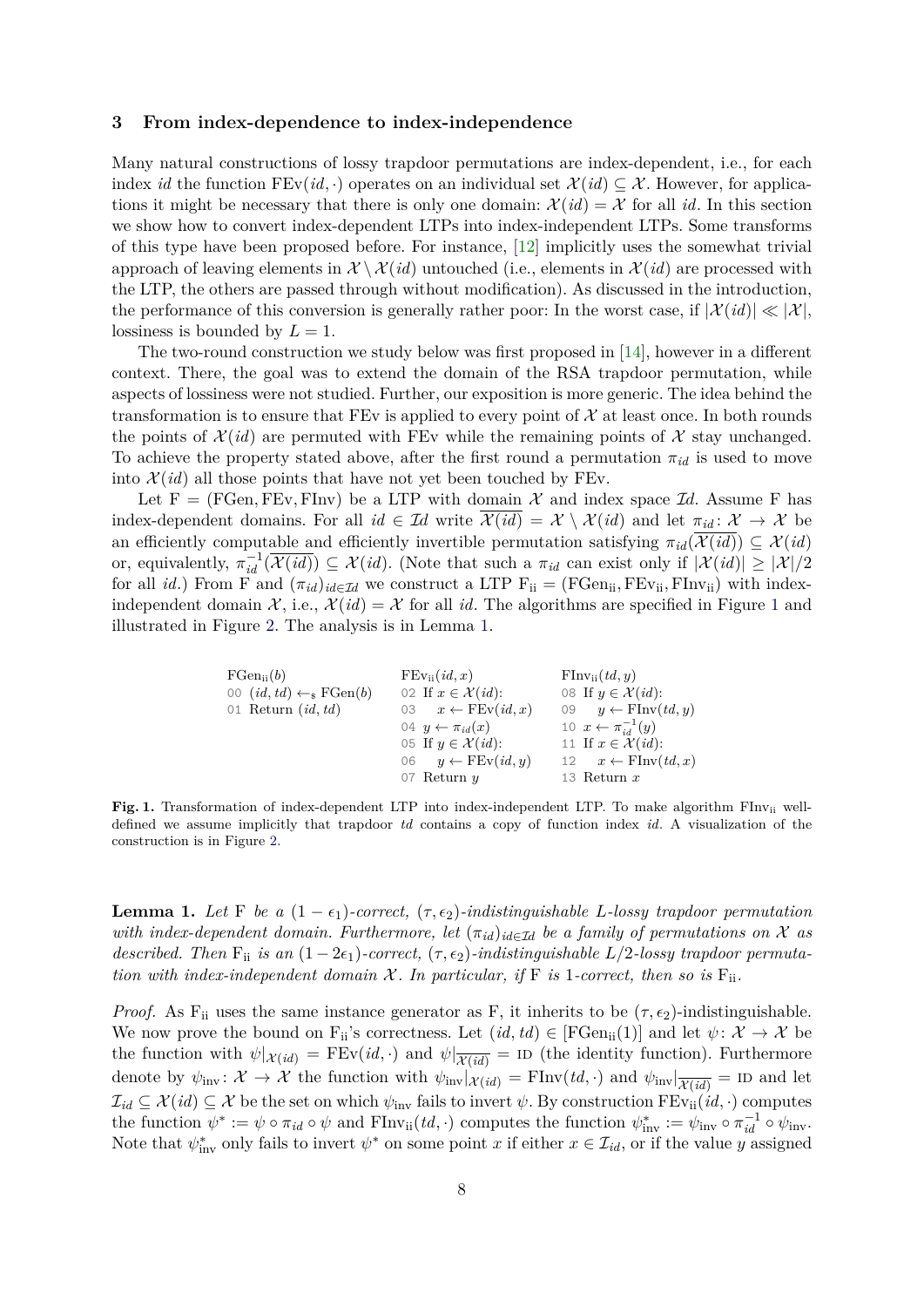

<span id="page-9-0"></span>**Fig. 2.** Working principle of transformation of index-dependent LTP into index-independent LTP. The corre-sponding algorithms are in Figure [1.](#page-8-0) Note that  $\pi_{id}$  is chosen such that every point in X is permuted by FEv at least once.

in line [04](#page-8-2) (of Figure [1\)](#page-8-0) lies in  $\mathcal{I}_{id}$ . Since  $\psi|_{\mathcal{X}\setminus\mathcal{I}_{id}}$  is injective and  $\pi_{id}$  is a permutation, there exist at most  $|\mathcal{I}_{id}|$  points with the latter property that are not already elements of  $\mathcal{I}_{id}$ . Hence FInv<sub>ii</sub> fails to invert  $FEv_{ii}$  on at most  $2|\mathcal{I}_{id}|$  points of X. Summing up for every  $(\tilde{id}, \tilde{td}) \in [FGen_{ii}(1)]$ we have

$$
\Pr[(id, td) \leftarrow_{\$} FGen_{ii}(1), x \leftarrow_{\$} \mathcal{X}(id), y \leftarrow FEv_{ii}(id, x) : \text{FInv}_{ii}(td, y) \neq x \mid (id, td) = (\tilde{id}, \tilde{td})]
$$
  
\n
$$
\leq 2 \Pr[(id, td) \leftarrow_{\$} FGen(1), x \leftarrow_{\$} \mathcal{X}(id), y \leftarrow FEv(id, x) : \text{FInv}(td, y) \neq x \mid (id, td) = (\tilde{id}, \tilde{td})]
$$

Since both  $F_{ii}$  and F use the same index generation algorithm, the bound on  $F_{ii}$ 's correctness follows from an application of the law of total probability and F's  $(1 - \epsilon_1)$ -correctness.

We conclude by proving the bound on the lossiness. Assume  $id \in \mathcal{I}d$  is created in lossy mode. Since every  $y \in \text{FEv}_{ii}(id, \mathcal{X}) \cap \mathcal{X}(id)$  by lines [05](#page-8-3) and [06](#page-8-4) (of Figure [1\)](#page-8-0) is an element of  $FEv(id, \mathcal{X}(id))$  and *id* is a lossy index, we obtain

$$
|\text{FEv}_{ii}(id,\mathcal{X}) \cap \mathcal{X}(id)| \leq |\mathcal{X}(id)|/L .
$$

Now consider  $y \in \text{FEv}_{ii}(id, \mathcal{X}) \cap \mathcal{X}(id)$  and let  $x \in \mathcal{X}$  with  $\text{FEv}_{ii}(id, x) = y$ . Since  $y \notin \mathcal{X}(id)$ , it is the direct output of  $\pi_{id}$  in the computation of  $FEv_{ii}(id, x)$ , i.e., assigned in line [04](#page-8-2) and not overwritten in line [06.](#page-8-4) Furthermore, since  $\pi_{id}^{-1}(\overline{\mathcal{X}(id)}) \subseteq \mathcal{X}(id)$ , we have that  $\pi_{id}^{-1}(y) \in \mathcal{X}(id)$ . Hence, by lines [02](#page-8-5) and [03](#page-8-6) we obtain  $\pi_{id}^{-1}(y) \in \text{FEv}(id, \mathcal{X}(id))$ . By the lossiness of *id* there exist at most  $|\mathcal{X}(id)|/L$  values *y* with this property. Summing up,

$$
|FEv_{ii}(id, \mathcal{X})| = |FEv_{ii}(id, \mathcal{X}) \cap \mathcal{X}(id)| + |FEv_{ii}(id, \mathcal{X}) \cap \overline{\mathcal{X}(id)}|
$$
  
\n
$$
\leq |\mathcal{X}(id)|/L + |\mathcal{X}(id)|/L
$$
  
\n
$$
\leq 2|\mathcal{X}|/L.
$$

This completes the proof.  $\Box$ 

Analogously to the construction in Figure [1](#page-8-0) it is possible to transform an index-dependent ABO-LTP  $A = (FGen, FEv, FINv)$  into an index-independent ABO-LTP  $A_{ii} = (FGen, FEv_{ii},$ FInv<sub>ii</sub>). Note that  $A_{ii}$  uses the same instance generator as A. Algorithms  $FEv_{ii}$  and  $Flnv_{ii}$  work as their counterparts for LTPs defined in Figure [1,](#page-8-0) the only difference being the use of the additional input *br* to evaluate FEv and FInv. We obtain the following.

**Lemma 2.** Let A be a  $(1 - \epsilon_1)$ -correct,  $(\tau, \epsilon_2)$ -indistinguishable L-lossy ABO-LTP with index*dependent domain. Further, let*  $(\pi_{id})_{id \in \mathcal{I}d}$  *be a family of permutations on* X *as described. Then* A<sub>ii</sub> *is an*  $(1-2\epsilon_1)$ -correct,  $(\tau, \epsilon_2)$ -indistinguishable  $L/2$ -lossy ABO-LTP with index-independent *domain*  $X$ *. In particular, if* A *is* 1*-correct, then so is*  $A_{ii}$ *.*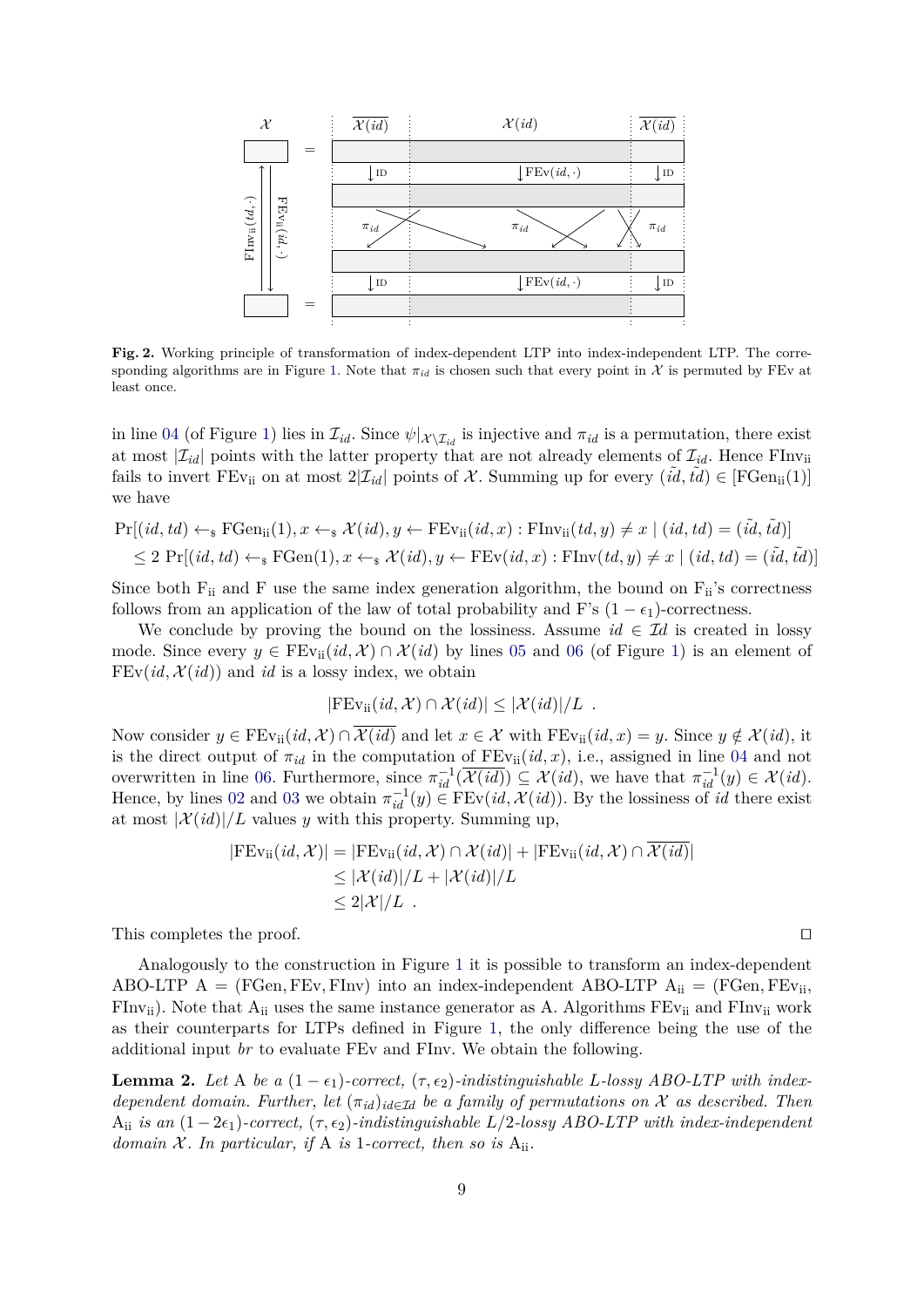#### <span id="page-10-12"></span>**4 Lossy trapdoor permutations from Phi-hiding assumption**

Fix an RSA modulus *N* and let  $e \ll \varphi_N$  be prime. We say *e* is *injective* for *N* if  $e \nmid \varphi_N$  and that it is *lossy* for *N* if  $e \mid_1 \varphi_N$ . In the injective case the mapping  $E: \mathbb{Z}_N \to \mathbb{Z}_N$ ;  $x \mapsto x^e$  is inverted by  $D: y \mapsto y^d$ , where *d* is such that  $ed = 1 \mod \varphi_N$ . In the lossy case, the restriction  $E|_{\mathbb{Z}_N^*}$ of *E* to domain  $\mathbb{Z}_N^*$  is *e*-to-1, i.e., we have  $|E(\mathbb{Z}_N^*)|/|\mathbb{Z}_N^*| = 1/e$ . The Phi-hiding assumption from Section [2.3](#page-6-0) then precisely says that it is hard to decide whether a candidate exponent *e* is injective or lossy for *N*.

We propose two LTPs in the RSA setting, both with security based on the Phi-hiding assumption. The first construction is quite natural but has index-dependent domains. The second construction is the index-independent analogue of the first, obtained via the transformation from Section [3.](#page-8-7) Here, our contribution is establishing a better bound on the lossiness than is possible with the generic result. (Our arguments are based on structures specific to the RSA setting.)

#### <span id="page-10-11"></span>**4.1 Index-dependent domain LTP from Phi-hiding assumption**

Let k be an even number indicating a desired bit length of RSA moduli. Let  $\mathcal E$  be a distribution of prime numbers such that the  $(\tau, \epsilon)$ -Phi-hiding assumption holds for  $(k, \mathcal{E})$ . Consider the constructions of LTPs  $F = (FGen, FEv, FINv)$  and  $F^* = (FGen, FEv^*, FINv)$  given by the algo-rithms in Figure [3.](#page-10-0) Observe that condition  $e \mid_1 \varphi_N$  in line [02](#page-10-1) implies that no element of  $\mathcal E$  can be longer than  $k/2$  bits. Further, to protect from known attacks it is necessary that max  $\mathcal{E} \leq 2^{k/4}$ .

The working principle of F is as follows: Function indices *id* correspond with RSA parameters  $(N, e)$ . The domain corresponding to index *id* is  $\mathcal{X}(id) = \mathbb{Z}_N$ . In injective mode,  $(N, e)$  are chosen such that *e* is invertible modulo  $\varphi_N$ , i.e., such that a corresponding decryption exponent *d* exists. The FEv and FInv algorithms, in this case, are the standard RSA mappings  $x \mapsto x^e$  and  $y \mapsto y^d$ (lines [10](#page-10-2) and [13\)](#page-10-3). In lossy mode, *e* is a divisor of  $\varphi_N$ . In this case, mapping  $x \mapsto x^e$  is *e*-to-1 for elements in  $\mathbb{Z}_N^*$ . The resulting overall lossiness (i.e., for full  $\mathbb{Z}_N$ ) is analyzed in Lemma [3.](#page-10-4)

We next discuss  $F^*$ . This variant achieves better lossiness by building on the fact that given an element of  $\mathbb{Z}_N \setminus \mathbb{Z}_N^*$  it is possible to effectively determine whether the function index  $(N, e)$ is injective or lossy. In the first case FEv<sup>∗</sup> uses the standard RSA map; in the second case elements in  $\mathbb{Z}_N \setminus \mathbb{Z}_N^*$  are detected and explicitly mapped to 0. The identification of lossy indices and elements in  $\mathbb{Z}_N \setminus \mathbb{Z}_N^*$  is handled in lines [17](#page-10-5)[–21.](#page-10-6) Observe that the condition in line 17 can be checked efficiently.

We analyze constructions F and F<sup>\*</sup> in Lemma [3.](#page-10-4) While the second LTP is more complicated to implement, the achieved lossiness bound is easier to work with.

<span id="page-10-8"></span><span id="page-10-7"></span><span id="page-10-5"></span><span id="page-10-2"></span><span id="page-10-1"></span>

| FGen(b)                                                                       | FEv(id, x)                   | $FEv^*(id, x)$                       |
|-------------------------------------------------------------------------------|------------------------------|--------------------------------------|
| 00 $e \leftarrow_s \mathcal{E}$                                               | 09 $(N,e) \leftarrow id$     | 15 $(N,e) \leftarrow id$             |
| 01 If $b = 0$ : (lossy mode)                                                  | 10 $y \leftarrow x^e \mod N$ | 16 If $x=0$ : Return 0               |
| 02 $(N, \varphi_N) \leftarrow \mathbb{R} \mathcal{S} A_k[e \mid_1 \varphi_N]$ | 11 Return $y$                | 17 If $x \notin \mathbb{Z}_N^*$ :    |
| 03 $id \leftarrow (N, e); td \leftarrow \perp$                                | $\text{FInv}(td, y)$         | 18 $p \leftarrow \gcd(x, N)$         |
| 04 If $b = 1$ : (injective mode)                                              | 12 $(N,d) \leftarrow td$     | 19 $q \leftarrow N/p$                |
| 05 $(N, \varphi_N) \leftarrow \Re \mathcal{S} A_k [e \nmid \varphi_N]$        | 13 $x \leftarrow y^d \mod N$ | 20 $\varphi_N \leftarrow (p-1)(q-1)$ |
| 06 $d \leftarrow e^{-1} \mod \varphi_N$                                       | 14 Return $x$                | 21 If $e \mid \varphi_N$ : Return 0  |
| 07 $id \leftarrow (N, e); td \leftarrow (N, d)$                               |                              | 22 $y \leftarrow x^e \mod N$         |
| 08 Return $(id, td)$                                                          |                              | 23 Return $y$                        |

<span id="page-10-10"></span><span id="page-10-9"></span><span id="page-10-6"></span><span id="page-10-4"></span><span id="page-10-3"></span><span id="page-10-0"></span>Fig. 3. LTPs F and F<sup>\*</sup> from Phi-hiding assumption (with index-dependent domains).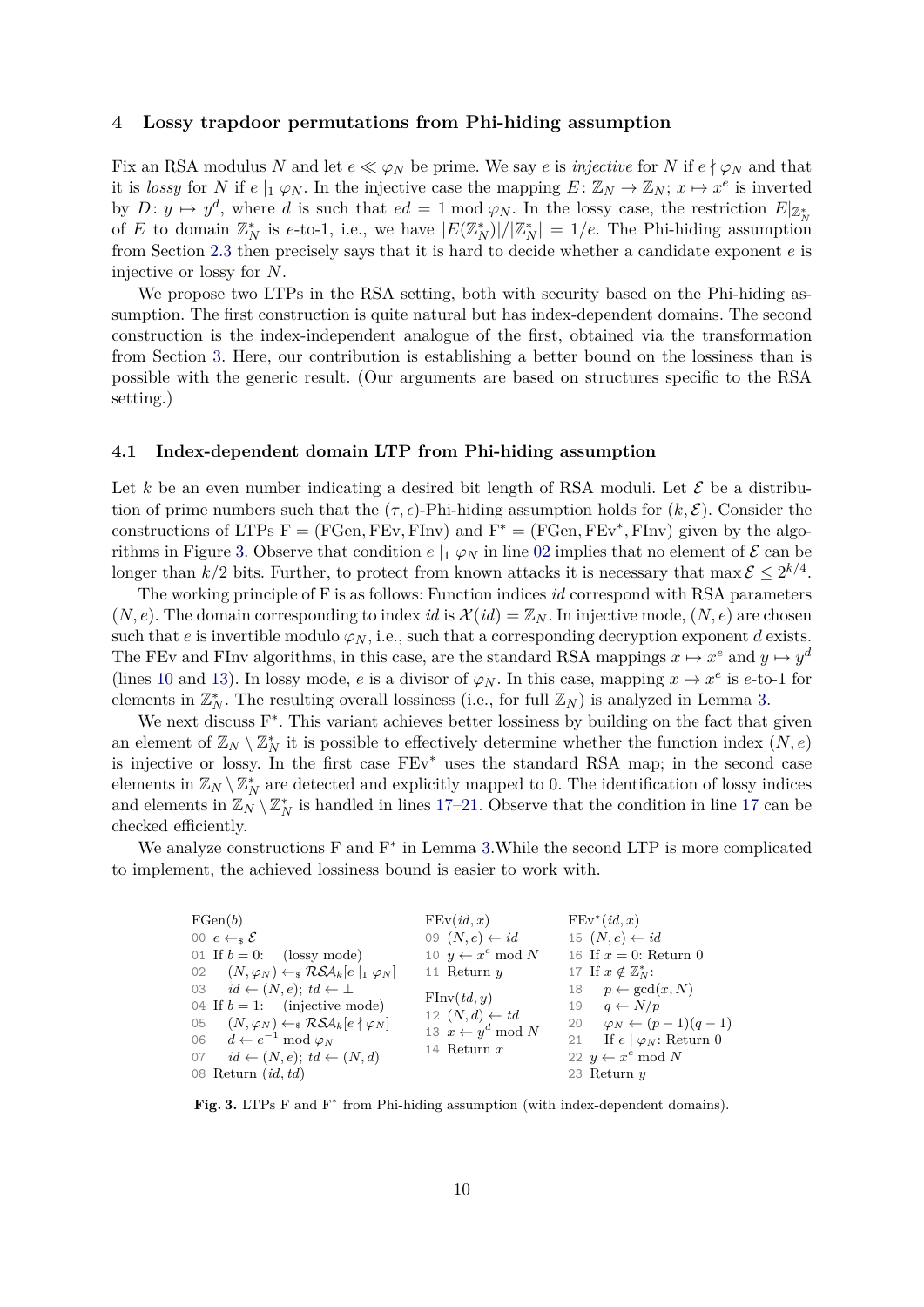**Lemma 3.** *If for*  $(k, \mathcal{E})$  *the*  $(\tau, \epsilon)$ *-Phi-hiding assumption holds and*  $L \leq \min \mathcal{E}$  *is a lower bound on the elements in the support of*  $\mathcal{E}$ *, LTP* F *is a* 1*-correct,*  $(\tau, \epsilon)$ *-indistinguishable*  $(1/L +$  $(2^{-k/2+3})^{-1}$ -lossy trapdoor function. Furthermore, LTP F<sup>\*</sup> is a 1-correct  $(\tau, \epsilon)$ -indistinguishable *L-lossy trapdoor function. Both LTPs have index-dependent domain.*

*Proof.* That F and F<sup>\*</sup> have  $(\tau, \epsilon)$ -indistinguishable injective and lossy modes follows directly from the definition of the Phi-hiding assumption for  $(k, \mathcal{E})$ . The 1-correctness of F is clear. To see that also  $F^*$  is 1-correct observe that line [16](#page-10-7) of Figure [3](#page-10-0) together with the fact that the condition of line [21](#page-10-6) is never met (in injective mode) ensure that also  $FEv^*(id, \cdot)$  implements precisely the (bijective) RSA exponentiation mapping.

We proceed with showing the bound on F's lossiness. Let  $(N, e)$  be a lossy index and  $p, q$ denote the prime divisors of *N*. As pointed out above,  $E|_{\mathbb{Z}_N^*}$  is *e*-to-1. Since  $|\mathbb{Z}_N^*| = \varphi_N$ ,

$$
|E(\mathbb{Z}_N)|=|E(\mathbb{Z}_N^*)|+|E(\mathbb{Z}_N\setminus\mathbb{Z}_N^*)|\leq |E(\mathbb{Z}_N^*)|+|\mathbb{Z}_N\setminus\mathbb{Z}_N^*|=\frac{\varphi_N}{e}+p+q-1<\frac{N}{e}+p+q.
$$

We assume w.l.o.g. that  $p < \sqrt{N} < q$ . Since both *p* and *q* are  $k/2$ -bit primes, we have  $q < 2p < \sqrt{\frac{N}{N}}$  $2\sqrt{N}$ . Hence  $p + q \leq 3\sqrt{N}$ , which yields  $(p + q)/N \leq 3/\sqrt{N} \leq 2^{-k/2+3}$ . Summing up,

$$
|\text{FEv}(id, \mathbb{Z}_N)| < N(1/e + 2^{-k/2+3}) \le |\mathbb{Z}_N| \left( 1/L + 2^{-k/2+3} \right) ,
$$

which establishes the bound.

We next assess the lossiness of F<sup>\*</sup>. Let  $(id, \perp) \leftarrow_s \text{FGen}(0)$  with  $id = (N, e)$ . Then, when restricted to  $\mathbb{Z}_N^*$ , function  $\text{FEv}^*(id, \cdot)$  computes  $\mathbb{Z}_N^* \to \mathbb{Z}_N^*$ ;  $x \mapsto x^e$  which is *e*-to-1. Further, all values  $x \in \mathbb{Z}_N \setminus \mathbb{Z}_N^*$  are mapped to 0: For  $x = 0$  this follows by line [16,](#page-10-7) and for  $x \in \mathbb{Z}_N \setminus \mathbb{Z}_N^*$ with  $x \neq 0$ , lines [18,](#page-10-8) [19,](#page-10-9) [20](#page-10-10) recover  $p, q, \varphi_N$  (*p* and *q* not necessarily in this order), so that it can be confirmed in line [21](#page-10-6) that the LTP is operated in lossy mode and value 0 can be output. Summing up,

$$
|\text{FEv}^*(id, \mathbb{Z}_N)| = \varphi(N)/e + 1 \le \varphi(N)/e + (p+q-1)/e = N/e \le |\mathbb{Z}_N|/L.
$$

#### <span id="page-11-0"></span>**4.2 Index-independent domain LTP from Phi-hiding assumption**

The LTP  $F^*$  from Section [4.1](#page-10-11) has index-dependent domains: for function index  $id = (N, e)$ ,  $\mathcal{X}(id) \subset \mathcal{X}$  for  $\mathcal{X} = \mathbb{R}^{k}$  To obtain an  $\mathcal{X}(id) = \mathbb{Z}_N$ . By construction we have  $N \in \mathbb{Z}^{k-1}$ ..  $2^k$ <br>and thus  $\mathcal{X}(id) \subset \mathcal{X}$  for  $\mathcal{X} = \mathbb{R}^{k}$  To obtain an LTD E, with index independent dem and thus  $\mathcal{X}(id) \subseteq \mathcal{X}$  for  $\mathcal{X} = [\![2^k]\!]$ . To obtain an LTP  $F_{ii}$  with index-independent domain  $[\![2^k]\!]$  we<br>can apply to  $F^*$  the generic transform of Section 3. By Lemma 1, assuming appropriately chosen can apply to F<sup>\*</sup> the generic transform of Section [3.](#page-8-7) By Lemma [1,](#page-8-1) assuming appropriately chosen permutations  $(\pi_{id})$ , if F<sup>\*</sup> is *L*-lossy, then F<sub>ii</sub> is *L*/2-lossy. The contribution of the current section is to show that for a specifically defined family  $(\pi_{id})$  using direct (non-generic) arguments this result can be strengthened: If  $F^*$  is *L*-lossy, then also  $F_{ii}$  is *L*-lossy. In other words, there is no price to pay for switching from index-dependent domains to index-independent domains. (This holds for the lossiness; computation time might double.)

As a first step we identify a family  $(\pi_{id})$  of permutations on X that suits the conditions of the transform from Section [3,](#page-8-7) namely  $\pi_{id}(\overline{\mathcal{X}(id)}) \subseteq \mathcal{X}(id)$  for all  $id \in \mathcal{I}d$ . Hence let  $\mathcal{X} = [2^k]$ <br>and  $(N, c) = id \in \mathcal{I}d$ , where  $N \in \mathbb{R}^{k-1}$ , a<sup>k</sup>ll, We define  $\pi \leftrightarrow \mathcal{X} \leftrightarrow \mathcal{X}(x + \lambda)$ , and  $\mathcal{X}(x + \lambda)$ and  $(N, e) = id \in \mathcal{I}d$ , where  $N \in [\![2^{k-1} \cdot 2^k]\!]$ . We define  $\pi_{id}: \mathcal{X} \to \mathcal{X}; x \mapsto x - (N-1) \mod 2^k$ .<br>Then  $\pi_{i}$  is a pormutation on  $\mathcal{X}$  and we have  $N \leq x \leq 2^k \to 1 \leq \pi_{i}(x) \leq 2^k$ .  $N \leq N$  (the Then  $\pi_{id}$  is a permutation on X and we have  $N \leq x < 2^k \Rightarrow 1 \leq \pi_{id}(x) \leq 2^k - N < N$  (the last inequality follows from  $2^{k-1} \le N < 2^k$ ); this establishes  $\pi_{id}(\overline{\mathcal{X}(id)}) \subseteq \mathcal{X}(id)$ . We illustrate the transform from Figure [2](#page-9-0) in conjunction with this family of bijections  $(\pi_{id})$  in Figure [4.](#page-12-0) In the following, we first state the generic result obtained by applying Lemma [1](#page-8-1) to this setup. We then give the one established directly.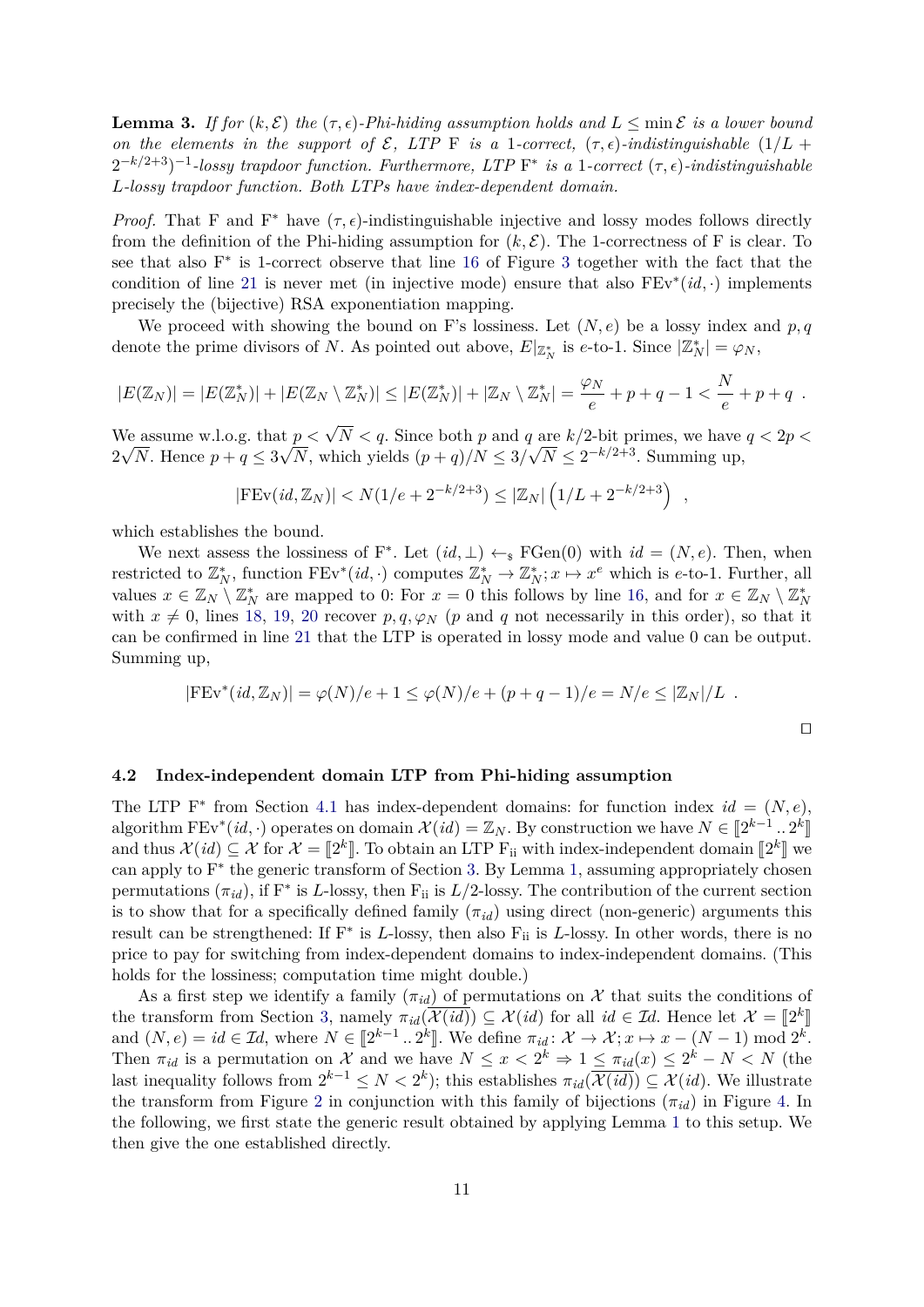**Corollary 1.** Let  $\mathcal{E}$  be a prime distribution and  $L \leq \min \mathcal{E}$ . Let  $F^* = (FGen, FEv^*, FINv)$  be *the L*-lossy LTP defined in Figure [3,](#page-10-0)  $(\pi_{id})_{id \in \mathcal{I}d}$  the permutation family defined above, and  $F_{ii}$ *the conversion of*  $F^*$  *via Figure [1.](#page-8-0) If for*  $(k, \mathcal{E})$  *the*  $(\tau, \epsilon)$ *-Phi-hiding assumption holds, then*  $F_{ii}$  *is a* 1*-correct,*  $(\tau, \epsilon)$ *-indistinguishable*  $L/2$ *-lossy trapdoor function with index-independent domain*  $\mathcal{X} = \llbracket 2^k \rrbracket.$ 



<span id="page-12-0"></span>Fig. 4. Illustration of Phi-hiding based LTP F<sub>ii</sub> with index-independent domain.

<span id="page-12-1"></span>**Lemma 4.** Let  $\mathcal{E}$  be a prime distribution and  $L \leq \min \mathcal{E}$ . Let  $F^* = (FGen, FEv^*, Finv)$  be the *L*<sup>-lossy</sup> LTF defined in Figure [3,](#page-10-0)  $(\pi_{id})_{id \in \mathcal{I}d}$  the permutation family defined above, and  $F_{ii}$  the *conversion of*  $F^*$  *via Figure [1.](#page-8-0) If for*  $(k, \mathcal{E})$  *the*  $(\tau, \epsilon)$ *-Phi-hiding assumption holds, then*  $F_{ii}$  *is a* 1-correct,  $(\tau, \epsilon)$ -indistinguishable  $L/(1 + 2^{-k/2})$ -lossy trapdoor function with index-independent *domain*  $\mathcal{X} = [\![2^k]\!]$ .

*Proof.* The  $(\tau, \epsilon)$ -indistinguishability of injective and lossy mode follows with Lemma [1.](#page-8-1) We show  $F_{ii}$ 's improved lossiness by bounding, for any lossy index  $id = (N, e)$ , the quantity  $|FEv_{ii}(id, \mathcal{X})|/|\mathcal{X}|$ . We partition X into the sets  $\mathcal{X}(id)$  and  $\mathcal{X}(id)$ , obtaining

$$
|\mathrm{FEv}_{ii}(id,\mathcal{X})| = |\mathrm{FEv}_{ii}(id,\mathcal{X}) \cap \mathcal{X}(id)| + |\mathrm{FEv}_{ii}(id,\mathcal{X}) \cap \mathcal{X}(id)|.
$$

As in the proof of Lemma [1](#page-8-1) we have

(a)  $|F Ev_{ii}(id, \mathcal{X}) \cap \mathcal{X}(id)| < |\mathcal{X}(id)|/L = N/L$ .

(b) For all  $y \in \text{FEv}_{ii}(id, \mathcal{X}) \cap \overline{\mathcal{X}(id)}$  there exists  $x \in \mathcal{X}(id)$  such that  $\pi_{id}^{-1}(y) = \text{FEv}^*(id, x)$ .

Note that by our choice of  $\pi_{id}$  we have  $\pi_{id}^{-1}(\overline{\mathcal{X}(id)}) = [2N - 1 - 2^k \dots N - 1]$ . Hence by (b) we have  $|FEv_{ii}(id, \mathcal{X}) \cap \overline{\mathcal{X}(id)}| = |FEv^*(id, \mathcal{X}(id)) \cap [2N - 1 - 2^k \dots N - 1]|$ . Let  $p, q$  be the prime factors of *N*. W.l.o.g. we may assume  $e \mid_1 (p-1)$  and  $e \nmid (q-1)$ . We claim the following.

*Claim.*

$$
|\text{FEv}^*(id, \mathcal{X}(id)) \cap [2N - 1 - 2^k \dots N - 1]| \le (2^k - N + p)/L
$$

Combining the claim with (a) we obtain

$$
|\text{FEv}_{ii}(id,\mathcal{X})| \leq N/L + (2^k - N + p)/L = (2^k + p)/L \leq (2^k + 2^{k/2})/L.
$$

Dividing by  $|\mathcal{X}| = 2^k$  yields the lemma.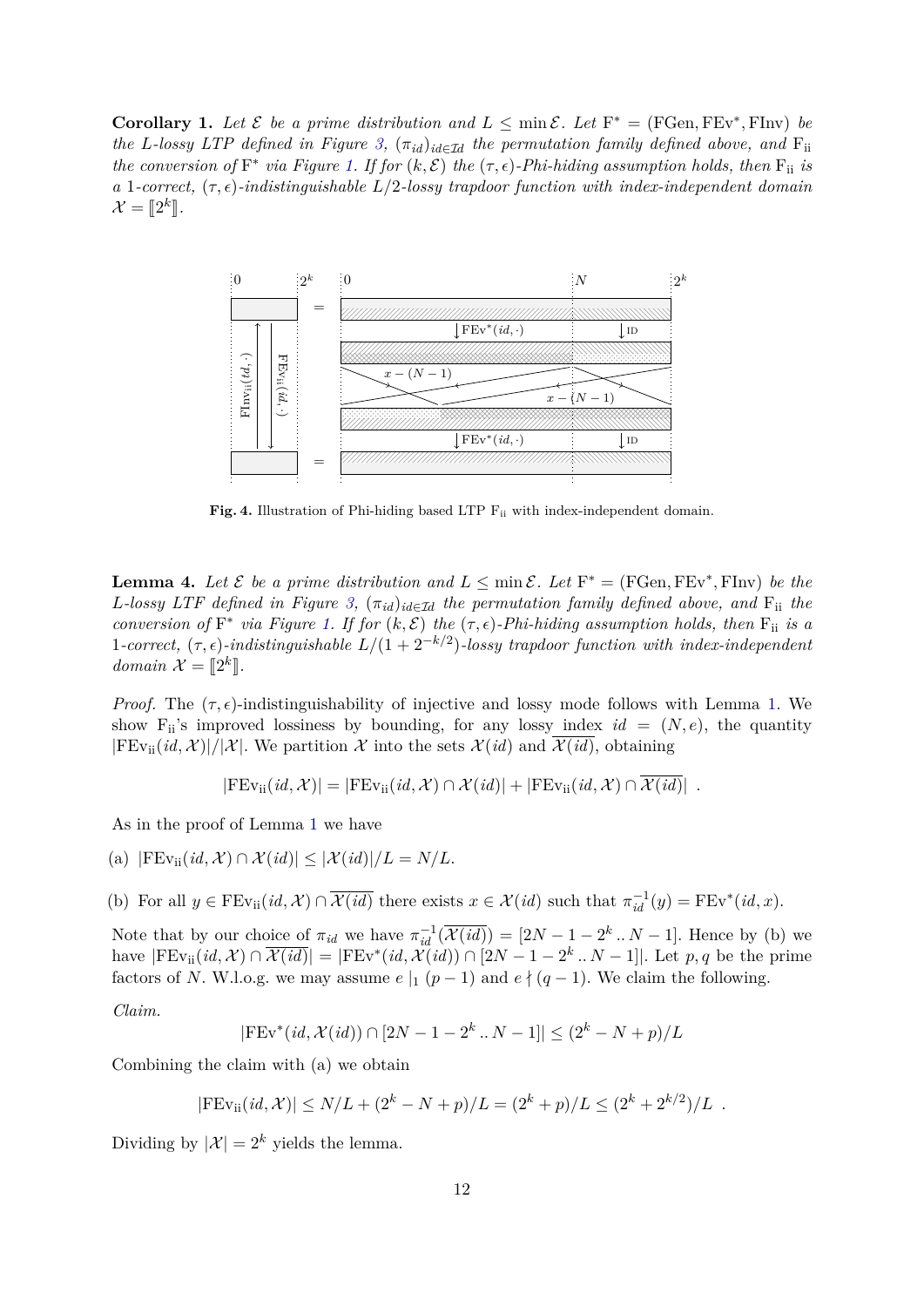It remains to prove the claim. Let  $E: \mathbb{Z}_N^* \to \mathbb{Z}_N^*$ ;  $x \mapsto x^e$  and  $E_p: \mathbb{Z}_p^* \to \mathbb{Z}_p^*$ ;  $x \mapsto x^e$ . Since  $e \mid_1 p$ , the map  $E_p$  is  $e$ -to-1. Hence  $e \geq L$  implies  $|\widetilde{E_p}(\mathbb{Z}_p^*)|/|\mathbb{Z}_p^*| \leq 1/L$ . Let  $y \in \mathbb{Z}_N^*$  be arbitrary. Calculating modulo *p* we obtain that  $y \in E(\mathbb{Z}_N^*)$  implies  $(y \mod p) \in E_p(\mathbb{Z}_p^*)$ . Note that for any  $x \in \mathbb{Z}_p^*$  there are at most  $\lceil (2^k - N)/p \rceil$  many numbers  $y \in [2N - 1 - 2^k \dots N - 1]$  satisfying  $x \equiv y \mod p$ . Furthermore,  $|E_p(\mathbb{Z}_p^*)| < p/L$ . Using that  $\text{FEv}^*(id, x) = 0$  for all  $x \in \mathbb{Z}_N \setminus \mathbb{Z}_N^*$  we obtain

$$
|\text{FEv}^*(id, \mathcal{X}(id)) \cap [2N - 1 - 2^k \dots N - 1]| = |E(\mathbb{Z}_N^*) \cap [2N - 1 - 2^k \dots N - 1]|
$$
  
= 
$$
\sum_{x \in E_p(\mathbb{Z}_p^*)} |\{y \in [2N - 1 - 2^k \dots N - 1] \mid y \equiv x \mod p\}|
$$
  

$$
< p/L \cdot \lceil (2^k - N)/p \rceil
$$
  

$$
\leq (2^k - N + p)/L.
$$

This is the statement of the claim.  $\Box$ 

#### **5 Lossy trapdoor permutations from Quadratic residuosity assumption**

In this section we recall the index-dependent lossy trapdoor function F of [\[11\]](#page-23-11) based on the quadratic residuosity assumption and show how the transform of Section [3](#page-8-7) can be used to obtain an index-independent variant  $F_{ii}$ . Since F has a lossiness factor of 2, using the generic bound is of no use in this case. However, by exploiting the algebraic structure of the construction we are able to establish that  $F_{ii}$  has essentially the same lossiness factor as F. This improves on the index-independent variant given in [\[11\]](#page-23-11), which achieves a lossiness factor of 4*/*3.

#### <span id="page-13-0"></span>**5.1 Index-dependent domain LTP from Quadratic residuosity assumption**

Let *p*, *q* be primes of bit length *k/*2 satisfying  $p \equiv 3 \mod 4$  and  $q \equiv 3 \mod 4$ . Consider the functions  $j_N : \mathbb{Z} \to \{0,1\}$  and  $h_N : \mathbb{Z} \to \{0,1\}$  defined by

$$
j_N(x) = \begin{cases} 0, & \text{if } x \in \mathcal{J}_N \cup (\mathbb{Z}_N \setminus \mathbb{Z}_N^*) \\ 1, & \text{if } x \in \mathbb{Z}_N^* \setminus \mathcal{J}_N \end{cases}
$$

$$
h_N(x) = \begin{cases} 0, & \text{if } x \le N/2 \\ 1, & \text{if } x > N/2 \end{cases}.
$$

Note that both  $j<sub>N</sub>$  and  $h<sub>N</sub>$  can be efficiently computed given *N*. Let  $d<sub>j</sub>, d<sub>h</sub> \in \{0, 1\}$ . Then —as pointed out in [\[11\]](#page-23-11)— for each  $y \in \mathcal{QR}_N$  exactly one of the four solutions of the equation  $x^2 = y$  mod N satisfies  $j_N(x) = d_j$  and  $h_N(x) = d_h$ . We denote this square root of y by  $R_{d_j,d_h}$ . Furthermore for every  $y \in \mathbb{Z}_N \setminus \mathbb{Z}_N^*$  with  $y \in \mathcal{QR}_p \vee y \in \mathcal{QR}_q$  the equation  $y = x^2 \mod N$ has exactly two solutions —one being the negative of the other. Hence both solutions satisfy  $j_N(x) = 0$  and for  $d_h \in \{0,1\}$  exactly one of the solutions satisfies  $h_N(x) = d_h$ . Analogous to the situation above we denote this solution by  $R_{0,d_h}$ . In [\[11\]](#page-23-11) the authors construct a lossy trapdoor permutation with index-dependent domain  $\mathbb{Z}_N$ . The LTP's algorithms are depicted in Figure [5.](#page-14-0) The idea of the construction is to map elements  $x \in \mathbb{Z}_N$  to  $x^2$ , which is afterwards multiplied by some appropriately chosen group elements, which allow to reconstruct  $x^2$  as well as both  $j_N(x) =: d_j$  and  $h_N(x) =: d_h$ . Then the LTF can be inverted by computing  $R_{d_j, d_h}$ .

**Lemma 5** ([\[11\]](#page-23-11)). Let  $F = (FGen, FEv, FIN)$  the LTP of Figure [5.](#page-14-0) If the  $(\tau, \epsilon)$ -Quadratic *residuosity assumption holds for*  $k$ *, then*  $F$  *is an*  $(\tau', \epsilon)$ *-indistinguishable 2-lossy trapdoor function* with index-dependent domain  $\mathcal{X}((N,r,s)) = \mathbb{Z}_N \subseteq [\![2^k]\!] = \mathcal{X}$ , where  $\tau' \approx \tau$ .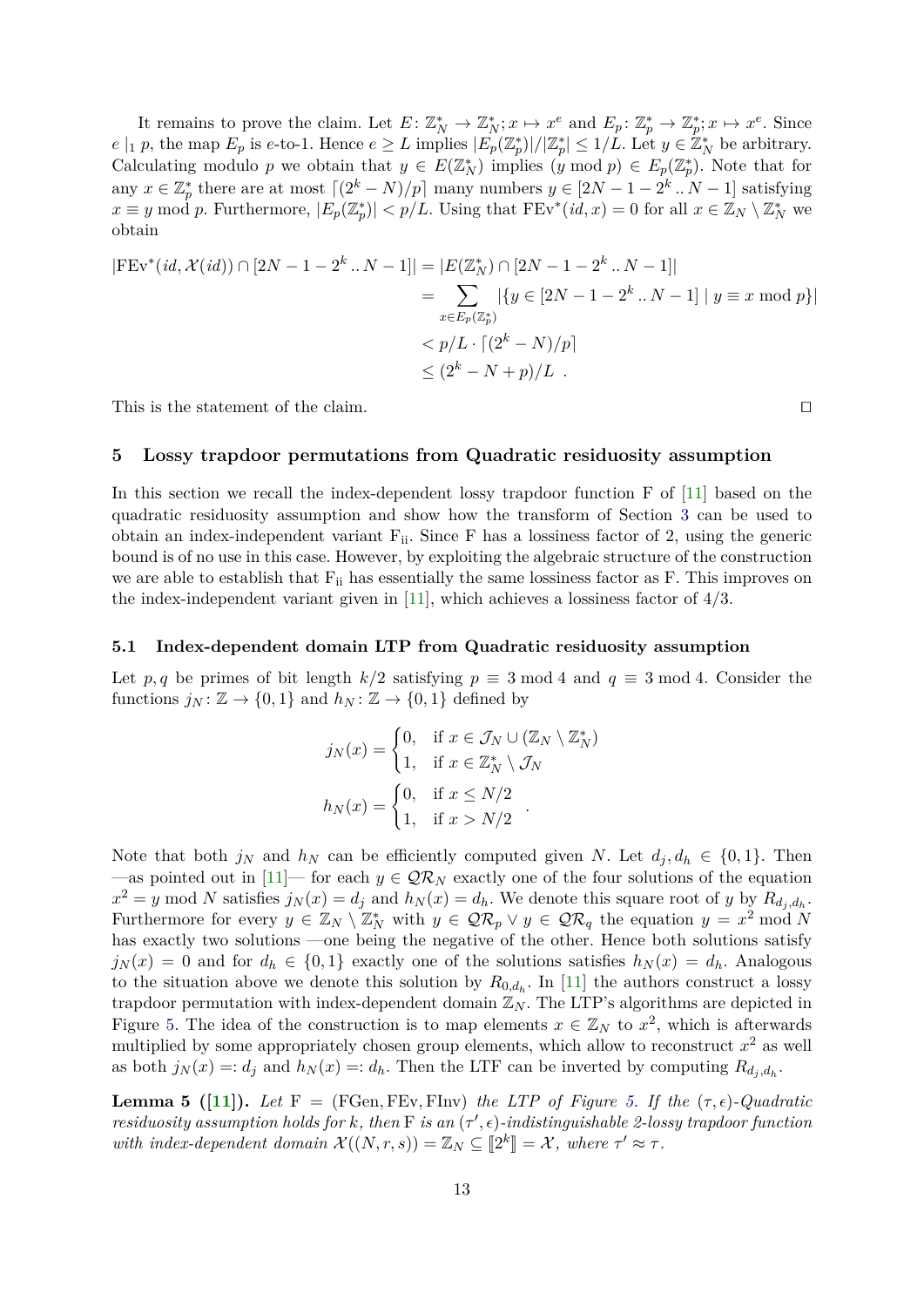| FGen(b)                                                    | FEv(id, x)                                                      | Flnv(td, y)                                            |
|------------------------------------------------------------|-----------------------------------------------------------------|--------------------------------------------------------|
| 00 $(N, p, q) \leftarrow_s \text{BRSA}_k$                  | 10 $(N, r, s) \leftarrow id$                                    | 15 If $y = 0$ : return 0                               |
| 01 $r \leftarrow_s \mathbb{Z}_N^* \setminus \mathcal{J}_N$ | 11 $d_j \leftarrow j_N(x)$                                      | 16 $(N, p, q, r, s) \leftarrow td$                     |
| 02 If $b = 0$ : (lossy mode)                               | 12 $d_h \leftarrow h_N(x)$                                      | 17 $d_j \leftarrow j_N(y)$                             |
| 03 $s \leftarrow_s \mathbb{Q}R_N$                          | 13 $y \leftarrow x^2 r^* s^7$                                   | 18 $y' \leftarrow yr^{-d_j}$                           |
| 04 $id \leftarrow (N, r, s)$ ; $td \leftarrow \perp$       | 14 Return $y$                                                   | 19 If $y' \in \mathbb{Z}_N \setminus \mathbb{Z}_N^*$ : |
| 05 If $b = 1$ : (injective mode)                           | 20 If $y' \notin \mathbb{Q}R_p \land y' \notin \mathbb{Q}R_q$ : |                                                        |
| 06 $s \leftarrow_s \mathcal{J}_N \setminus \mathbb{Q}R_N$  | 21 $d_h \leftarrow 1$                                           |                                                        |
| 07 $id \leftarrow (N, p, q, r, s)$                         | 22 Else: $d_h \leftarrow 0$                                     |                                                        |
| 08 $td \leftarrow (N, p, q, r, s)$                         | 23 Elseif $y' \in \mathbb{Q}R_N$ : $d_h \leftarrow 0$           |                                                        |
| 09 Return $(id, td)$                                       | 24 Else: $d_h \leftarrow 1$                                     |                                                        |
| 25 <math< td=""></math<>                                   |                                                                 |                                                        |

<span id="page-14-0"></span>**Fig. 5.** LTP F from Quadratic residuosity assumption (with index-dependent domains).

## **5.2 Index-independent domain LTP from Quadratic residuosity assumption**

In [\[11\]](#page-23-11) the authors propose to modify the LTP F of Section [5.1](#page-13-0) in the following way to obtain an LTP  $\mathbf{F}_{ii}^*|_{\mathcal{X}(id)}(id, \cdot) := \mathbf{F}(id, \cdot)$ <br>and  $\mathbf{F}_{ii}^*|_{\mathcal{X}(id)}(id, \cdot) := \mathbf{F}(id, \cdot)$ and  $\mathbf{F}_{ii}^*|_{\overline{\mathcal{X}(id)}}(id,\cdot) := \text{ID}$ . The resulting LTP  $\overline{\mathbf{F}}_{ii}^*$  is a 4/3-lossy trapdoor function. In this section we show that using our transformation of Section [3](#page-8-7) with an appropriate permutation yields an index-independent LTP based on the quadratic residuosity assumption having essentially the same lossiness factor as the underlying LTP F.

To be able to use our transformation we need a family of permutations on  $\mathcal X$  that suits the conditions of Section [3.](#page-8-7) Since —as in the construction based on the Phi-hiding assumption— the index-dependent domain  $\mathcal{X}(id)$  for some  $id = (N, r, s)$  is  $\mathbb{Z}_N$ , we are able to use the same family of permutations. Hence for  $id = (N, r, s) \in \mathcal{I}d$  define  $\pi_{id} \colon \mathcal{X} \to \mathcal{X}; x \mapsto x - (N - 1) \mod 2^k$ . Then  $\pi_{id}$  is a permutation on X and as in Section [4.2](#page-11-0) we obtain  $\pi_{id}(\overline{\mathcal{X}(id)}) \subseteq \mathcal{X}(id)$ .

Note that applying Lemma [1](#page-8-1) would only yield a bound of  $2/2 = 1$  on the lossiness factor of the transformed LTP, which is of no use. However, we are able to establish a desirable result directly using techniques similar to the ones used in the proof of Lemma [4.](#page-12-1)

**Lemma 6.** *Let* F = (FGen*,* FEv*,* FInv) *be the* 1*-correct,* 2*-lossy LTP defined in Figure [5,](#page-14-0)*  $(\pi_{id})_{id \in \mathcal{I}}$  *the permutation family defined above, and*  $F_{ii}$  *the transformation of* F *via Figure [1.](#page-8-0) If the*  $(\tau, \epsilon)$ -Quadratic residuosity assumption holds for  $k$ ,  $F_{ii}$  *is a* 1-correct  $(\tau', \epsilon)$ -indistinguishable  $2/(1+2^{-k/2})$ -lossy trapdoor function with index-independent domain  $\mathcal{X} = [\![2^k]\!]$ , where  $\tau' \approx \tau$ .

*Proof.* Correctness and  $(\tau', \epsilon)$ -indistinguishability of injective mode and lossy mode follows with Lemma [1.](#page-8-1) We prove the bound on  $F_{ii}$ 's lossiness by bounding, for any lossy index  $id = (N, r, s)$ , the quantity  $|FEv_{ii}(id, \mathcal{X})|/|\mathcal{X}|$ . We partition X into the sets  $\mathcal{X}(id)$  and  $\mathcal{X}(id)$ , obtaining

$$
|\mathrm{FEv}_{ii}(id,\mathcal{X})| = |\mathrm{FEv}_{ii}(id,\mathcal{X}) \cap \mathcal{X}(id)| + |\mathrm{FEv}_{ii}(id,\mathcal{X}) \cap \mathcal{X}(id)|
$$

As in the proof of Lemma [1](#page-8-1) we have

(a)  $|FEv_{ii}(id, \mathcal{X}) \cap \mathcal{X}(id)| \leq |\mathcal{X}(id)|/2 = N/2.$ 

(b) For all  $y \in \text{FEv}_{ii}(id, \mathcal{X}) \cap \overline{\mathcal{X}(id)}$  there exists  $x \in \mathcal{X}(id)$  such that  $\pi_{id}^{-1}(y) = \text{FEv}(id, x)$ .

Note that by our choice of  $\pi_{id}$  we have  $\pi_{id}^{-1}(\overline{\mathcal{X}(id)}) = [2N - 1 - 2^k \dots N - 1]$ . Hence by (b) we have  $|FEv_{ii}(id, \mathcal{X}) \cap \overline{\mathcal{X}(id)}| = |FEv(id, \mathcal{X}(id)) \cap [2N - 1 - 2^k ... N - 1]|$ . Let  $p, q$  be the prime factors of *N* and let  $r_p := r \mod p$  and  $r_q := r \mod q$ . By definition we have that  $r \in \mathbb{Z}_N^* \setminus \mathcal{J}_N$ . This implies that either  $r_p \in \mathcal{QR}_p$  or  $r_q \in \mathcal{QR}_q$ . W.l.o.g. we assume  $r_p \in \mathcal{QR}_p$ . We claim the following.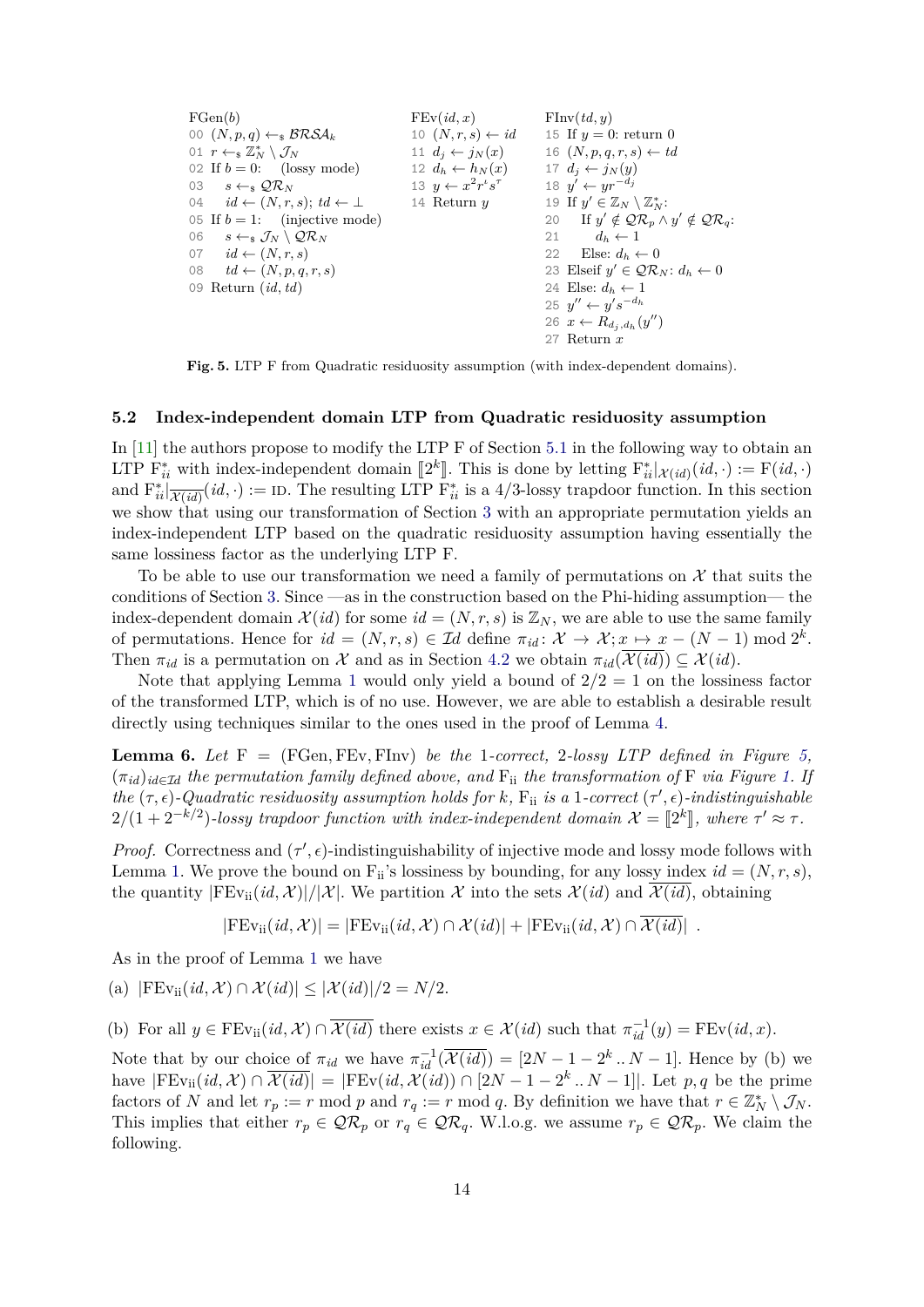*Claim.*

$$
|\text{FEv}^*(id, \mathcal{X}(id)) \cap [2N - 1 - 2^k \dots N - 1]| \le (2^k - N + p + 1)/2
$$

Combining the claim with (a) we obtain

 $|FEv_{ii}(id, \mathcal{X})| \leq N/2 + (2^k - N + p + 1)/2 = (2^k + p + 1)/2 \leq (2^k + 2^{k/2})/2$ .

Dividing by  $|\mathcal{X}| = 2^k$  yields the lemma.

It remains to prove the claim. Let  $y \in FEv(\mathbb{Z}_N)$  and denote *y* mod *p* by  $y_p$ . Then by definition of FEv there exists  $x \in \mathbb{Z}_N^*$  such that  $y = x^2 r^{j(x)} s^{h(x)}$ . Since both *r* and *s* are squares modulo *p* this implies that either  $y_p \in \mathcal{QR}_p$  or  $y_p = 0$ . Hence  $y_p$  takes one of at most  $(p+1)/2$ different values. Note that for any  $x \in \mathbb{Z}_p$  there are at most  $[(2^k - N)/p]$  many numbers  $y \in [2N - 1 - 2^k \dots N - 1]$  satisfying  $x \equiv y \mod p$ . We obtain

$$
|FEv^*(id, \mathcal{X}(id)) \cap [2N - 1 - 2^k \dots N - 1]|
$$
  
\n
$$
\leq \sum_{x \in \mathcal{QR}_p \cup \{0\}} |\{y \in [2N - 1 - 2^k \dots N - 1] \mid y \equiv x \mod p\}|
$$
  
\n
$$
< (p + 1)/2 \cdot [(2^k - N)/p]
$$
  
\n
$$
\leq (2^k - N + p + 1)/2.
$$

This is the statement of the claim.  $\Box$ 

# **6 Lossy trapdoor permutations from decisional composite residuosity assumption**

In this section we recall the lossy trapdoor function with index-dependent domain introduced in [\[11\]](#page-23-11) based on the Damgård–Jurik encryption scheme [\[10\]](#page-23-22) and show how to obtain an indexindependent variant using the transformation of Section [3.](#page-8-7) The resulting index-independent LTP achieves a slightly larger lossiness factor than the index-independent variant given in [\[11\]](#page-23-11).

# <span id="page-15-1"></span>**6.1 Index-dependent domain LTP from decisional composite residuosity assumption**

In [\[11\]](#page-23-11) the authors give the construction of a LTP with index-dependent domains based on the decisional composite residuosity assumption. In this section we give a slightly modified version of this result, aiming for easier applicability of our transform of Section [3.](#page-8-7) While [\[11\]](#page-23-11) work with domain  $\mathcal{X}(id) = \mathbb{Z}_{N^s} \times \mathbb{Z}_N^*$  for some RSA modulus *N*, we expand the domains to  $\mathbb{Z}_{N^{s+1}}$ , which we identify via a bijection with  $\mathbb{Z}_{N^s} \times \mathbb{Z}_N \supseteq \mathbb{Z}_{N^s} \times \mathbb{Z}_N^*$ . The main working principle of the construction is the following result.

**Theorem 1** ([\[10\]](#page-23-22)). Let  $k \in \mathbb{N}$  be even and  $N \in \{RSA_k\}$ . Furthermore let  $s \in \mathbb{N}$  such that  $s < 2^{k/2-1}$ *. Then the map* 

<span id="page-15-0"></span>
$$
\varPsi_{N,s}:\begin{cases} \mathbb{Z}_{N^s}\times\mathbb{Z}_N^* &\to\mathbb{Z}_{N^{s+1}}^*\\ (x_1,x_2) &\mapsto (1+N)^{x_1}x_2^{N^s} \end{cases}
$$

*is an efficiently computable isomorphism of abelian groups. Furthermore given*  $\lambda(N) = lcm(p - \lambda(N))$ 1,  $q - 1$ ) *the map*  $\Psi_{N,s}$  *can be efficiently inverted.* 

Let  $N \in \mathbb{N}$ . We define a bijection  $\phi$  between  $\mathbb{Z}_{N^s} \times \mathbb{Z}_N$  and  $\mathbb{Z}_N^{s+1}$  by mapping  $(x_1, x_2)$  to  $x_1 + x_2N^s$ . Consider the LTP defined in Figure [6.](#page-16-0) Then the following holds.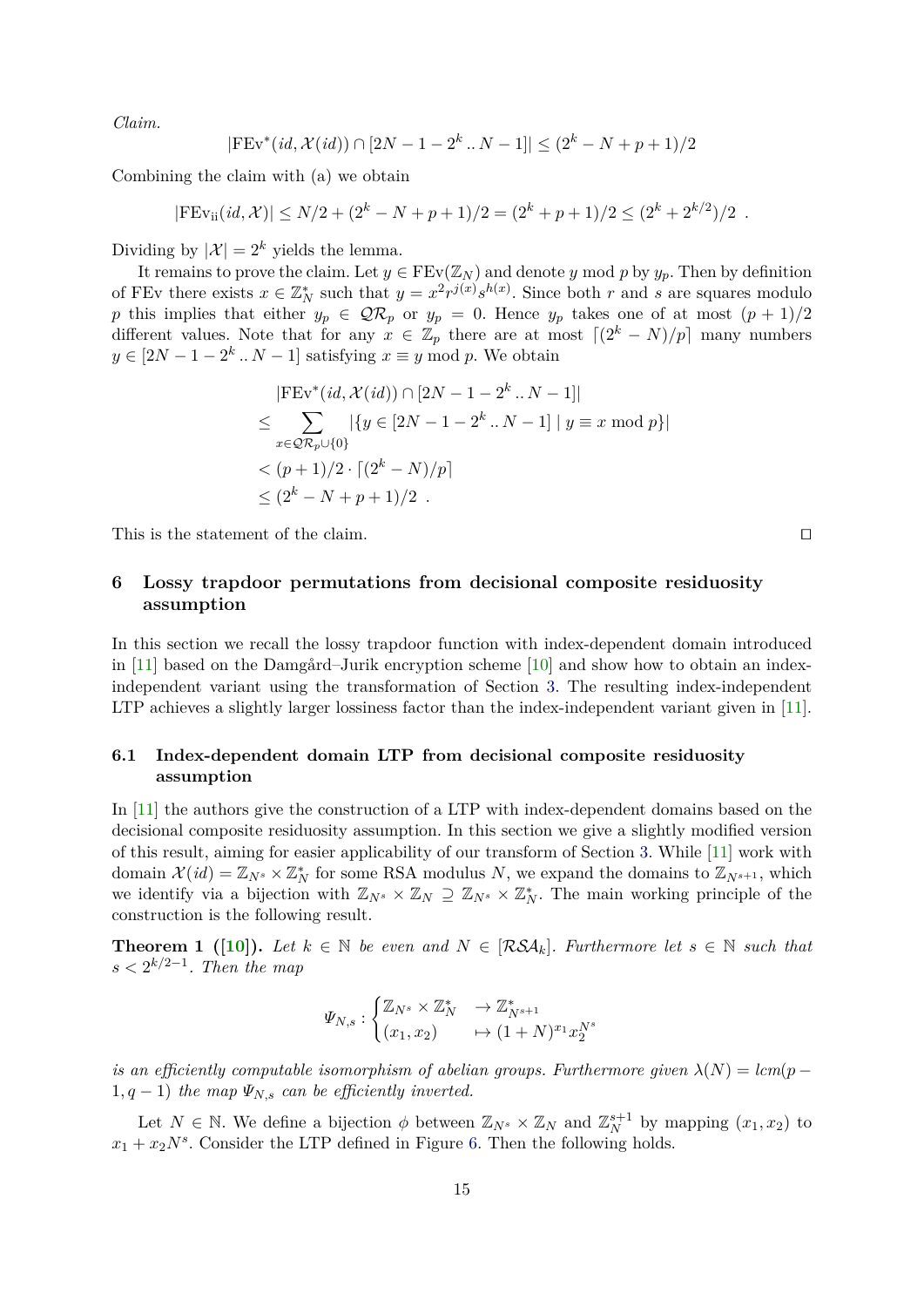<span id="page-16-1"></span>

| FGen(b)                                                      | FEv(id, x)                                     | Flnv(td, y)                               |
|--------------------------------------------------------------|------------------------------------------------|-------------------------------------------|
| 00 $(N, \lambda_N) \leftarrow_s \mathcal{RSA}_k[C(N, s, k)]$ | 10 $(N, c) \leftarrow id$                      | 16 $(\lambda_N, r, id) \leftarrow td$     |
| 01 $r \leftarrow_s \mathbb{Z}_N^*$                           | 11 $(x_1, x_2) \leftarrow \phi^{-1}(x)$        | 17 $(N, c) \leftarrow id$                 |
| 02 If $b = 0$ : (lossy mode)                                 | 12 If $x_2 \notin \mathbb{Z}_N^*$ :            | 13 If $y \notin \mathbb{Z}_{N^{s+1}}^*$ : |
| 03 $c \leftarrow r^{N^s} \mod N^{s+1}$                       | 13 return 0                                    | 19 return 0                               |
| 04 $td \leftarrow \perp$                                     | 14 $y \leftarrow c^x 1 x_2^{N^s} \mod N^{s+1}$ | 20 $(x_1, z) \leftarrow \Psi_s^{-1}(y)$   |
| 05 If $b = 1$ : (injective mode)                             | 15 Return $y$                                  | 21 $x_2 \leftarrow z r^{-x_1}$            |
| 06 $c \leftarrow (1 + N)r^{N^s} \mod N^{s+1}$                | 22 $x \leftarrow \phi(x_1, x_2)$               |                                           |
| 07 $td \leftarrow (\lambda_N, r, id)$                        | 23 Return $x$                                  |                                           |
| 08 $id \leftarrow (N, c)$                                    | 23 Return $(id, td)$                           |                                           |

<span id="page-16-0"></span>**Fig. 6.** LTP F from decisional composite residuosity assumption (with index-dependent domains). The expression  $C(N, s, k)$  denotes the condition that  $2^{k-1/(s+1)} < N < 2^k$ . We write  $(N, \lambda_N) \leftarrow s \mathcal{RSA}_k[C]$  for an algorithm that generates a *k*-bit RSA modulus satisfying condition *C* and also outputs the value  $\lambda_N = \text{lcm}(p-1, q-1)$  of the Carmichael function evaluated at position *N*.

**Theorem 2** ([\[11\]](#page-23-11)). Let  $k \in \mathbb{N}$  be even and  $s \in \mathbb{N}$  such that  $s < 2^{k/2-1}$ . Consider the LTP F defined in Figure [6.](#page-16-0) If the  $(\tau, \epsilon, s)$ -decisional composite residuosity assumption holds for  $k$ , *then* F *is a*  $(1-2^{-k/2+3})$ -correct,  $(\tau', \epsilon)$ -indistinguishable  $2^{(k-1)s-1}$ -lossy trapdoor function with *index-dependent domain*  $\mathcal{X}((N, c)) = \mathbb{Z}_{N^{s+1}} \subseteq [\![2^{k(s+1)}]\!] = \mathcal{X}$ *, where*  $\tau' \approx \tau$ *.* 

*Proof.* A proof of the  $(\tau', \epsilon)$ -indistinguishability and the bound on F's lossiness may be found in [\[11\]](#page-23-11). Let  $(id, td) \in [FGen(1)],$  where  $id = (N, c)$ . Further let  $x \in \mathcal{X}(id)$  and  $(x_1, x_2) = \phi(x)$ . By Theorem [1](#page-15-0) FInv fails to invert FEv on *x* only if  $x_2 \in \mathbb{Z}_N \setminus \mathbb{Z}_N^*$ . For uniformly chosen *x* the probability of this occurring is bounded by  $|\mathbb{Z}_N \setminus \mathbb{Z}_N^*|/|\mathbb{Z}_N| = (p+q-1)/N < 2^{-k/2+3}$ , where the inequality was shown in the proof of Lemma [3.](#page-10-4) This establishes  $(1 - 2^{k/2})$ -correctness. □

In [\[11\]](#page-23-11) the authors extend their composite residuosity based LTP construction to an ABO-LTP A. A has branching set  $\mathcal{B}_T = [\mathbb{2}^{k/2-1}]$ , and index-dependent domains  $\mathcal{X}(id) = \mathbb{Z}_{N^{s+1}}^*$ , where *N* is an RSA modulus that is part of *id*. Analogously to our construction from above  $\mathcal{X}(id)$  can be extended to  $\mathbb{Z}_{N^{s+1}}$ .

# **6.2 Index-independent domain LTP from decisional composite residuosity assumption**

In this section we show how the LTP F of Section [6.1](#page-15-1) can be transformed into an LTP  $F_{ii}$  with index-independent domain  $\mathcal{X} = [2^{k(s+1)}]$  using the technique of Section [3.](#page-8-7) To be able to apply<br>the transform of Section 3 we first construct an appropriate family of permutations on  $[2k(s+1)]$ the transform of Section [3](#page-8-7) we first construct an appropriate family of permutations on  $[\mathbb{2}^{k(s+1)}]$ .<br>Hones, for  $id - (N, s) \in \mathcal{I}$  let  $\pi$ ...  $[\mathbb{R}^{k(s+1)}]$ ,  $[\mathbb{R}^{k(s+1)}]$ ,  $\pi$ ,  $\pi$ ,  $N^{(s+1)}$  mod  $\mathbb{R}^{k(s+1)}$ . Hence, for  $id = (N, c) \in \mathcal{I}d$  let  $\pi_{id} : [\![2^{k(s+1)}]\!] \to [\![2^{k(s+1)}]\!]$ ;  $x \mapsto x - N^{(s+1)} \mod 2^{k(s+1)}$ . Since according to line [00](#page-16-1) of Figure [6](#page-16-0) the modulus N is chosen such that  $2^{k(s+1)-1} \leq N^{(s+1)} < 2^{k(s+1)}$ , we have that  $x - N^{(s+1)} \in [N^{(s+1)}] \mod 2^{k(s+1)}$  holds for every  $x \in [2^{k(s+1)}] \setminus [N^{(s+1)}] =$ <br> $\mathbb{E}[N^{(s+1)} \mod 2^{k(s+1)}]$ . This implies  $\pi \cdot (Y(s)) \subset Y(s)$ . Hence the family of pomputations  $(\pi \cdot)$  $[N^{(s+1)}.. 2^{k(s+1)}]$ . This implies  $\pi_{id}(\overline{\mathcal{X}(id)}) \subseteq \mathcal{X}(id)$ . Hence the family of permutations  $(\pi_{id})_{id \in \mathcal{I}d}$ has the necessary property to apply Lemma [1](#page-8-1) and we obtain the following.

**Corollary 2.** Let  $k \in \mathbb{N}$  be even and  $s \in \mathbb{N}$  such that  $s < 2^{k/2-1}$ . Furthermore let F be the LTP *defined in Figure [6](#page-16-0) and* Fii *the LTP transformation of* F *via Figure [1](#page-8-0) with respect to the family of permutations*  $(\pi_{id})_{id \in \mathcal{I}d}$  *defined above. If the*  $(\tau, \epsilon)$ *-decisional composite residuosity assumption holds for k*, then  $F_{ii}$  *is a*  $(1 - 2^{-k/2+3})$ -correct,  $(\tau', \epsilon)$ -indistinguishable  $2^{(k-1)s-2}$ -lossy trapdoor *permutation with index-independent domain*  $\mathcal{X} = [\![2^{k(s+1)}]\!]$ *, where*  $\tau' \approx \tau$ *.* 

This result carries over to the composite residuosity based ABO-LTP with index-dependent domains of [\[11\]](#page-23-11) described in the previous section.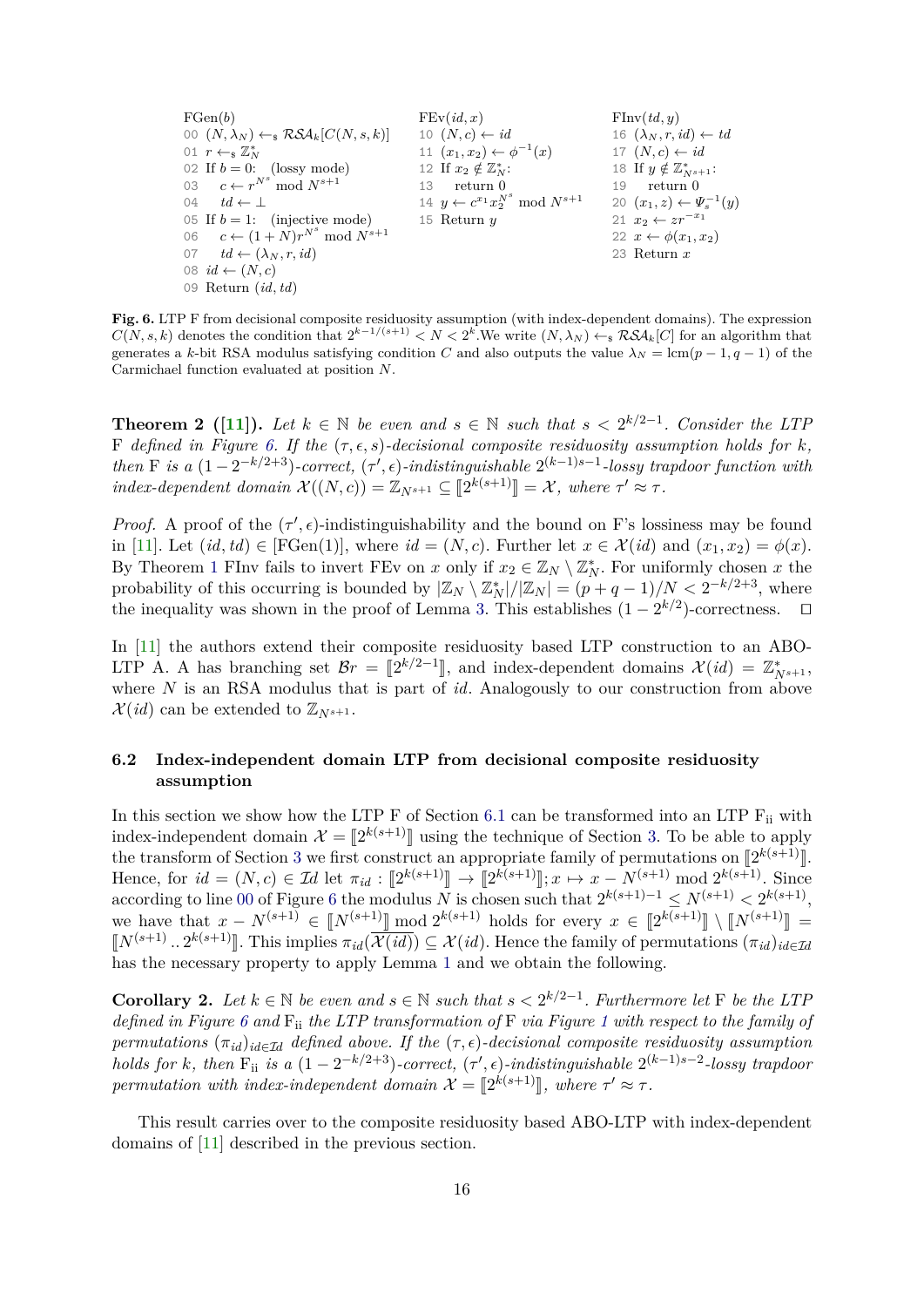**Comparison to the construction of [\[11\]](#page-23-11).** In [\[11\]](#page-23-11) the authors propose a different way to modify the LTP F of Figure [6](#page-16-0) to obtain an index-independent variant. This is done by restricting the domain of F to  $[2^{(k-1)s+k/2-1}]$ , which is a subset of  $\mathcal{X}(id) = [N^{k(s+1)}]$  for every  $id = (N_s) \in \mathcal{I}_d$ . The resulting index independent LTD  $\mathbb{F}_k^*$  has a legginger factor of  $2^{(k-1)s-k/2-1}$  $(N, c)$  ∈ Id. The resulting index-independent LTP  $F_{ii}^*$  has a lossiness factor of  $2^{(k-1)s-k/2-1}$ . Since  $F_{ii}^*$ 's has domain  $[2^{(k-1)s+k/2-1}]$  and range  $[2^{k(s+1)}]$  it is a lossy trapdoor *function*, while our transform applied to F yields a lossy trapdoor *permutation*  $F_{ii}$  working over a larger domain, having slightly better lossiness. However, this comes at the cost of potentially having to evaluate the underlying LTP  $F$  twice per evaluation of  $F_{ii}$ .

# <span id="page-17-0"></span>**7 Prime family generators**

In Section [8](#page-20-0) we construct all-but-one lossy trapdoor permutations from the unique divisor Phi-hiding assumption. As a building block we use prime family generators, a tool that deterministically derives prime numbers from a randomly picked seed. While this concept already appeared in [\[9\]](#page-23-10), we need a variant of the tool with different functionality and security properties. Below, we first define syntax and functionality of prime family generators, and then give a construction based on polynomial evaluation.

Let  $\mathcal{Q} \subset \mathcal{P}$  be a finite set of prime numbers and let  $L \leq |\mathcal{Q}|$ . For  $(\mathcal{Q}, L)$ , any instance of a *prime family generator* (PFG) indicates a sequence of distinct primes  $q_1, \ldots, q_L \in \mathcal{Q}$ . A specific programmability feature allows for embedding any given prime at any given position. Formally, an  $(\epsilon_1, \epsilon_2)$ -PFG for  $(Q, L)$  consists of a seed space Sd and three algorithms PGen, PGet, PProg such that

 $PGen \rightarrow_{\mathbb{S}} \mathcal{S}d$  and  $\mathcal{S}d \times [L] \rightarrow PGet \rightarrow \mathcal{Q}$  and  $[L] \times \mathcal{Q} \rightarrow PProg \rightarrow_{\mathbb{S}} \mathcal{S}d$ .

For functionality we demand (a) programmability: for all  $i \in [L]$  we require

 $\Pr[q \leftarrow_{\$} Q; sd \leftarrow_{\$} \Pr[\text{org}(i, q): \text{PGet}(sd, i) \neq q] \leq \epsilon_1$ .

(b) distinctness of outputs: for all  $i \in [L]$  we require

 $\Pr[sd \leftarrow_s \text{PGen} : \exists j \in [L], i \neq j : \text{PGet}(sd, i) = \text{PGet}(sd, j)] \leq \epsilon_2$ .

For security we require perfectly indistinguishable programmability: We demand that for all  $i \in [L]$  and every distinguisher  $\mathcal{D}$  (running in arbitrary time) we have

$$
\begin{vmatrix} \Pr[sd \leftarrow_{\$} PGen : \mathcal{D}(sd) \Rightarrow 1] \\ -\Pr[q \leftarrow_{\$} \mathcal{Q}; sd \leftarrow_{\$} PProg(i,q) : \mathcal{D}(sd) \Rightarrow 1] \end{vmatrix} = 0 .
$$

#### **7.1 Construction based on polynomial evaluation**

The PFG we construct here outputs (*l*-bit) primes from  $\mathcal{Q} = \mathcal{P}_l$ . While the construction is similar to one by [\[9\]](#page-23-10), their PFG would also output primes shorter than *l* bits. Further, our analysis of probabilities is different, for being tailored towards our application: the construction of ABO-LTPs.

Concretely, for a set of chosen parameters  $l, n, d, \lambda \in \mathbb{N}$  we construct a  $(2^{-(\lambda+1)}, 2^{-\lambda})$ -PFG for  $Q = P_l$  and  $L = 2^n$ . The construction is based on a family  $\{F_{sd}\}\$  of *d*-wise independent hash functions and, roughly, works as follows (see Figure [7\)](#page-18-0). The PFG's seed space S*d* is equal to  ${F_{sd}}$ 's key space. For  $sd \in \mathcal{S}d$  and  $i \in [2^n]$ , natural numbers are generated by evaluating  $F_{sd}$  at up to  $d/2$  distinct points. PGet(*sd, i*)'s output is the first prime found. Since numbers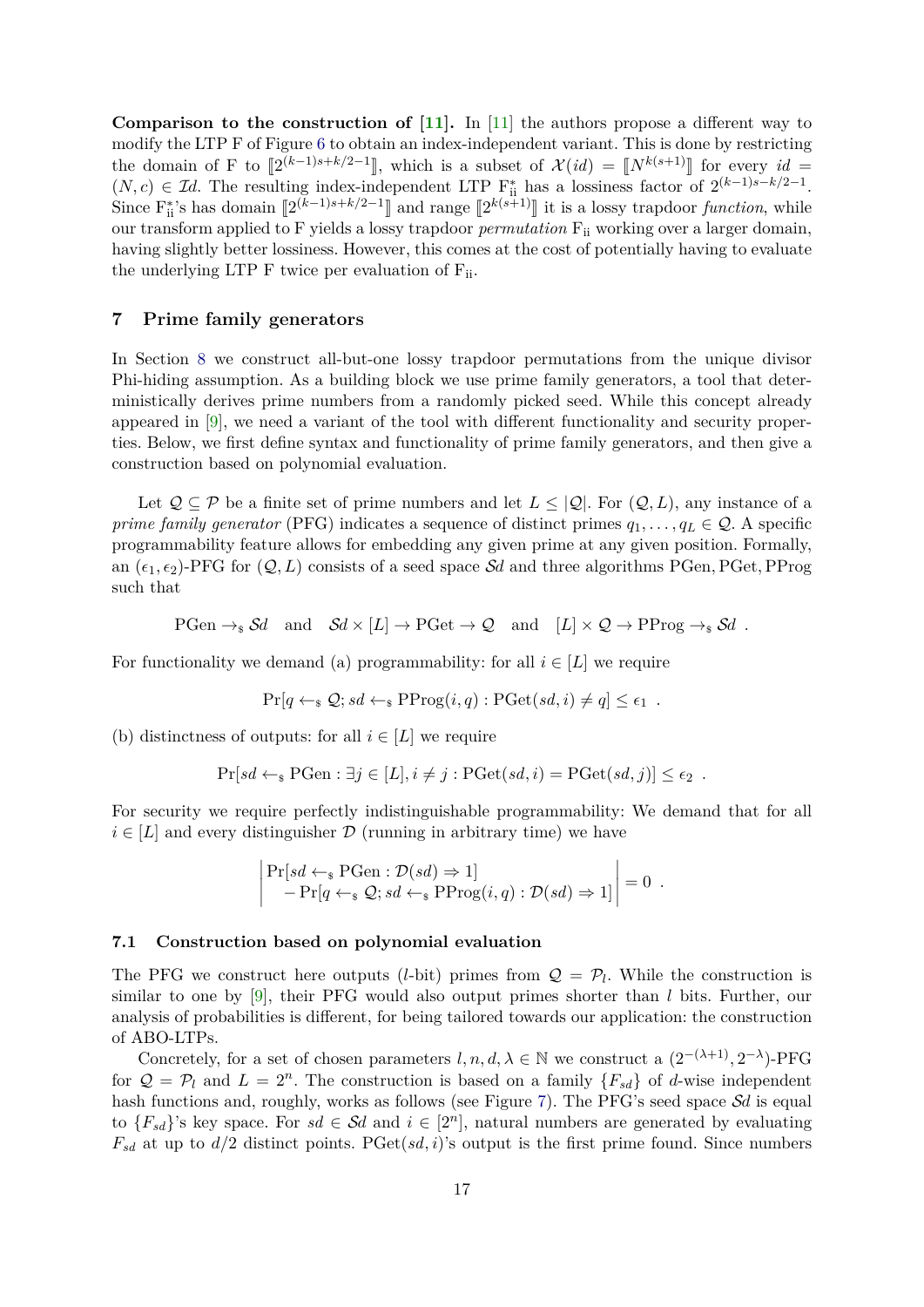|PGen 00  $sd \leftarrow_{\$} \{0,1\}^{d(l-1)}$ 01 Return *sd*  $PGet(sd, i)$ 02 For  $j \leftarrow 1$  to  $d/2$ : 03  $q \leftarrow F_{sd}(\#i||\#j)$ 04 If  $q + 2^{l-1} \in \mathcal{P}_l$ : 05 Return  $q + 2^{l-1}$ 06 Return ⊥  $PProg(i, q)$ 07  $(a_1, \ldots, a_d) \leftarrow_{\S} [2^{l-1} \dots 2^l]^d$ <br>08 Find smallest *i* with  $a_i \in \S$ 08 Find smallest *j* with  $a_j \in \mathcal{P}_l$ 09  $a_j \leftarrow q$ 10 *sd* ← FindC(*i*,  $a_1 - 2^{l-1}$ , ...,  $a_d - 2^{l-1}$ ) 11 Return *sd*

<span id="page-18-8"></span><span id="page-18-7"></span><span id="page-18-6"></span><span id="page-18-5"></span><span id="page-18-0"></span>**Fig. 7.** PFG based on polynomial evaluation

of bit length *l* are tested for primality, the prime number theorem guarantees that PGen will succeed in finding a prime on average after roughly *l* attempts. Furthermore, if *d* is chosen large enough finding a prime in this way will succeed except with some negligible error probability. Concretely, we instantiate  ${F_{sd}}$  with polynomial evaluation of degree *d* over the field GF(2<sup>*l*−1</sup>). Programming a prime *q* into a particular point *i* is done by sampling a sequence of *d*-many values  $a_j$  in the image of  $F_{sd}$ . Then —if existent— the first prime in this sequence is replaced by *q*. By polynomial interpolation it is possible to find a seed *sd* such that *Fsd* evaluated at the *j*'th point equals  $a_j$ . The technical challenge is to prove that if *q* was a uniformly distributed prime then then resulting seed *sd* has the correct distribution and, furthermore, with high probability satisfies  $q = \text{PGet}(sd, i)$ .

We now specify the construction in detail. We start by imposing necessary restrictions on its parameters. Let  $l, n, d, \lambda \in \mathbb{N}$  with  $d$  even and  $l \geq 25$ . We require

<span id="page-18-2"></span><span id="page-18-1"></span>
$$
n \le l - \lambda - \log_2(l) - 2 \tag{3}
$$

$$
2l(\lambda + 1) / \log_2(e) \le d < 2^{l-1-n} \tag{4}
$$

where *e* is Euler's number. The first inequality ensures that the probability of two primes sampled uniformly from  $\mathcal{P}_l$  colliding is small, the second inequality makes sure that *d* on one hand is large enough that PGet finds a prime with high probability and on the other hand small enough, that numbers smaller than *d* can be encoded with few bits. Note that for  $l = \mathcal{O}(\lambda)$  and  $n = l/2$  equation [\(3\)](#page-18-1) will typically be fulfilled and results in *d* being of order  $\mathcal{O}(\lambda^2)$ . The family of hash functions used in our construction is defined as follows. For  $sd \in \mathrm{GF}(2^{l-1})^d$  let

<span id="page-18-4"></span>
$$
F_{sd}: \{0,1\}^{l-1} \to [2^{l-1}]; x \mapsto \sum_{k=0}^{d-1} s d_k x^k
$$
.

Here *x* is interpreted as element of  $GF(2^{l-1})$ . Note that the function family  $(F_{sd})_{sd \in \mathcal{S}d}$  is a *d*-wise independent hash function [\[27\]](#page-24-4). Finally, we define an algorithm FindC as follows. FindC receives as input a tuple  $(i, a_1, \ldots, a_d)$ , where  $i \in [\![2^n]\!]$  and  $a_1, \ldots, a_d \in [\![2^{l-1}]\!]$ . It then uses Lagrange<br>interpolation to find added and  $\in \text{CE}(2^{l-1})$  such that  $F_{\ell}(\#i||\#i) = a$  for all  $i \in [d]$  where interpolation to find  $sd_0, \ldots, sd_{d-1} \in \text{GF}(2^{l-1})$  such that  $F_{sd}(\#i||\#j) = a_j$  for all  $j \in [d]$ , where  $sd := (sd_0, \ldots, sd_{d-1})$  (see Section [2.1](#page-4-1) for the # notation). Here we assume  $\#j \in \{0,1\}^{l-1-n}$ , which is possible since by equation [4](#page-18-2) we have  $j \leq d < 2^{l-1-n}$ . FindC's output is *sd*. Note that for every  $i \in [\![2^n]\!]$  the function implemented by FindC( $i, \cdot$ ) is a bijection between  $[\![2^{l-1}\!]$ <br>*Sd* The decentrian of the PEC B may be found in Figure 7.  $\rrbracket^d$  and S*d*. The description of the PFG P may be found in Figure [7.](#page-18-0)

Note that in the definition we formally do not allow PGet to return elements that are not in Q. However, P returns ⊥ if after *d* tests no prime has been found. This issue could be solved by letting PGet return some fixed prime  $q \in \mathcal{Q}$  in this case. We obtain the following result.

<span id="page-18-3"></span>**Theorem 3.** Let  $l, n, d, \lambda \in \mathbb{N}$  as defined above. Then  $P = (PGen, PGet, PProg)$  as defined in *Figure*  $\gamma$  *is a*  $(2^{-(\lambda+1)}, 2^{-\lambda})$ *-PFG for*  $(\mathcal{P}_l, 2^n)$  *with seed space*  $\mathcal{S}d = \text{GF}(2^{l-1})^d$ *.* 

The theorem is due to the following three propositions establishing indistinguishable programmability, distinctness of outputs and programmability respectively.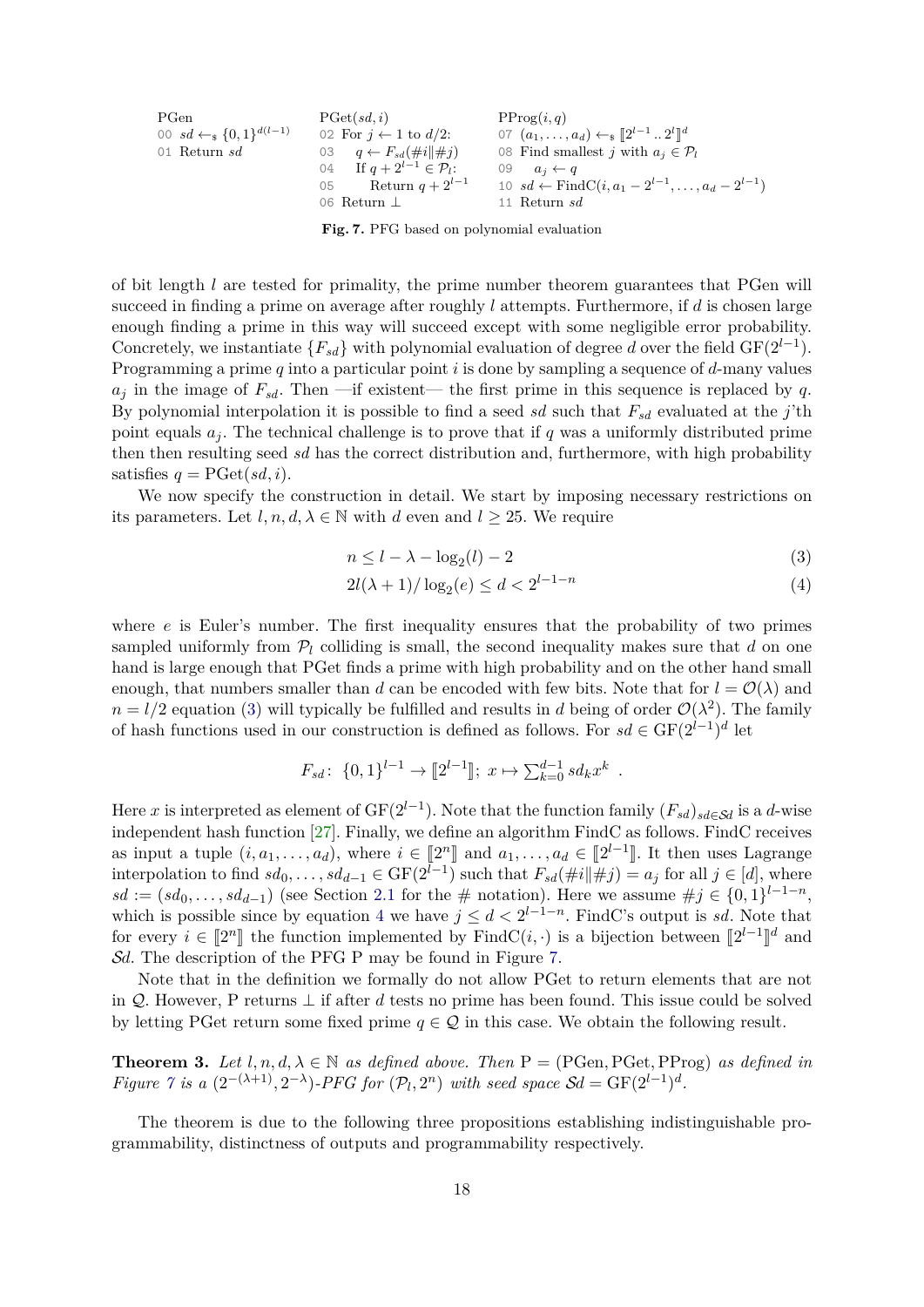**Proposition 1.** Let  $i \in [2^n]$  and  $q \leftarrow_s \mathcal{P}_l$ . Then PProg *on input*  $(i,q)$  *returns a uniformly distributed*  $sd \in \mathcal{S}d$ *.* 

<span id="page-19-0"></span>**Proposition 2.** Let  $i \in [2^n]$  and  $sd \leftarrow s$  PGen. For  $j \in [2^n]$  let  $p_j \leftarrow \text{PGet}(sd, j)$ . Then

$$
\Pr[\exists j \in [2^n], j \neq i : p_i = \bot \vee p_i = p_j] \leq 2^{-\lambda} .
$$

<span id="page-19-1"></span>**Proposition 3.** *Let*  $i \in [\![2^i]\!]$  *and*  $q \leftarrow_s \mathcal{P}_l$ *. Then* 

$$
Pr[sd \leftarrow_{\$} PProg(i, q); q' \leftarrow PGet(sd, i) : q \neq q'] \leq 2^{-(\lambda + 1)}
$$

*Proof* (of Theorem [3\)](#page-18-3). Proposition [1](#page-18-4) shows that for all  $i \in [2^n]$  and all distinguishers  $D$ 

$$
|\Pr[sd \leftarrow_s \text{PGen} : \mathcal{D}(sd) \Rightarrow 1] - \Pr[q \leftarrow_s \mathcal{P}_l; sd \leftarrow_s \text{PProg}(i,q) : \mathcal{D}(sd) \Rightarrow 1| = 0,
$$

since in both cases *sd* has the same distribution. Furthermore, by Propositions [2](#page-19-0) and [3](#page-19-1) the PFG has distinctness of output error and programmability error bounded by  $2^{-\lambda}$  and  $2^{-(\lambda+1)}$ respectively.  $\Box$ 

*Proof* (of Proposition [1\)](#page-18-4). The values  $a_1, \ldots, a_d$  sampled in line [07](#page-18-5) of Figure [7](#page-18-0) are independent and uniformly distributed on the set  $[\![2^{l-1} \cdot 2^l]\!]$ . Assume that  $\{a_1, \ldots, a_d\}$  contains a prime and let  $i'$  denote the smallest number such that  $s$ , is prime. Then  $s$ , is uniformly distributed on let *j*' denote the smallest number such that  $a_{j'}$  is prime. Then  $a_{j'}$  is uniformly distributed on  $\mathcal{P}_l$ . Hence replacing  $a_{j'}$  with the uniformly sampled  $q \leftarrow s \mathcal{P}_l$ , as done in line [09,](#page-18-6) does not change the distribution of the  $a_j$ . If  $\{a_1, \ldots, a_d\}$  does not contain a prime, all  $a_j$  remain unchanged. Summing up, in line [10](#page-18-7) all values  $a_j$  are independent and uniformly distributed on  $[\![2^{l-1} \cdot 2^l]\!]$ .<br>Hence  $(a_i - 2^{l-1} \cdot a_j - 2^{l-1})$  is uniformly distributed on  $[\![2^{l-1} \cdot 1]^d$ . Since  $\text{FindC}(i)$ , computes Hence  $(a_1 - 2^{l-1}, \ldots, a_{d-1} - 2^{l-1})$  is uniformly distributed on  $[\![2^{l-1}]\!]^d$ . Since FindC $(i, \cdot)$  computes a bijection, the resulting *sd* is uniformly distributed on  $GF(2^{l-1})^d$ .

 $\Box$ 

*.*

*Proof* (of Proposition [2\)](#page-19-0). Let  $i \in [2^n]$ . Note that  $p_i \neq \bot$  by line [04](#page-18-8) of Figure [7](#page-18-0) implies that  $p_i$  is a *l*-bit prime. The probability of a uniformly distributed element *z* of  $[2^{l-1} \dots 2^l]$  being prime can<br>be lower bounded by  $Pr[z \in \mathcal{D}_l] > 1/l$ . (For  $l > 25$  this is easily derived from [1] Corollary 1] be lower bounded by  $Pr[z \in \mathcal{P}_l] \geq 1/l$ . (For  $l \geq 25$  this is easily derived from [\[1,](#page-23-23) Corollary 1].) Furthermore,  $(1 - 1/l)^l \le e^{-1}$ . During one execution of PGet up to  $d/2$  distinct expressions of the form  $F_{sd}(\#i||\#j)$  are checked on primality. Since  $F_{sd}$  is a *d*-wise independent hash function, we obtain

$$
\Pr[p_i = \perp] \le (1 - 1/l)^{d/2} \le e^{-d/(2l)} = 2^{-\log_2(e)d/(2l)} \le 2^{-(\lambda+1)},
$$

where the last inequality is due to equation [4.](#page-18-2) Let  $j \in [2^n]$  such that  $j \neq i$  and let  $\Pi$  denote the event that  $p_i \neq \bot$ . Assume *Π* occurs. We have  $|\mathcal{P}_l| \geq 2^{l-1}/l$  . (For  $l \geq 25$  this is easily derived from [\[1,](#page-23-23) Corollary 1].) Since  $F_{sd}$  is a *d*-wise independent hash function and both  $p_i, p_j$  were computed using at most  $d/2$  evaluations of  $F_{sd}$  at different points,  $p_i$  is uniformly distributed on  $\mathcal{P}_l$  and independent of  $p_j$ , which yields  $Pr[p_i = p_j | II] \leq |\mathcal{P}_l|^{-1} \leq 2^{-l+1+\log_2(l)}$ . By the union bound we obtain

$$
\Pr[\exists j \in [2^n], j \neq i : p_i = p_j \mid \Pi] \le 2^{n-l+1+\log_2(l)} \le 2^{-(\lambda+1)},
$$

where the last inequality is due to equation [3.](#page-18-1) Summing up

$$
\Pr[\exists j \in [2^n], j \neq i : p_i = \bot \lor p_i = p_j] \le \Pr[p_i = \bot] + \Pr[\exists j \in [2^n], j \neq i : p_i = p_j | \Pi]
$$
  

$$
\le 2^{-(\lambda+1)} + 2^{-(\lambda+1)}
$$
  

$$
\le 2^{-\lambda},
$$

which establishes the proposition.  $\Box$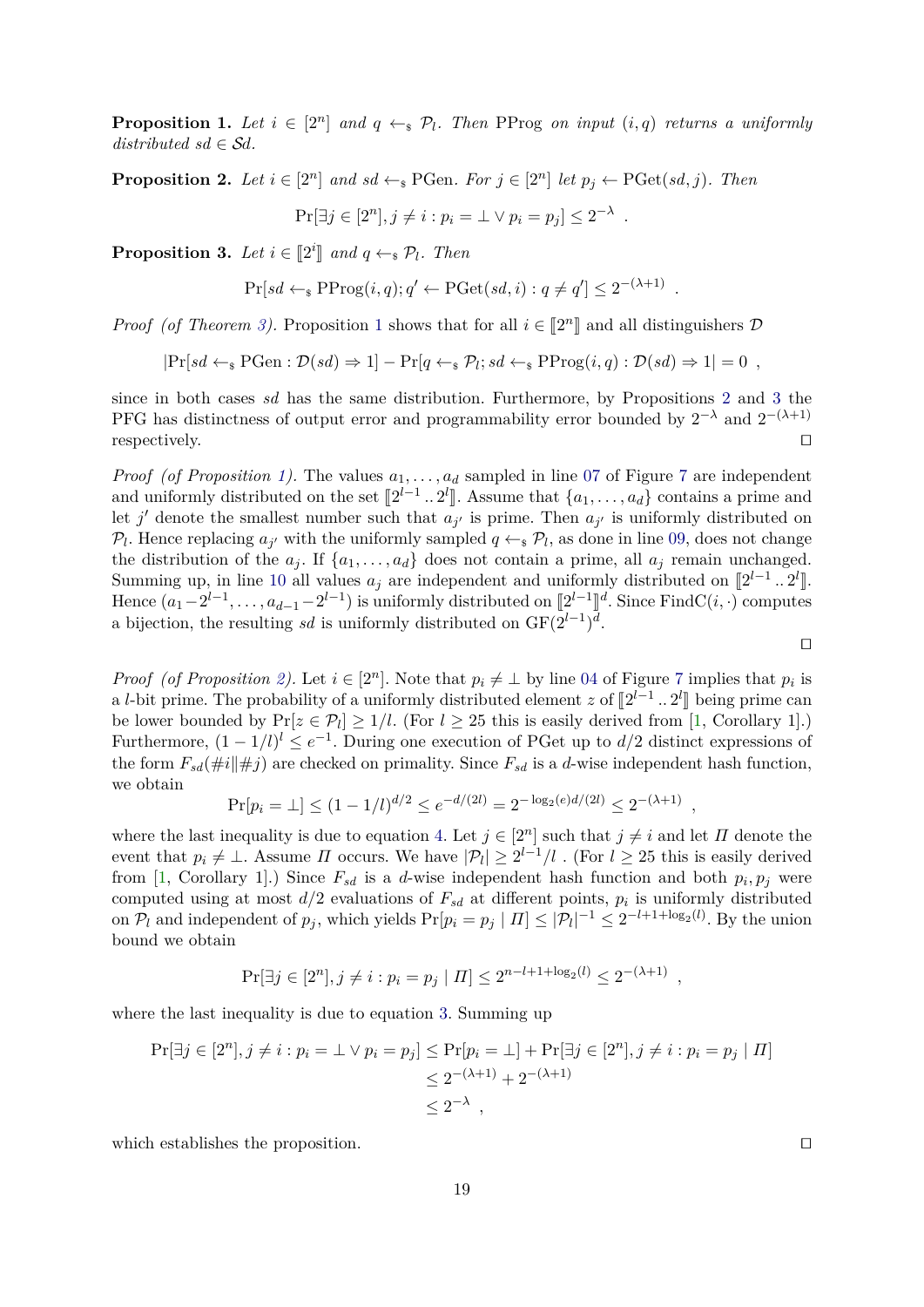<span id="page-20-3"></span>

| $FGen(br^*)$                                                                  | FEv(br, id, x)                        | $\text{FInv}(br, td, y)$                |
|-------------------------------------------------------------------------------|---------------------------------------|-----------------------------------------|
| 00 $sd \leftarrow_s \text{PGen}$                                              | 06 If $x = 0$ : Return 0              | 16 $(N, sd, \varphi_N) \leftarrow td$   |
| 01 $e^* \leftarrow s \text{PGet}(sd, br^*)$                                   | 07 $(N, sd) \leftarrow id$            | $17 e \leftarrow \text{PGet}(sd, br)$   |
| 02 $(N, \varphi_N) \leftarrow \mathbb{R} \mathcal{S} A_k [C(e^*, \varphi_N)]$ | 08 $e \leftarrow \text{PGet}(sd, br)$ | 18 If $gcd(e, \varphi_N) \neq 1$ :      |
| 03 $id \leftarrow (N, sd)$                                                    | 09 If $x \notin \mathbb{Z}_N^*$ :     | Return $\perp$<br>19                    |
| 04 $td \leftarrow (N, sd, \varphi_N)$                                         | 10 $p \leftarrow \gcd(x, N)$          | 20 $d \leftarrow e^{-1} \mod \varphi_N$ |
| 05 Return $(id, td)$                                                          | 11 $q \leftarrow N/p$                 | 21 $x \leftarrow y^d \mod N$            |
|                                                                               | 12 $\varphi_N \leftarrow (p-1)(q-1)$  | 22 Return $x$                           |
|                                                                               | 13 If $e   \varphi_N$ : Return 0      |                                         |
|                                                                               | 14 $y \leftarrow x^e \mod N$          |                                         |
|                                                                               | 15 Return $y$                         |                                         |

<span id="page-20-1"></span>**Fig. 8.** ABO from Phi-hiding assumption.  $C(e^*, \varphi_N)$  denotes the condition defined in Section [2.3.](#page-6-0)

*Proof* (of Proposition [3\)](#page-19-1). Let  $sd \leftarrow s$  PProg(*i, q*). Assume that the subset  $\{a_1, \ldots, a_{d/2}\}$  of values sampled in line [07](#page-18-5) of Figure [7](#page-18-0) contains a prime. In this case the first prime  $a_{j'}$  in the sequence is replaced by *q*. Then in line [10](#page-18-7) a value *sd* is chosen such that  $F_{sd}(\#i||\#j') + 2^{l-1} = q$  and  $F_{sd}(\#i||\#j) + 2^{l-1} = a_j$  for  $j \neq j'$ . Since  $a'_j$  is the smallest prime in the sequence, PGet(*sd, i*) in this case returns *q*. Hence

$$
\Pr[s d \leftarrow_{\$} \text{PProg}(i, q); q' \leftarrow \text{PGet}(sd, i) : q \neq q']
$$

$$
= \Pr[s d \leftarrow_{\$} \text{PProg}(i, q); q' \leftarrow \text{PGet}(sd, i) : q' = \perp].
$$

Since  $q \leftarrow_{\S} \mathcal{P}_l$ , we know by Proposition [1](#page-18-4) that *sd* is uniformly distributed on *Sd*. Hence as in the proof of Proposition [2](#page-19-0) we have  $Pr[sd \leftarrow s]$   $PProg(i,q); q' \leftarrow PGet(sd, i) : q' = \perp] \le$  $2^{-\log_2(e)d/(2l)} \leq 2^{-(\lambda+1)}$ , where the last inequality is due to equation [4.](#page-18-2)

# <span id="page-20-0"></span>**8 An ABO-LTP with index-independent domain from unique-divisor Phi-hiding**

We use a prime family generator (for instance the one defined in Section [7\)](#page-17-0) to construct an ABO-LTP with index-independent domain, which can be shown secure under the unique-divisor Phi-hiding assumption. The construction resembles [\[17,](#page-23-8) Section 5.2] who build an adaptive trapdoor function. As a starting point we first specify an ABO-LTP A having index-dependent domains. Using the transform from Section [3,](#page-8-7) A can be made index-independent. Due to the result of Lemma [4](#page-12-1) the transformed ABO-LTP has essentially the same lossiness factor as A.

## **8.1 An index-dependent ABO-LTP from unique-divisor Phi-hiding**

Let  $n, l \in \mathbb{N}$  and P a prime family generator for  $(\mathcal{P}_l, 2^n)$ . Consider the ABO-LTP defined in Figure [8.](#page-20-1) The construction has branch space  $\mathcal{B}r = [2^n]$ . Indices for lossy branch  $br^* \in [2^n]$ consist of a seed *sd* and an RSA modulus *N* sampled such that the  $br^*$ -th prime  $e^*$  in the sequence determined by *sd* is the only prime in  $\mathcal{P}_l$  that divides  $\varphi_N$ . To compute FEv(*br*, *id*, *x*) for some  $x \in \mathcal{X}(id) = \mathbb{Z}_N$ , first the prime *e* corresponding to *br* is retrieved using PGet. Then the image of *x* is computed as in the Phi-hiding based LTF construction of Section [4](#page-10-12) using index  $(N, e)$ . By definition  $e^*$  is the only prime in  $\mathcal{P}_l$  that divides  $\varphi_N$ . Hence, for every branch in  $\mathcal{B}r \setminus \{br^*\}$  the construction defines a permutation, which can be efficiently inverted given trapdoor  $td = \varphi_N$ . We obtain the following result.

<span id="page-20-2"></span>**Lemma 7.** Let  $n, l \in \mathbb{N}$  and let  $P = (PGen, PGet, PProg)$  be a  $(\epsilon_1, \epsilon_2)$ -PFG for  $(\mathcal{P}_l, 2^n)$ . Con*sider*  $A = (FGen, FEv, FINv)$  *as defined in Figure [8.](#page-20-1) If the unique-divisor*  $(\tau, \epsilon)$ -*Phi-hiding assumption holds for*  $(k, P_l)$ *,*  $A$  *is a*  $(1-\epsilon_2)$ *-correct,*  $L$ *-lossy,*  $(\tau', 2(\epsilon+\epsilon_1)/(1-\epsilon_1))$ *-indistinguishable*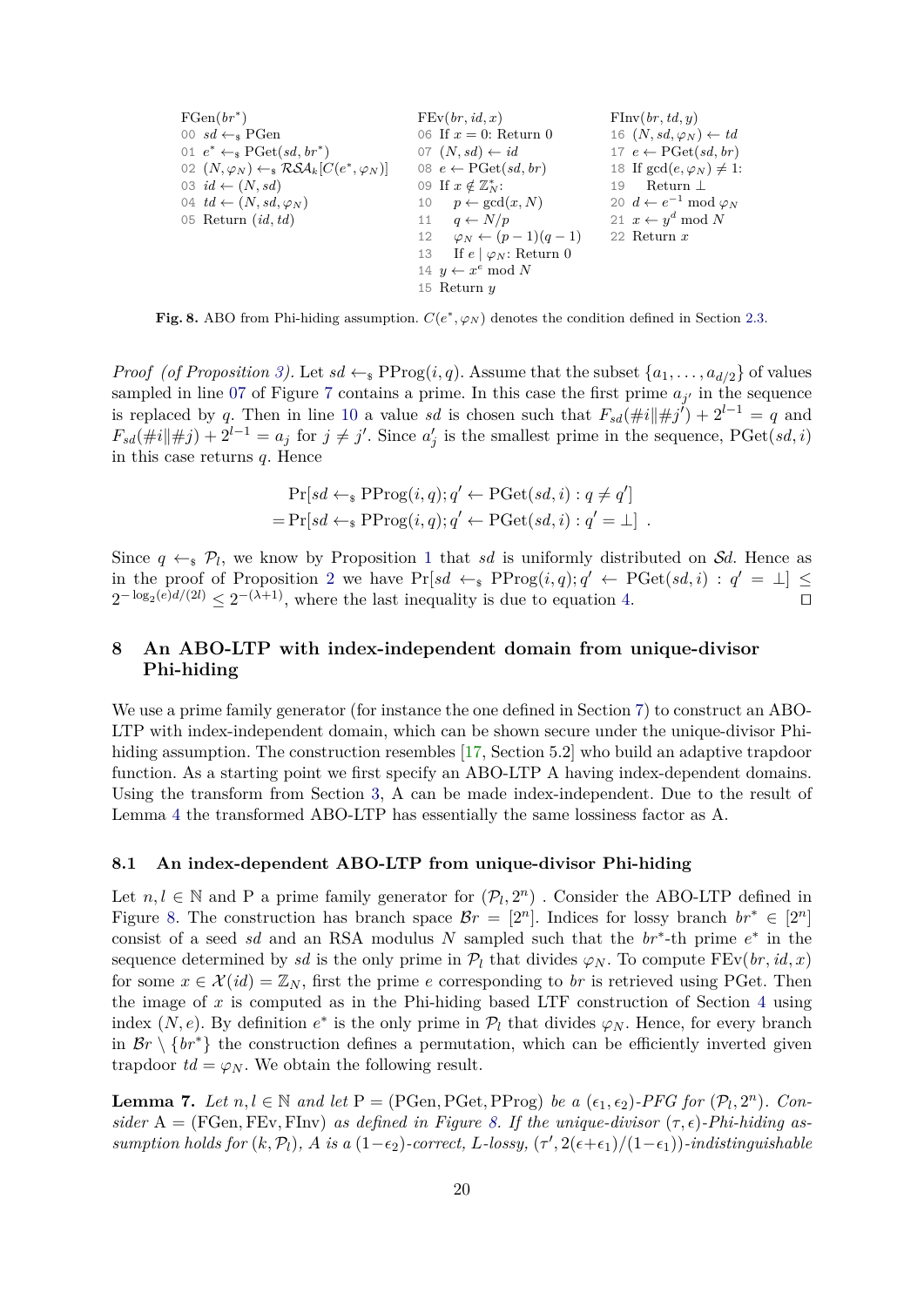<span id="page-21-1"></span> $\mathcal{D}'_{br_0,br_1}(e^*, N)$  $d \leftarrow_s \{0, 1\}$  $sd \leftarrow s \text{PProg}(br_d, e^*)$  $id \leftarrow (N, sd)$  $d' \leftarrow_s \mathcal{D}_{br_0, br_1}(id)$ 04 If  $d = d'$ : Return 1 Else: Return 0

<span id="page-21-0"></span>**Fig. 9.** Adversary for the proof of Lemma [7](#page-20-2)

*ABO-LTP with index-dependent domain*  $\mathcal{X} = [\![2^k]\!]$ , where  $L = 2^{l-1}$  and  $\tau' \approx \tau$ . Furthermore A has branching set  $\mathcal{R}_x = [2^n]$ *has branching set*  $Br = [2^n]$ *.* 

*Proof.* We start by establishing the bound on A's correctness. Let  $br^* \in \mathcal{B}r$  and  $id = (N, sd)$ , where  $(id, td) \leftarrow_{\S} FGen(br^*)$ . Since according to line [02](#page-20-3) of Figure [8](#page-20-1) the RSA modulus *N* is sampled such that condition  $C(e^*, \varphi_N)$  holds, the only prime of bit length *l* that divides  $\varphi_N$ is  $e^* \leftarrow \text{PGet}(sd, br^*)$ . Let  $br \in \mathcal{B}r$  and  $e \leftarrow \text{PGet}(sd, br)$ . If  $e^* \neq e$  then  $\text{gcd}(e, \varphi_N)$ 1 and by Lemma [3](#page-10-4) the function implemented by  $FEv(br, id, \cdot)$  is injective and inverted by FInv(*br*, *td*, ·). Therefore an inversion error may only occur if  $e = e^*$ . Hence by distinctness of outputs the probability that there exists a branch  $br \neq br^*$  such that  $\text{FInv}(br, td, \cdot)$  does not invert FEv(*br, id*, ·) on all points of  $\mathcal{X}(id)$  is bounded by  $\epsilon_2$ . This establishes (1− $\epsilon_2$ )-correctness.

Concerning the bound on A's lossiness note that *N* is sampled such that  $e^* \mid_1 \varphi_N$ . Furthermore all primes in  $\mathcal{P}_l$  are greater than  $2^{l-1}$ . Now the bound follows as in Lemma [3.](#page-10-4)

It remains to prove that the construction is  $(\tau', 2(\epsilon + \epsilon_1)/(1 - \epsilon_1))$ -indistinguishable. For  $b_{r0}$ ,  $b_{r1} \in \mathcal{B}_r$  let  $\mathcal{D}_{br_0,br_1}$  be an adversary against the indistinguishability of lossy branches. Furthermore denote its advantage in distinguishing function indexes sampled with respect to  $b_{r_0}$  from indexes sampled with respect to  $b_{r_1}$  by

$$
\mathbf{Adv}^{\mathrm{abo-ind}}(\mathcal{D}_{br_0,br_1}) := \begin{vmatrix} \Pr[(id, td) \leftarrow_s \mathrm{FGen}(br_0) : \mathcal{D}_{br_0,br_1}(id) \Rightarrow 1] \\ - \Pr[(id, td) \leftarrow_s \mathrm{FGen}(br_1) : \mathcal{D}_{br_0,br_1}(id) \Rightarrow 1] \end{vmatrix}
$$

<span id="page-21-2"></span>*.*

Consider adversary  $\mathcal{D}'_{b r_0, b r_1}$  of Figure [9,](#page-21-0) which expects input as in the unique divisor Phi-hiding game. Note that its running time is essentially the running time of  $\mathcal{D}_{b r_0, b r_1}$  plus some minor bookkeeping. It receives as input  $(e^*, N)$ , samples bit *d* and seed  $sd \leftarrow s$  PProg $(br_d, e^*)$ , sets  $id \leftarrow (N, sd)$  and runs  $\mathcal{D}_{b r_0, b r_1}$  on input *id*. If the bit *d*' returned by  $\mathcal{D}_{b r_0, b r_1}$  equals *d* it returns 1, else it returns 0. We now analyze  $\mathcal{D}'_{b r_0, b r_1}$ 's advantage in the unique divisor Phi-hiding game, which we denote by

$$
\mathbf{Adv}_{br_0,br_1}^{\text{phi-hid}}(\mathcal{D}'_{br_0,br_1}) := \left| \begin{array}{l} \text{Pr}[e_0 \leftarrow_{\text{s}} \mathcal{E}; (N, \varphi_N) \leftarrow_{\text{s}} \mathcal{RSA}_k[C(\mathcal{E}, \varphi_N, e_0)] : \mathcal{D}'_{br_0, br_1}(N, e_0) \Rightarrow 1] \\ - \text{Pr}[e_0, e_1 \leftarrow_{\text{s}} \mathcal{E}; (N, \varphi_N) \leftarrow_{\text{s}} \mathcal{RSA}_k[C(\mathcal{E}, \varphi_N, e_0)] : \mathcal{D}'_{br_0, br_1}(N, e_1) \Rightarrow 1] \end{array} \right| \right| \right|.
$$

Let  $D_0$  denote the event  $\{e_0 \leftarrow_s \mathcal{E}; (N, \varphi_N) \leftarrow_s \mathcal{RSA}_k[C(\mathcal{E}, \varphi_N, e_0)] : \mathcal{D}'_{br_0, br_1}(N, e_0) \Rightarrow 1\}$ and  $D_1$  the event  $\{e_0, e_1 \leftarrow_s \mathcal{E}; (N, \varphi_N) \leftarrow_s \mathcal{RSA}_k[C(\mathcal{E}, \varphi_N, e_0)] : \mathcal{D}'_{br_0, br_1}(N, e_1) \Rightarrow 1\}$  and furthermore denote by  $\Pi$  the event that during an execution of  $\mathcal{D}'_{br_0,br_1}(\check{E}^*,N)$  a programming error occurs, i.e. that  $e^* \neq e \leftarrow \text{PGet}(sd, br^*)$ . We rewrite  $\mathcal{D}'_{br_0, br_1}$ 's advantage as

$$
\mathbf{Adv}_{br_0,br_1}^{\text{phi-ind}}(\mathcal{D}_{br_0,br_1}') = |(\Pr[D_0 \mid \neg \Pi] - \Pr[D_1 \mid \neg \Pi]) \Pr[\neg \Pi] + (\Pr[D_0 \mid \Pi] - \Pr[D_1 \mid \Pi]) \Pr[\Pi]|
$$
  
 
$$
\geq (1 - \epsilon_1)|\Pr[D_0 \mid \neg \Pi] - \Pr[D_1 \mid \neg \Pi]| - \epsilon_1 , \qquad (5)
$$

where the inequality follows from P's  $\epsilon_1$ -programmability. We now analyze  $|Pr[D_0 | \neg I]$  –  $Pr[D_1 \mid \neg \Pi]$ .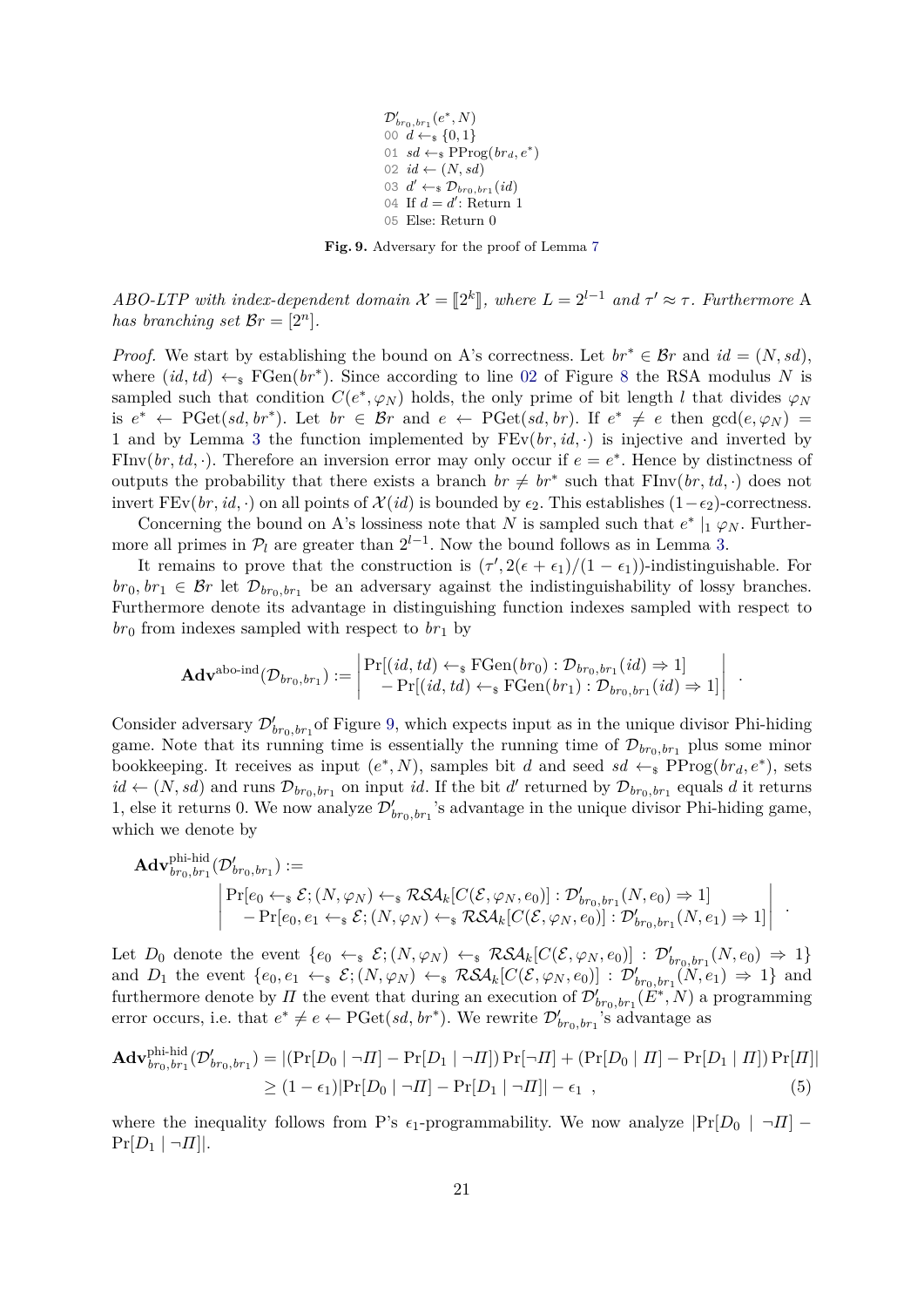First consider  $Pr[D_1 | \neg \Pi]$ . In this case  $\mathcal{D}'_{br_0,br_1}$ 's input is  $(e^*, N)$ , where  $e^*$  is independent of *N*. In this case  $id = (N, sd)$  is equally distributed for both  $d = 0$  and  $d = 1$ . Hence *d* is independent of  $\mathcal{D}_{b r_0, b r_1}$ 's input  $id = (N, sd)$ , which implies that in this case the bit *d*' returned by  $\mathcal{D}_{b r_0, b r_1}$  equals *d* with probability 1/2. We obtain

$$
\Pr[D_1 \mid \neg \Pi] = 1/2 \tag{6}
$$

Now consider  $Pr[D_0 \mid \neg H]$ . In this case  $\mathcal{D}'_{bro, bro}$  's input is  $(e^*, N)$ , where  $e^* \mid_1 \varphi_N$ . Since we conditioned on  $\neg$ *Π* and since P has perfectly indistinguishable programmability, if  $d = 0$  the index *id* set up by  $\mathcal{D}'_{b r_0, b r_1}$  in line [02](#page-21-1) is distributed as the output of FGen(*br*<sub>0</sub>). On the other hand, if  $d = 1$  then *id* is distributed as  $FGen(br_1)$ . This yields

$$
\Pr[D_0 \mid \neg \Pi] = 1/2 \left( \Pr[d = d' \mid d = 1, \neg \Pi] + \Pr[d = d' \mid d = 0, \neg \Pi] \right)
$$
  
= 1/2 \left( \Pr[\mathcal{D}\_{b r\_0, b r\_1}(id) \Rightarrow 1 \mid d = 1, \neg \Pi] + 1 - \Pr[\mathcal{D}\_{b r\_0, b r\_1}(id) \Rightarrow 1 \mid d = 0, \neg \Pi] \right)  
= \pm 1/2 \mathbf{Adv}^{abo-ind}(\mathcal{D}\_{b r\_0, b r\_1}) + 1/2 . \tag{7}

Combining equations [5,](#page-21-2) [6](#page-22-0) and [7](#page-22-1) yields

$$
\mathbf{Adv}_{br_0,br_1}^{\text{phi-ind}}(\mathcal{D}_{br_0,br_1}') \ge (1 - \epsilon_1)|\pm \mathbf{Adv}^{\text{abo-ind}}(\mathcal{D}_{br_0,br_1})/2 + 1/2 - 1/2| - \epsilon_1
$$

$$
= \frac{(1 - \epsilon_1)}{2} \mathbf{Adv}^{\text{abo-ind}}(\mathcal{D}_{br_0,br_1}) - \epsilon_1
$$

Now the claim follows from the unique divisor  $(\tau, \epsilon)$ -Phi-hiding assumption.

### **8.2 An index-independent ABO-LTP from unique-divisor Phi-hiding**

Using the technique from Section [3](#page-8-7) it is possible to transform A into an index-independent ABO-LTP  $A_{ii}$ . Using the improved bound on the lossiness from Lemma [4](#page-12-1) we obtain the following.

**Corollary 3.** Let  $n, l, k \in \mathbb{N}$  and  $A = (FGen, FEv, FINv)$  be the ABO defined in Figure [8.](#page-20-1) *Further, for*  $(N, sd) = id \in \mathcal{I}d$  *let*  $\pi_{id}$  *the permutation* 

$$
\pi_{id} \colon [2^k] \to [2^k]; x \mapsto (x - N + 1) \bmod N .
$$

Let  $A_{ii}$  be the conversion of A via Figure [1.](#page-8-0) If the unique-divisor  $(\tau, \epsilon)$ -Phi-hiding assumption *holds for*  $(k, P_l)$ ,  $A_{ii}$  *is a* (1-2 $\epsilon_2$ )*-correct, L-lossy,*  $(\tau', 2(\epsilon+\epsilon_1)/(1-\epsilon_1))$ )*-indistinguishable indexindependent ABO-LTP with domain*  $[2^k]$  *and branching set*  $[2^n]$ *, where*  $L = 2^{l-1}/(1 + 2^{-k/2})$ *and*  $\tau' \approx \tau$ *.* 

## **Acknowledgments**

Benedikt Auerbach was supported in part by the NRW Research Training Group SecHuman and by ERC Project ERCC (FP7/615074). Bertram Poettering conducted part of the research at Ruhr University Bochum, supported by ERC Project ERCC (FP7/615074). Eike Kiltz was supported in part by ERC Project ERCC (FP7/615074) and by DFG SPP 1736 Big Data.

<span id="page-22-1"></span><span id="page-22-0"></span>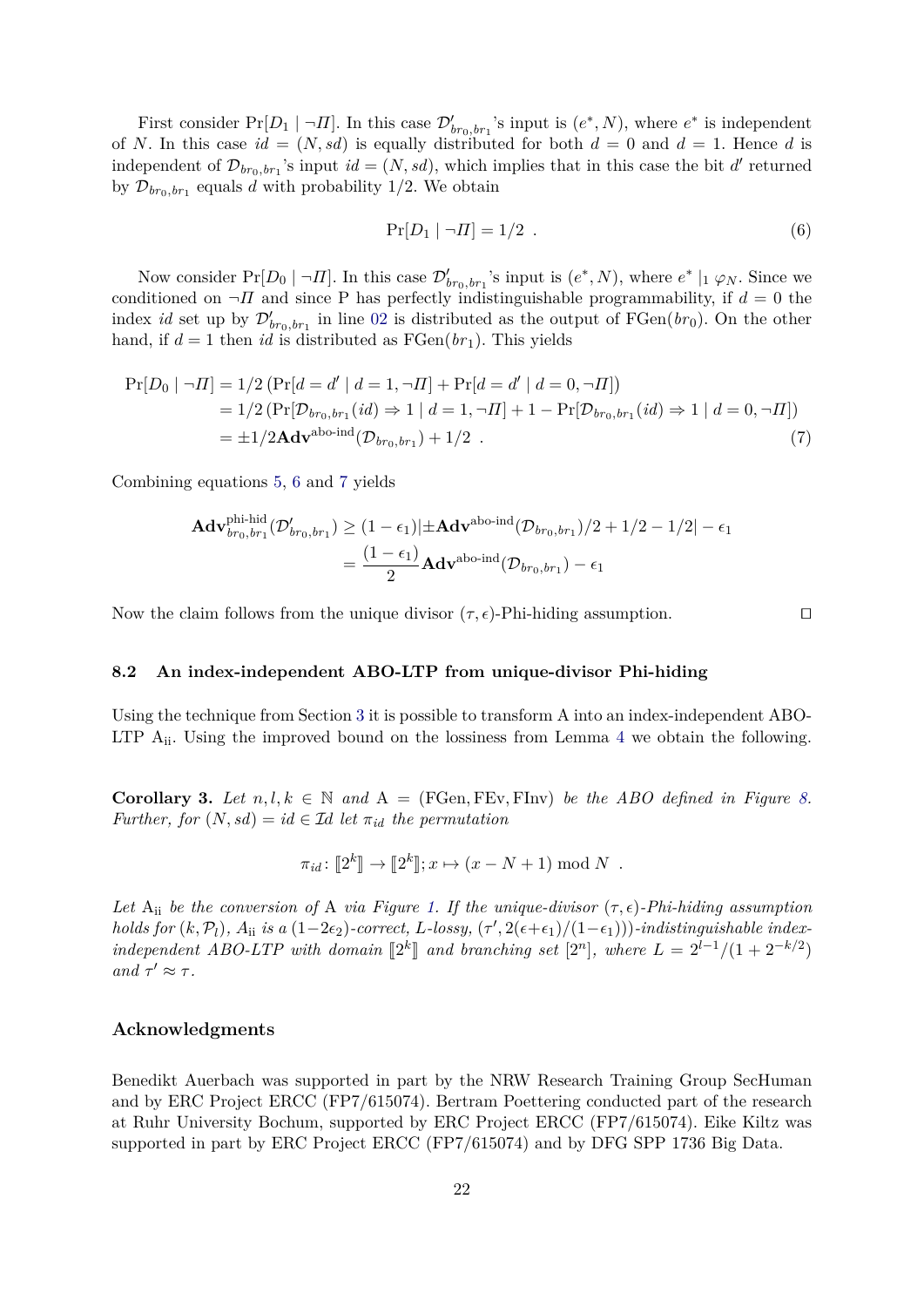# **References**

- <span id="page-23-23"></span>1. Barkley Rosser, J., Schoenfeld, L.: Approximate formulas for some functions of prime numbers. Ill. J. Math 6, 64–94 (1962)
- <span id="page-23-4"></span>2. Bellare, M., Brakerski, Z., Naor, M., Ristenpart, T., Segev, G., Shacham, H., Yilek, S.: Hedged public-key encryption: How to protect against bad randomness. In: Matsui, M. (ed.) ASIACRYPT 2009. LNCS, vol. 5912, pp. 232–249. Springer, Heidelberg (Dec 2009)
- <span id="page-23-12"></span>3. Bellare, M., Fischlin, M., O'Neill, A., Ristenpart, T.: Deterministic encryption: Definitional equivalences and constructions without random oracles. In: Wagner, D. (ed.) CRYPTO 2008. LNCS, vol. 5157, pp. 360–378. Springer, Heidelberg (Aug 2008)
- <span id="page-23-5"></span>4. Bellare, M., Hoang, V.T.: Resisting randomness subversion: Fast deterministic and hedged public-key encryption in the standard model. In: Oswald, E., Fischlin, M. (eds.) EUROCRYPT 2015, Part II. LNCS, vol. 9057, pp. 627–656. Springer, Heidelberg (Apr 2015)
- <span id="page-23-6"></span>5. Bellare, M., Hofheinz, D., Yilek, S.: Possibility and impossibility results for encryption and commitment secure under selective opening. In: Joux, A. (ed.) EUROCRYPT 2009. LNCS, vol. 5479, pp. 1–35. Springer, Heidelberg (Apr 2009)
- <span id="page-23-17"></span>6. Benhamouda, F., Herranz, J., Joye, M., Libert, B.: Efficient cryptosystems from 2 *k* -th power residue symbols. Journal of Cryptology 30(2), 519–549 (Apr 2017)
- <span id="page-23-2"></span>7. Boldyreva, A., Fehr, S., O'Neill, A.: On notions of security for deterministic encryption, and efficient constructions without random oracles. In: Wagner, D. (ed.) CRYPTO 2008. LNCS, vol. 5157, pp. 335–359. Springer, Heidelberg (Aug 2008)
- <span id="page-23-13"></span>8. Brakerski, Z., Segev, G.: Better security for deterministic public-key encryption: The auxiliary-input setting. In: Rogaway, P. (ed.) CRYPTO 2011. LNCS, vol. 6841, pp. 543–560. Springer, Heidelberg (Aug 2011)
- <span id="page-23-10"></span>9. Cachin, C., Micali, S., Stadler, M.: Computationally private information retrieval with polylogarithmic communication. In: Stern, J. (ed.) EUROCRYPT'99. LNCS, vol. 1592, pp. 402–414. Springer, Heidelberg (May 1999)
- <span id="page-23-22"></span>10. Damgård, I., Jurik, M.: A generalisation, a simplification and some applications of Paillier's probabilistic public-key system. In: Kim, K. (ed.) PKC 2001. LNCS, vol. 1992, pp. 119–136. Springer, Heidelberg (Feb 2001)
- <span id="page-23-11"></span>11. Freeman, D.M., Goldreich, O., Kiltz, E., Rosen, A., Segev, G.: More constructions of lossy and correlationsecure trapdoor functions. In: Nguyen, P.Q., Pointcheval, D. (eds.) PKC 2010. LNCS, vol. 6056, pp. 279–295. Springer, Heidelberg (May 2010)
- <span id="page-23-9"></span>12. Freeman, D.M., Goldreich, O., Kiltz, E., Rosen, A., Segev, G.: More constructions of lossy and correlationsecure trapdoor functions. Journal of Cryptology 26(1), 39–74 (Jan 2013)
- <span id="page-23-18"></span>13. Goldwasser, S., Micali, S.: Probabilistic encryption. Journal of Computer and System Sciences 28(2), 270–299 (1984)
- <span id="page-23-19"></span>14. Hayashi, R., Okamoto, T., Tanaka, K.: An RSA family of trap-door permutations with a common domain and its applications. In: Bao, F., Deng, R., Zhou, J. (eds.) PKC 2004. LNCS, vol. 2947, pp. 291–304. Springer, Heidelberg (Mar 2004)
- <span id="page-23-20"></span>15. Hohenberger, S., Waters, B.: Short and stateless signatures from the RSA assumption. In: Halevi, S. (ed.) CRYPTO 2009. LNCS, vol. 5677, pp. 654–670. Springer, Heidelberg (Aug 2009)
- <span id="page-23-16"></span>16. Joye, M., Libert, B.: Efficient cryptosystems from 2 *k* -th power residue symbols. In: Johansson, T., Nguyen, P.Q. (eds.) EUROCRYPT 2013. LNCS, vol. 7881, pp. 76–92. Springer, Heidelberg (May 2013)
- <span id="page-23-8"></span>17. Kiltz, E., Mohassel, P., O'Neill, A.: Adaptive trapdoor functions and chosen-ciphertext security. In: Gilbert, H. (ed.) EUROCRYPT 2010. LNCS, vol. 6110, pp. 673–692. Springer, Heidelberg (May / Jun 2010)
- <span id="page-23-3"></span>18. Kiltz, E., O'Neill, A., Smith, A.: Instantiability of RSA-OAEP under chosen-plaintext attack. In: Rabin, T. (ed.) CRYPTO 2010. LNCS, vol. 6223, pp. 295–313. Springer, Heidelberg (Aug 2010)
- <span id="page-23-14"></span>19. Mironov, I., Pandey, O., Reingold, O., Segev, G.: Incremental deterministic public-key encryption. In: Pointcheval, D., Johansson, T. (eds.) EUROCRYPT 2012. LNCS, vol. 7237, pp. 628–644. Springer, Heidelberg (Apr 2012)
- <span id="page-23-15"></span>20. Mol, P., Yilek, S.: Chosen-ciphertext security from slightly lossy trapdoor functions. In: Nguyen, P.Q., Pointcheval, D. (eds.) PKC 2010. LNCS, vol. 6056, pp. 296–311. Springer, Heidelberg (May 2010)
- <span id="page-23-7"></span>21. Nishimaki, R., Fujisaki, E., Tanaka, K.: Efficient non-interactive universally composable string-commitment schemes. In: Pieprzyk, J., Zhang, F. (eds.) ProvSec 2009. LNCS, vol. 5848, pp. 3–18. Springer, Heidelberg (Nov 2009)
- <span id="page-23-21"></span>22. Paillier, P.: Public-key cryptosystems based on composite degree residuosity classes. In: Stern, J. (ed.) EU-ROCRYPT'99. LNCS, vol. 1592, pp. 223–238. Springer, Heidelberg (May 1999)
- <span id="page-23-0"></span>23. Peikert, C., Waters, B.: Lossy trapdoor functions and their applications. In: Ladner, R.E., Dwork, C. (eds.) 40th ACM STOC. pp. 187–196. ACM Press (May 2008)
- <span id="page-23-1"></span>24. Peikert, C., Waters, B.: Lossy trapdoor functions and their applications. SIAM J. Comput. 40(6), 1803–1844 (2011), <http://dx.doi.org/10.1137/080733954>